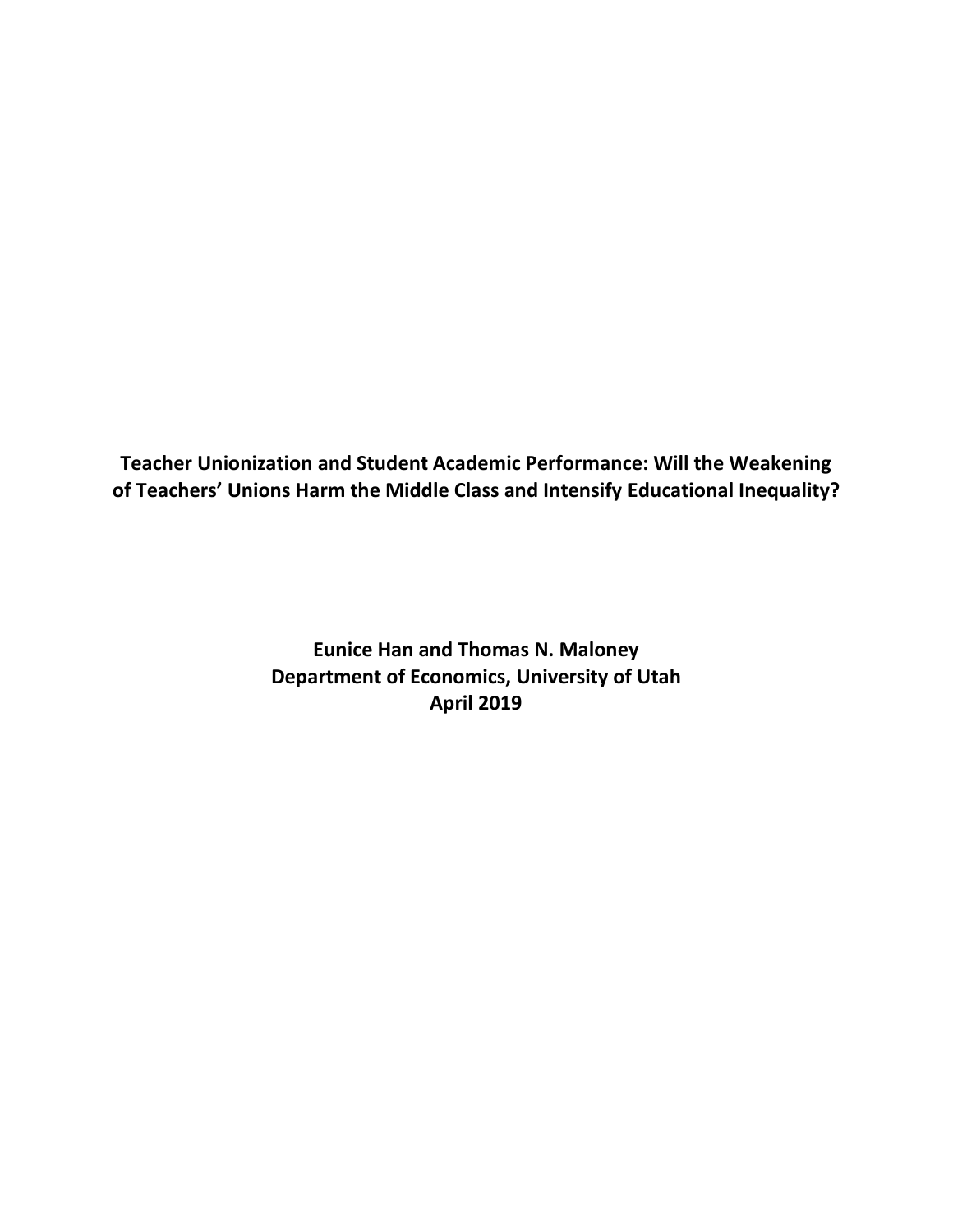Income inequality has risen and middle-class incomes have stagnated in the US over the past several decades. At the same time, the impact of organized labor has declined markedly. Farber et al. (2018) document that labor unions have historically served to reduce income inequality in the US: union wage premia have generally been larger for the less skilled than the more skilled, and residual wage variance is also lower among union than non-union workers. Freeman et al. (2015) demonstrate that union affiliation has been important to the attainment of middle-class status for many families, and they also show that the children of union members tend to experience more upward economic mobility than the children of otherwisesimilar non-union parents. The weakening unionization of workers is thus one likely source of rising income inequality and the decline of the middle class.

Through much of this period, public sector unions, including teachers' unions, experienced membership growth while unions in the private sector declined. However, the recent Supreme Court decision in *Janus V. American Federation of State, County, and Municipal Employees*  (AFSCME) threatens the continued vigor of public sector unions by declaring unconstitutional their collection of agency fees from non-members who are covered by union contracts.

The potential reduction in unionization among teachers arising from this decision may have a direct effect on one group of middle class workers - teachers: union premia for public school teachers are estimated to be in the range of 8 to 13 percent (Han, 2013). In addition to this direct effect, a decline in the efficacy of unions' collective bargaining for educators may have an indirect effect on economic inequality and the fortunes of the middle class: If teachers' unions aid student success (for instance, by attracting and retaining more able instructors, raising financial support for schools, and giving educators a more effective voice to shape educational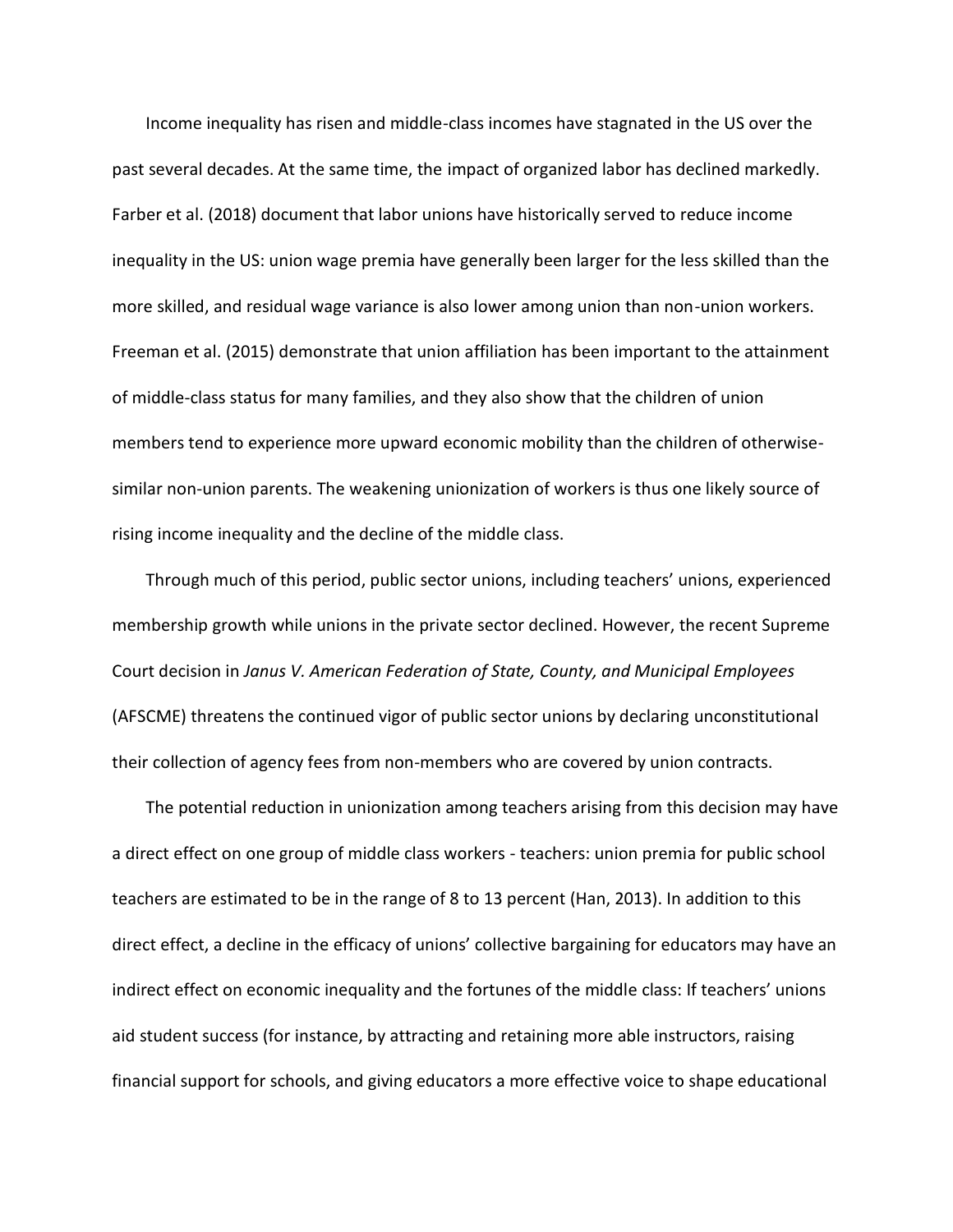practices), then the weakening of union rights for teachers may have a negative effect on student outcomes. If these effects are concentrated in low- and middle-income districts, they may exacerbate the existing trend toward rising inequality and a shrinking middle class.

In this paper, we examine the relationship between teachers' collective bargaining status and students' academic performance using nationally representative data. Particularly, we focus on differences in this link across more and less advantaged communities. Our results indicate generally positive effects of teachers' unions on student performance on standardized tests; moreover these positive effects are concentrated in middle- and, to a lesser degree, low-SES school districts. A decline in the ability of teachers to organize may therefore have differentially negative effects on the outcomes of students in these districts.

### **Literature**

There is a broad body of literature on the impact of teachers' unions on student outcomes. While the measures of unionization and student achievement vary across studies, the mechanisms considered by researchers – the pathways through which unions might have positive or negative impacts on students – are fairly common. Teachers' unions may have positive impacts on student outcomes by attracting and retaining higher quality teachers and improving communication between teachers and district management around matters related to instruction. Unions may also improve teacher performance by raising morale and professional commitment through better working conditions and higher compensation (Freeman and Medoff, 1984; Lindy, 2011; Vachon and Ma, 2015). Proposed mechanisms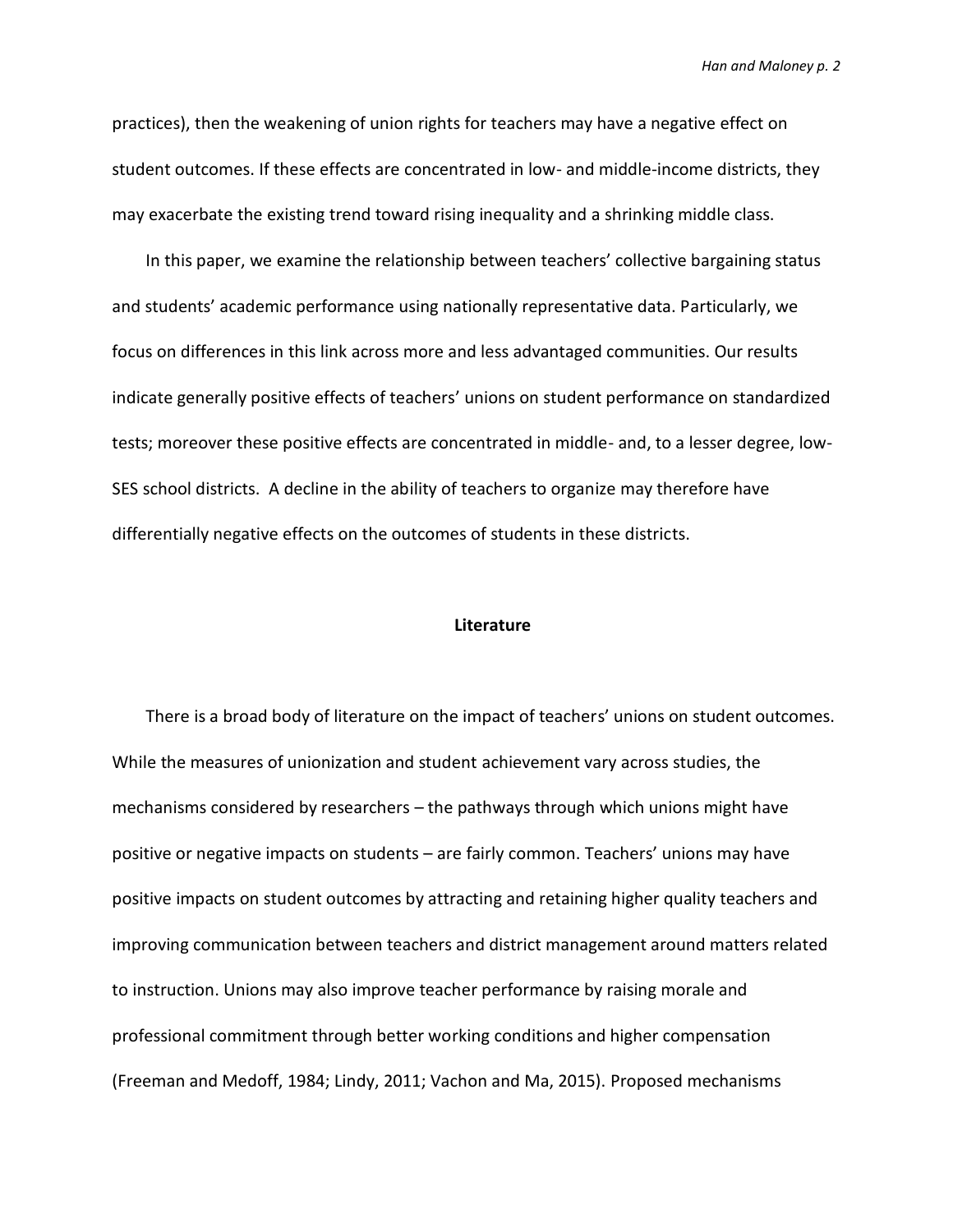leading to negative union effects on student outcomes include union-imposed limits on the ability of administrators to assign teachers to classrooms and schools in the most efficient way, union policies promoting the retention of ineffective teachers, and union rent-seeking practices that may inflate educational costs (Hoxby, 1996).

Research on union impacts on student performance incorporates a variety of measures of union strength. Cowen and Strunk (2015) provide a thorough review of the literature focusing on the variety of empirical approaches that researchers have adopted to investigate these questions. Our discussion here draws on their review. Some studies rely on the state-level legal framework governing teachers' unions as their indicator of union influence. For instance, Lindy (2011) examines the impact of changes in collective bargaining law in New Mexico (from a "duty to bargain," to no bargaining requirement, and back again). Others use more local indicators of union influence – usually a binary measure indicating the presence of a collectively-bargained contract at the district level (Matsudaira and Patterson, 2017; Vachon and Ma, 2015; Eberts and Stone, 1987; Milkman, 1997; Register and Grimes, 1991). Still others have used continuous measures of union strength, arising from indicators of union membership or union dues collected (Carini, Powell and Steelman, 2000; Lott and Kenny, 2013). Similarly, some studies have focused on particular contract provisions, expressed as indexes describing the degree to which these provisions restrict supervisors' discretion (Marianno and Strunk, 2018; Moe, 2009).

These measures - binary indicators of bargaining contracts, the specific provisions of these contracts, or the legal framework governing union rights in state laws - do not fully capture the relevant spectrum of organizing activity in different legal contexts. For instance, in seven states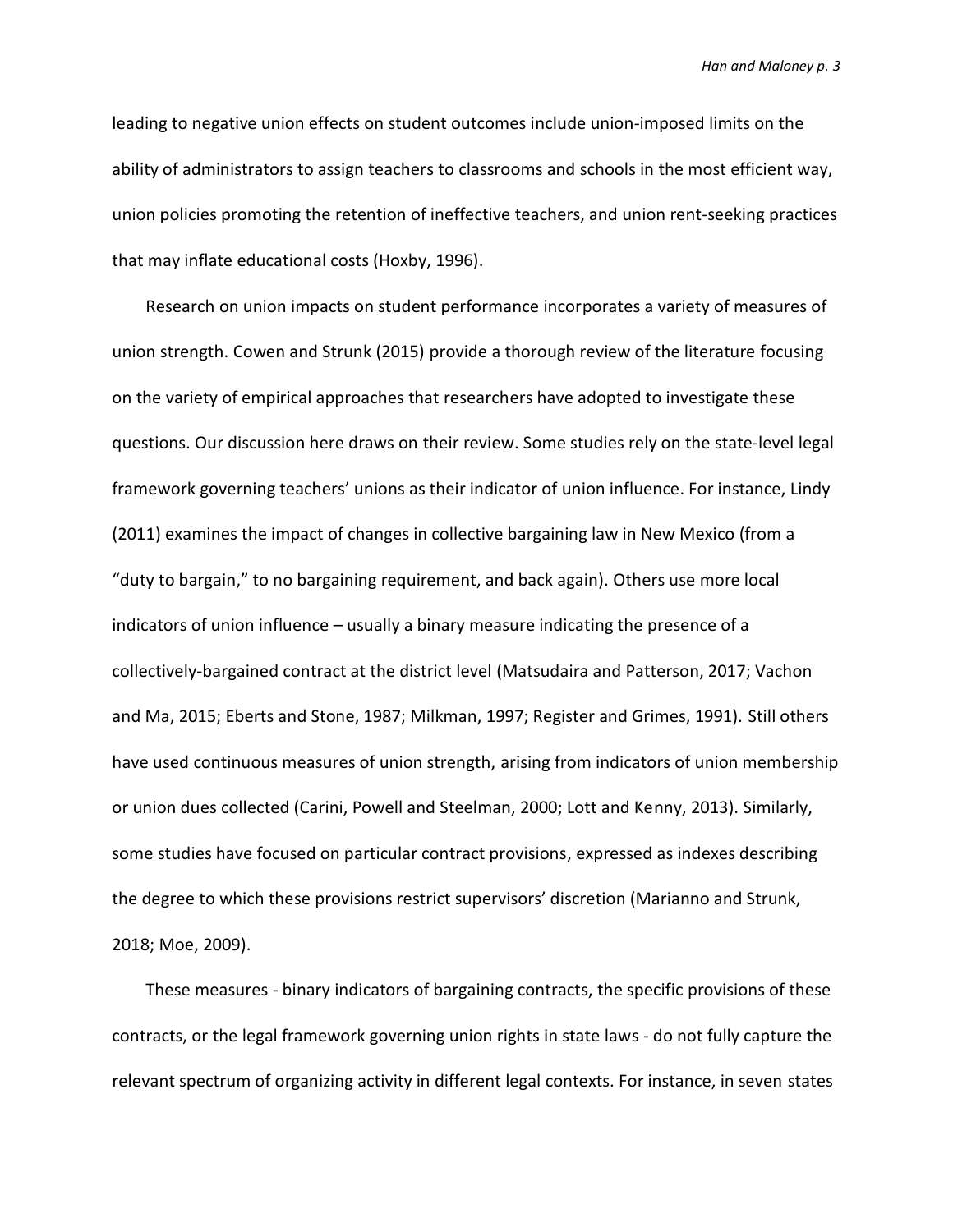(Arizona, Georgia, Mississippi, North Carolina, South Carolina, Texas, and Virginia) which ban collective bargaining of public school teachers, many teachers still unionize (Freeman and Han, 2013). Thus, the existence of a collective bargaining agreement between districts and unions, descriptions of the provisions of such contracts, or a simple categorization of state law will not be able to measure the true variation of unionization in those states.

Just as measures of the union presence vary in the empirical literature, so do measures of student performance. The most common measure is district-level performance on standardized tests. Many of these studies rely on scores from California Standards Tests and the related summary Academic Performance Index (API). In this framework, Matsudaira and Patterson (2017) identify positive impacts of collectively-bargained contracts on mathematics proficiency in California charter schools; Moe (2009) finds negative impacts of contract restrictiveness on the growth of API in the largest California districts; and Marianno and Strunk (2018) find small, negative impacts of contract strength in simple OLS regressions, though these effects are generally not significant when prior test performance or district fixed effects are included.

Although our study focuses on union effects at the grade school level, there is also a vast literature focusing on union impacts on high school students, as measured in ACT and SAT scores and graduation rates. Most empirical studies find that teachers' unions positively affect performance of high school students (Kleiner and Petree, 1988; Milkman, 1997; Carini, Powell and Steelman, 2000; Lindy 2011), but some find negative union impact (Hoxby, 1996; Kurth, 1987. Lovenheim and Willen (2016) attempt to identify effects of teachers' unions on labor market outcomes rather than educational outcomes. They find that students educated under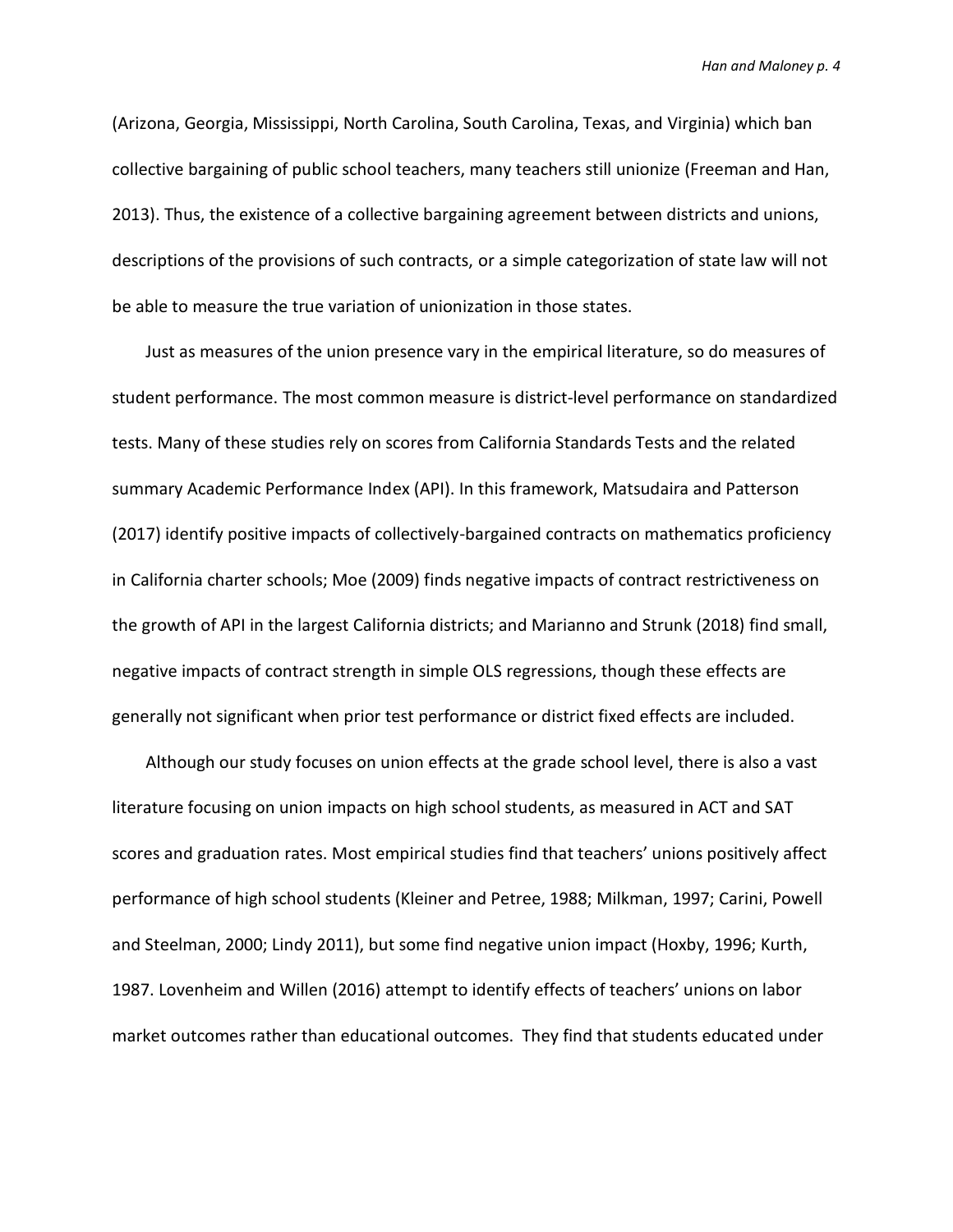state "duty to bargain" laws have lower lifetime earnings due to reduced labor force participation.

To the extent that prior studies have examined variation in these union effects across students and communities, they have mainly focused on differential impacts on students at different points in the *achievement* distribution. For instance, Lindy (2011) identifies positive impacts of unions on SAT scores, but negative impacts on high school graduation rates, and interprets this to mean that unions are more beneficial for high-achieving students than for students in the lower tail. In contrast, Matsudaira and Patterson (2017) find the greatest positive union impacts at the bottom of the student achievement distribution. Eberts and Stone (1987) find mixed results, with positive union impact on math test scores in the middle of the performance distribution and negative impacts in the upper and lower tails.

Additionally, researchers have examined rising income segregation in the US, its impact on student performance, and variation in that impact across income groups and race/ethnicity groups (Owens, 2018). However, few researchers have studied differential union impacts by the socio-economic status (SES) of districts, though Marianno and Strunk (2018) find evidence of differentially negative (but small) impacts of contract restrictiveness on the performance of low-income students in California schools.

Building on this large body of literature, our study contributes to our understanding of the relationship between teachers' unions and student outcomes in a number of ways. First, we use detailed, district-level standardized test scores based on national data to overcome the external validity problems posed by studies with limited geographic scope. Second, we measure the strength of teacher unionization beyond collective bargaining status and offer a more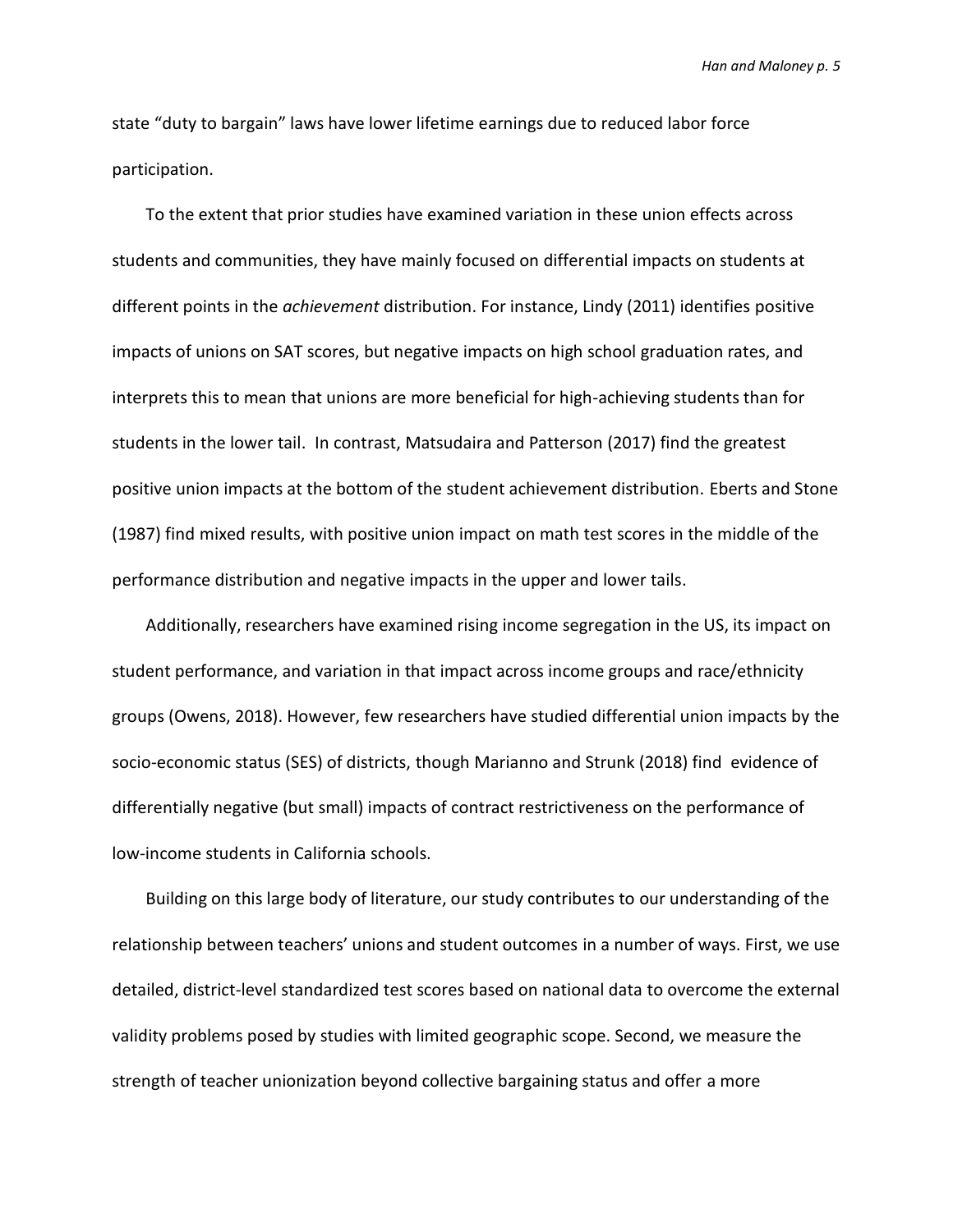comprehensive view of unions' role in public education than is considered in most studies. Lastly, we examine whether the link between teachers' unions and student outcomes differs by districts' SES, and how that influences educational inequality and the prospects of middle-class students.

#### **Data**

Our data come from the School and Staffing Survey (SASS) and the Stanford Education Data Archive (SEDA). The SASS, administered by the National Center for Education Statistics (NCES), is a large-scale and nationally representative data set that covers about a third of US public school districts. It provides our information on teacher unionization in each district. The SEDA, housed in the Center for Education Policy Analysis at Stanford University, incorporates the main outcome measures for students – district and grade level averages of achievement test scores. It also includes district-level information on schools and students from the Department of Education's Common Core Data (CCD), as well as descriptive information on the characteristics of families with school-age children residing in each district, derived from the American Community Survey (ACS) via the NCES School Districts Demographic System (SDDS).

Based on school district ID number, we merge these sources to construct a data set containing a great deal of information on school districts, teachers, students, and their communities. To allow for the effect of teachers' collective bargaining on student performance to emerge over time, we link the data with a one-year lag. Our data set thus consists of two waves of information on the included districts: student outcomes and school district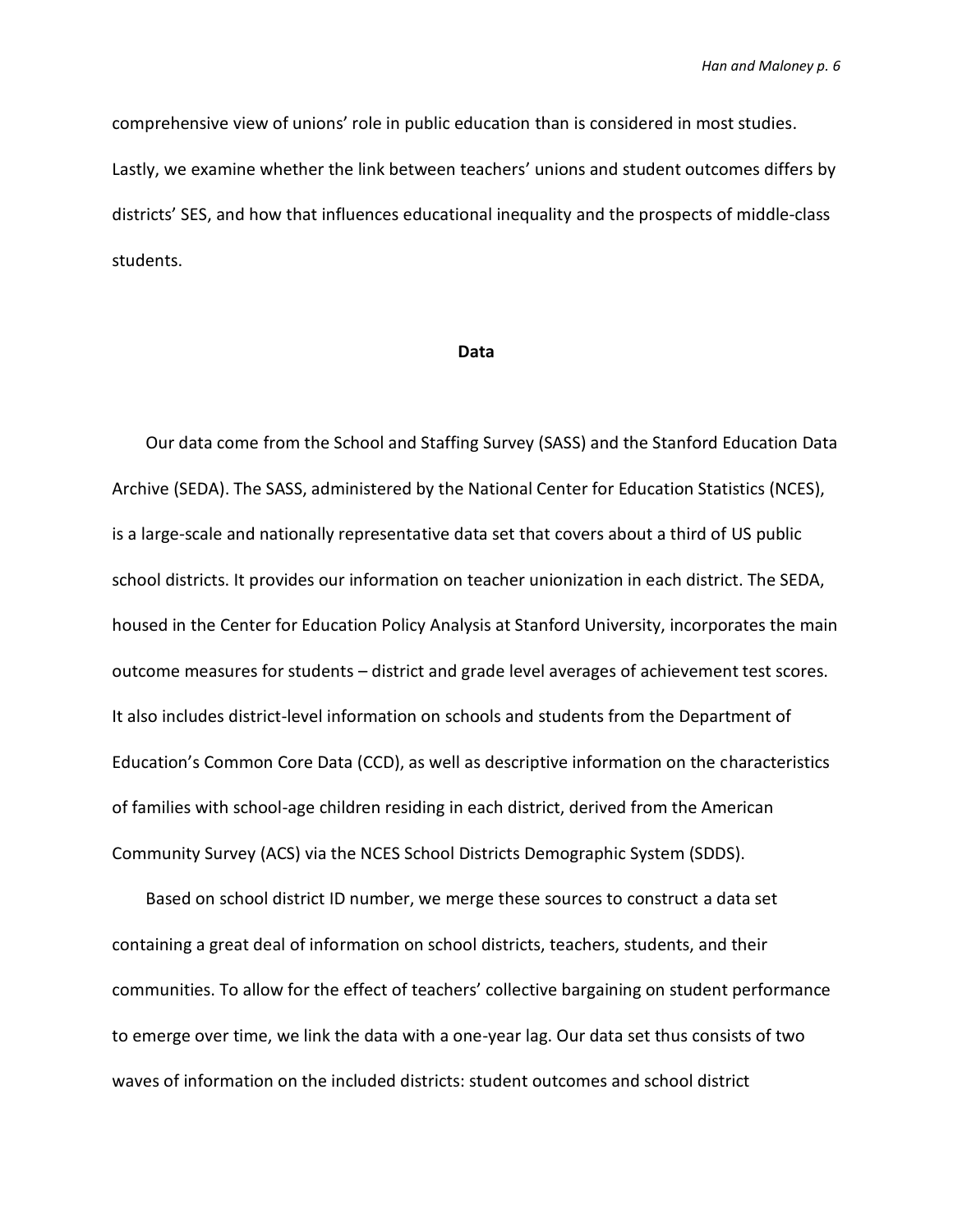characteristics from 2008-2009 SEDA linked to information on teacher unionization from 2007- 2008 SASS, and 2012-2013 SEDA linked to 2011-2012 SASS (see Appendix I for descriptive statistics).

The SEDA outcome variables reflect student performance on achievement tests in English and Mathematics in the third through eighth grades. Using ordered probit models, estimated means and standard deviations of scores are generated from reports of the counts of the number of students scoring in each proficiency category on these tests. These means and standard deviations are converted to a common scale calibrated to the scores taken from the National Assessment of Educational Progress (NAEP) tests administered in 4th and 8th grades in odd-numbered years (a discussion of these methods is available in Fahle et al., 2018). Means and standard deviations are reported for all students in the district/grade/year, and they are also reported separately for white, black, Hispanic, and Asian students.

Our indicators of unionism come from the SASS and describe the contractual status in each school district. We have three mutually exclusive measures of agreement status between school districts and teachers' unions. The first, "collective bargaining (CB) agreement," indicates that a union contract is in place in the school district. The second, "meet and confer (MC) agreement," indicates that no formal union contract has been signed but that representatives of the union and district management have met to discuss and determine various working conditions, workplace rules, and school policies. MC agreements are not legally enforceable but are often treated as implicitly binding (Han, 2015). The third, "no agreement (NA)," identifies districts in which neither a formal contract nor a meet-and-confer process is in place (though individual teachers may still affiliate with unions in such districts).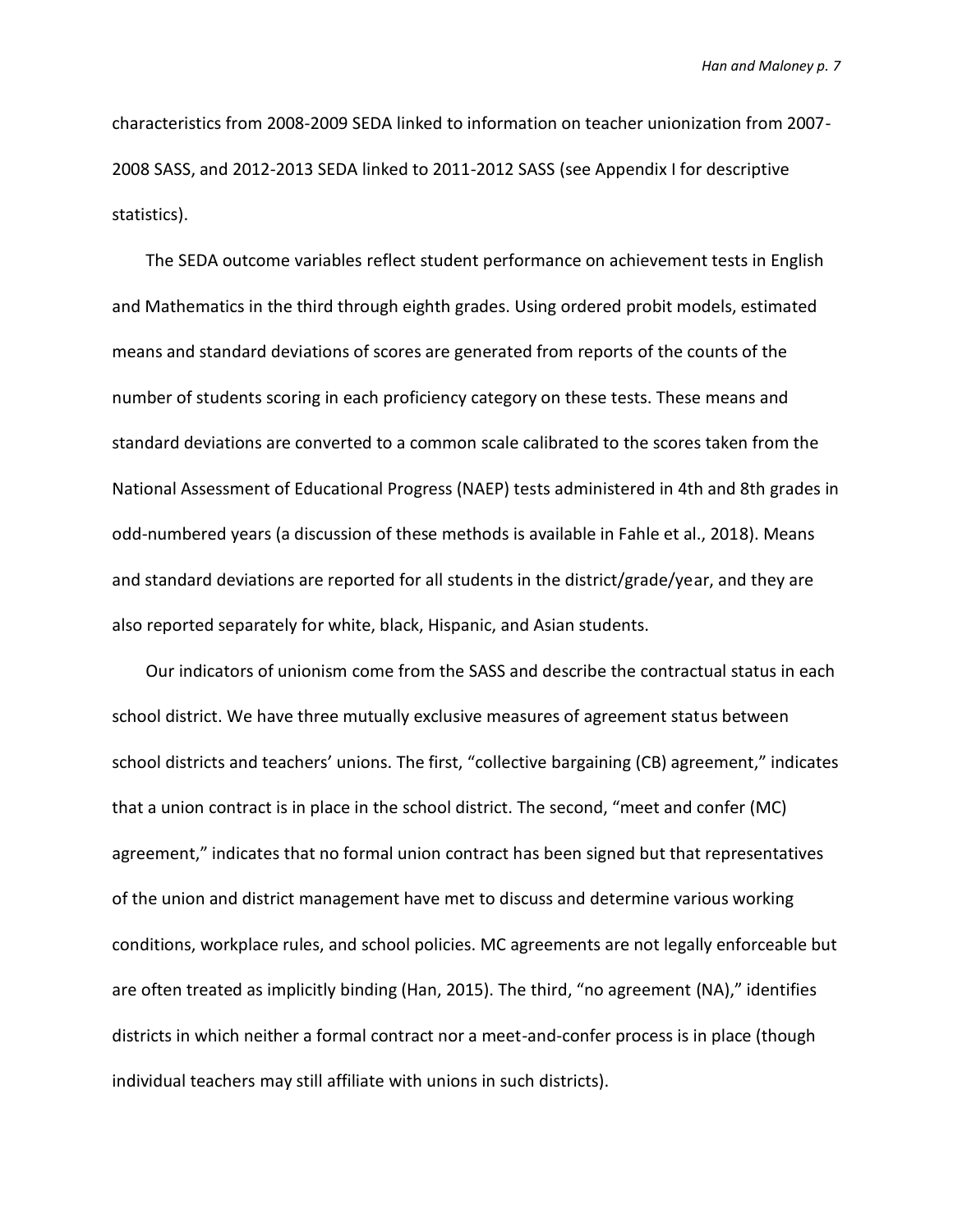We are primarily interested in whether union effects vary across better-off, middle class, and poor districts. Our main indicator of district socioeconomic status comes from the SES index generated from local community characteristics for each school district, as presented in the SEDA data. This index is constructed from district level measures of median income; the share of adults with a bachelor's degree or higher; the poverty rate among families with schoolage children; the unemployment rate; the proportion of households that are SNAP recipients; and the proportion of households headed by single mothers.<sup>1</sup> The index is standardized to have a mean of 0 and a standard deviation of 1. Using the SES index, we classify districts into three groups: "high SES" (the 25% of districts with the highest index value), "mid-SES" (the middle 50% of districts), and "low SES" (the bottom 25% of districts).

Figure 1 presents simple, pooled means of scores on these achievement tests, broken down by SES status of the district and also by collective bargaining status of the district. Unsurprisingly, average scores are highest in the districts in the high SES group and lowest in districts in the low SES group. This is true for NA districts, MC districts, and CB districts, and for both subjects (math and English). Certainly, some of the differences in scores by district SES will reflect the resources available to schools, as well as the composition of the student body and home life conditions, in each SES group.

Table 1 presents mean characteristics for each of our three SES categories. High SES districts are more likely to be CB districts whereas low SES districts are less likely to have a CB agreement in place. Higher SES districts tend to have high white shares among their student

 $\overline{a}$ 

 $1$  For a description of the principal components analysis used to construct the index, see Fahle et al 2018, p. 32-33.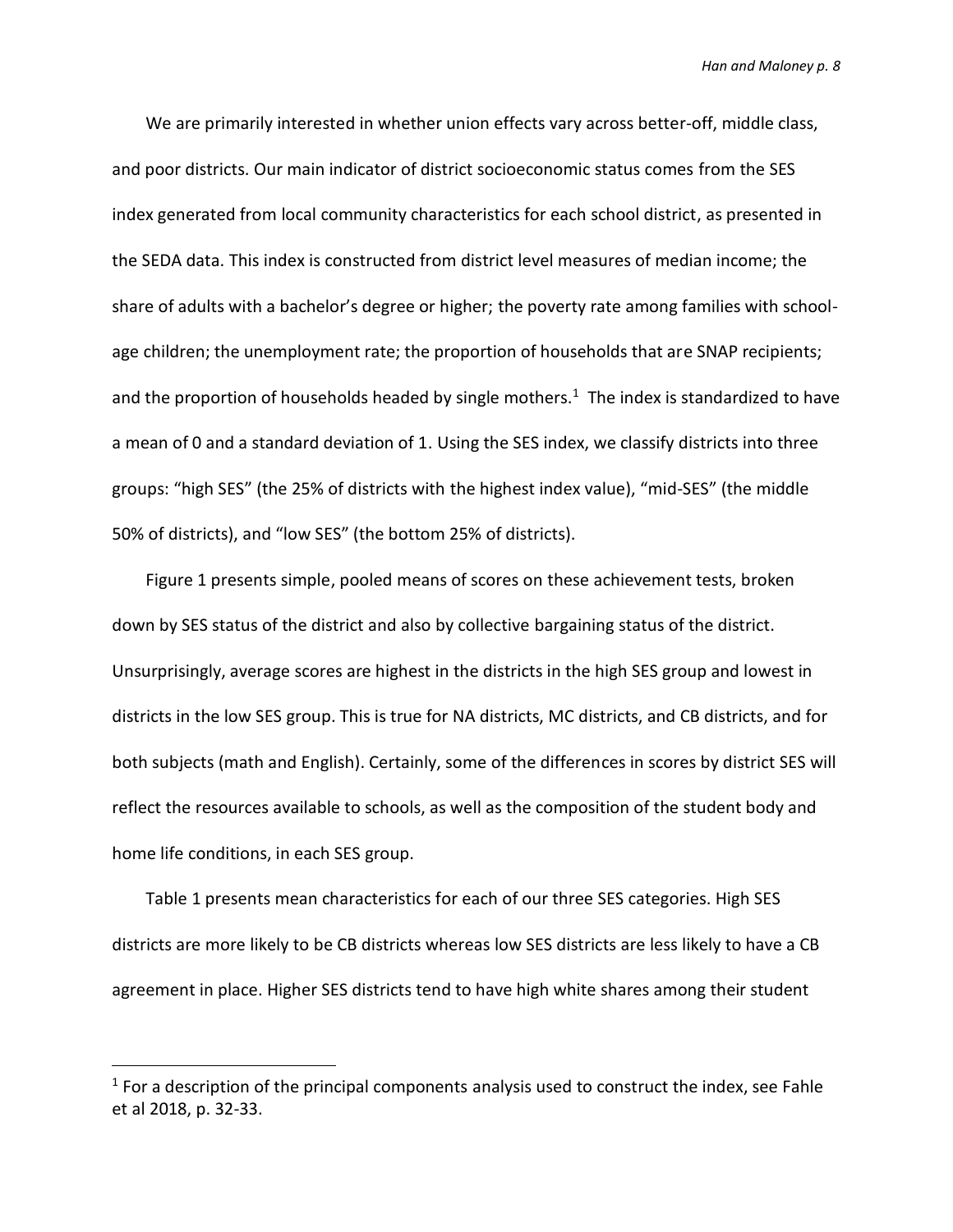body, as well as fewer English language learners, higher revenue per pupil, and lower rates of provision of subsidized lunch. High SES districts are also more likely to be located in suburban areas, while low SES districts are disproportionately urban and mid-SES districts are disproportionately rural. Table 1 also presents information on the economic and demographic characteristics of the district community, including components underlying the SES index – female headship, poverty, unemployment, household income, and parental education.

Figure 1 also indicates that, controlling for SES, average test scores tend to be highest in CB districts and lowest in NA districts, with MC districts found in the middle. This pattern holds for all three SES groups. Again, this ordering may reflect the correlation of school resources or other district attributes with contract status. According to our calculations, within each SES group, NA districts have larger black and Hispanic student populations and the lowest levels of per-pupil revenue (see Table 2). They also tend to have the highest levels of poverty and single motherhood and the lowest levels of income, even measuring within SES group (which reduces the variation in these measures). Thus, some of the apparent advantage of CB and MC districts over NA districts may reflect these differences in other district characteristics.

### **Methods**

To control for various confounding factors that may be correlated with both student outcomes and union presence in estimating union effects on student performance, we employ both ordinary least squares regression and propensity score matching.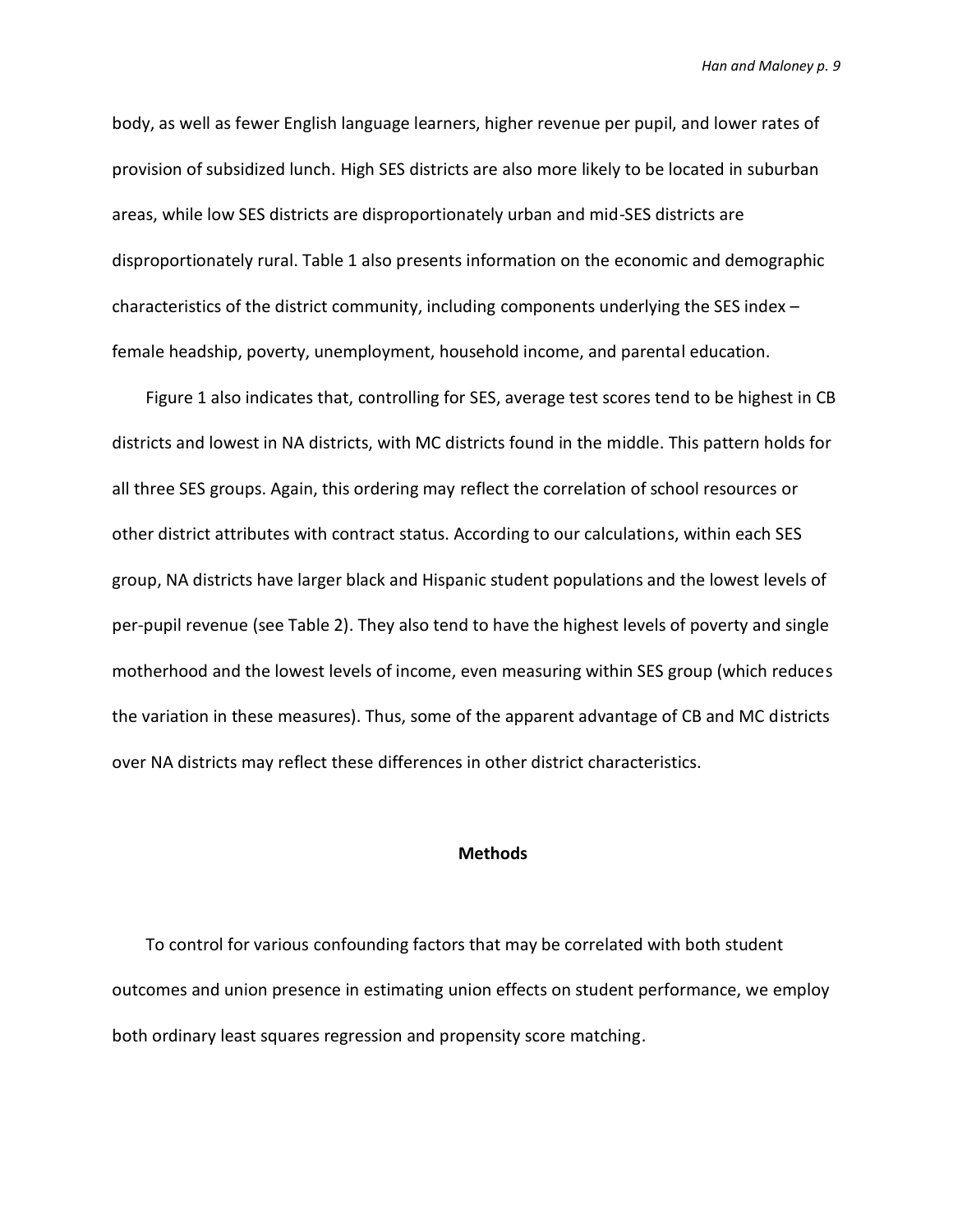### *Ordinary Least Square Regressions*

To identify the general direction of the association between teacher unionization and students' test scores and to see whether these effects vary by district SES, we first estimate a model pooling all districts and then interacting our union variables with our SES categorization. So, we estimate the following model:

$$
Y_{\text{kgst}} = \beta_0 + \beta_1 Union_{\text{kt}} + \beta_2SES_{\text{kt}} + \beta_3(Union_{\text{kt}} * SES_{\text{kt}}) + \beta_4X_{\text{kt}} + \delta_g + \theta_k + \lambda_t + \varepsilon_{\text{kgst}},
$$
 (1)

where k, g, s and t indicate districts, grades, subjects and years, respectively.  $Y_{kgst}$  represents the test score, Union<sub>kt</sub> measures the form of teacher unionization of district k in year t (CB, MC, or NA), and SES<sub>kt</sub> indicates the SES category of the districts (high, middle, or low) in year t. X<sub>kt</sub> is a vector of district and community characteristics.  $\delta_{\rm g}$  is a vector of dummy variables for grade (4 through 8, with grade 3 as the reference), *θ<sup>k</sup>* is a dummy variable for subject (1 for English tests, with Math as the reference), and  $\lambda_t$  is the year dummy (1 for 2013, with 2009 as the reference year).  $\mathcal{E}_{\text{kgst}}$  is the error term, reflecting variation not accounted for in the model. The  $\beta_3$  coefficients indicate whether the effects of union presence on student achievement vary across districts according to their SES status.

We then estimate the model separately by SES category of each district (high, middle, and low):

$$
Y_{\text{kgst}} = \beta_0 + \beta_1 Union_{\text{kt}} + \beta_2X_{\text{kt}} + \delta_g + \theta_k + \lambda_t + \varepsilon_{\text{kgst}},
$$
\n(2)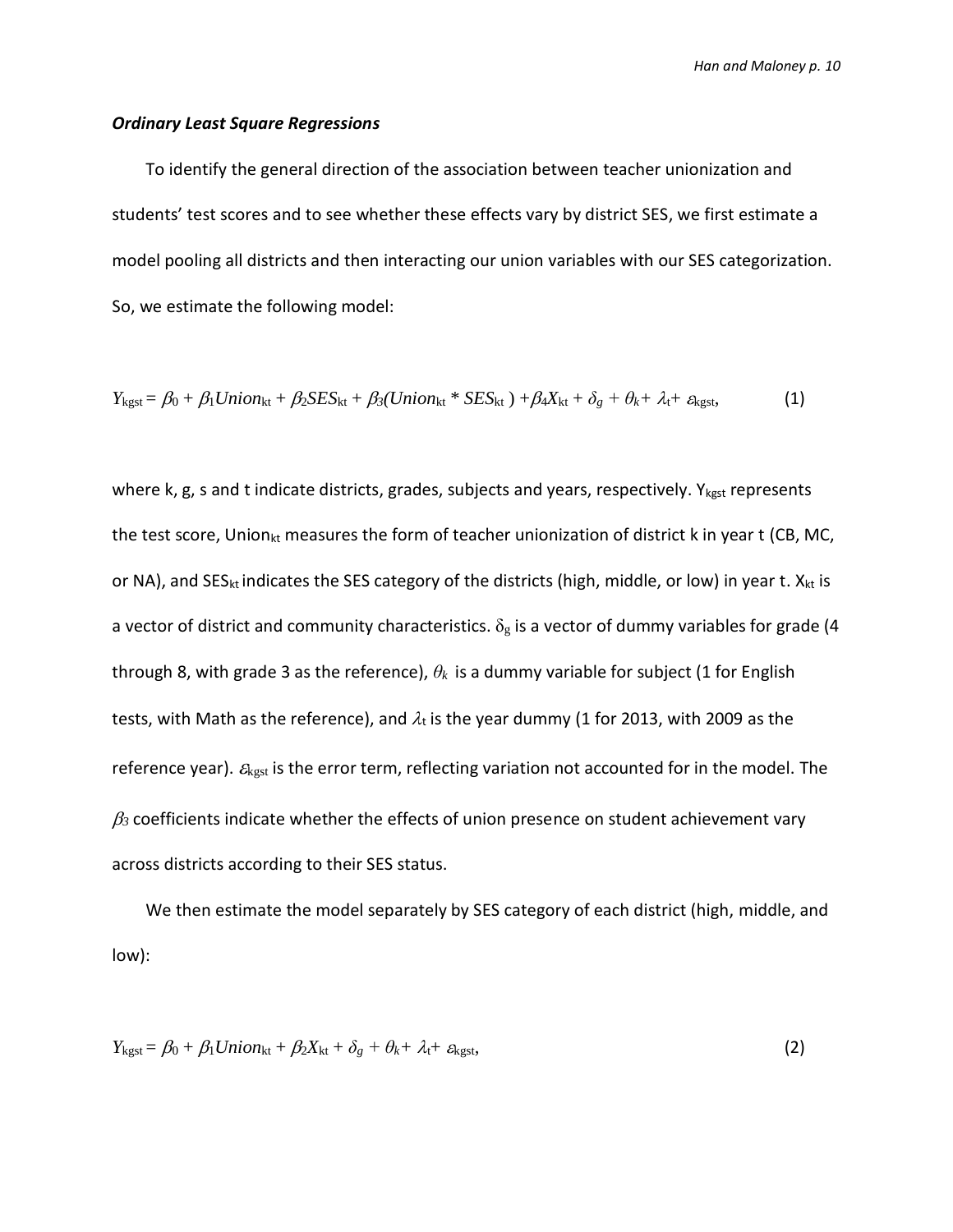This more flexible form of the estimation allows all effects to vary across SES class.

Our control  $(X_{kt})$  variables describing the characteristics of school districts include the ethnic composition of the student body (percent Hispanic, black, Asian, Native American, with white as the reference), total student enrollment, the total number of teachers, the total number of instructional aides, revenue per pupil, the share of students on free or reduced price lunch, the share of students who are English Language Learners, the share who are in special education, the share of district residents living in the same house as in the prior year, and the geographic locale of the district (city/urban, suburban, or town, with rural as the reference). While we classify districts by SES index and estimate the model for each SES class (high, middle, and low) separately, we also include in our estimation the components of the SES index (share of 5 to 17 year olds in poverty, share of households receiving SNAP benefits, median income, share of households that are female-headed, the unemployment rate, and the share of adults with a bachelor's degree or more education) as distinct variables within each model.

### *Propensity Score Matching*

As an alternative method of controlling for confounding factors in our analysis, we employ propensity score matching (PSM). Considering CB as a treatment, districts with CB are the treated units. Separately, we also consider MC districts as the treated units. Using PSM, we define the non-treated units as NA districts. We construct a model of the propensity of having CB (MC), and we match each CB (MC) district to an NA district with a probability (propensity) of having CB (or MC) similar to that of the CB (MC) districts.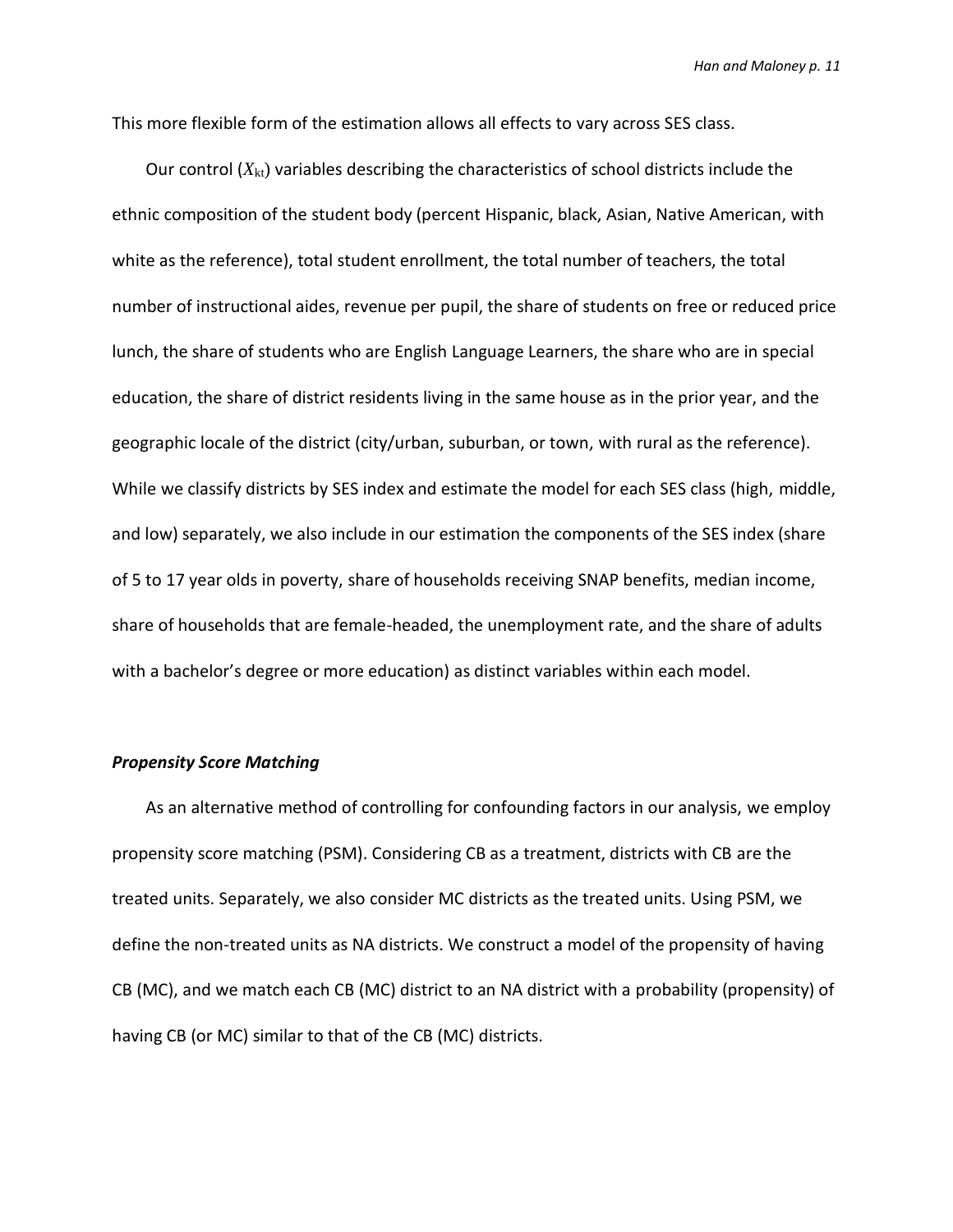Assuming the treatment decision is random conditional on observable pre-treatment characteristics X (i.e. "selection on observables" or "conditional independence"), we specify the propensity score (p) of receiving a treatment as a function of X that determines the selection into treatment such that:  $p_{kt} = Pr(D_{kt}=1|X_{kt}=x)$ , where D indicates whether the district receives the treatment (CB or MC).

Since the treatment status is a binary variable, we use a logit regression of the following form to estimate the propensity score, p(X):

$$
CB_{kt} = \alpha_0 + \alpha_1 X_{kt} + \varepsilon_{kt}
$$
 (3)

where CB is a binary variable equal to 1 if there exists a CB contract and 0 if there is no agreement between a district and teachers union (the comparison group is NA districts), and X represents the district-level covariates that determine selection into treatment. p(X) is the predicted value of CB that we get from equation (2). For MC effects, we replace CB with MC in model (2), and the comparison group is still NA districts.

For a matching algorithm, we use nearest neighbor (NN) matching based on the propensity score p. NN matching takes each treated unit and searches for the control unit with the closest p, so all treated units find a match. To avoid bad matches and to keep the potential bias low, we apply the "with replacement" option so that a control unit can be the best match for more than one treated unit. We also impose the common support restriction to improve the quality of the matches, so only the observations whose p belongs to the intersection of the regions of the p of the treated and control units are considered in the analysis.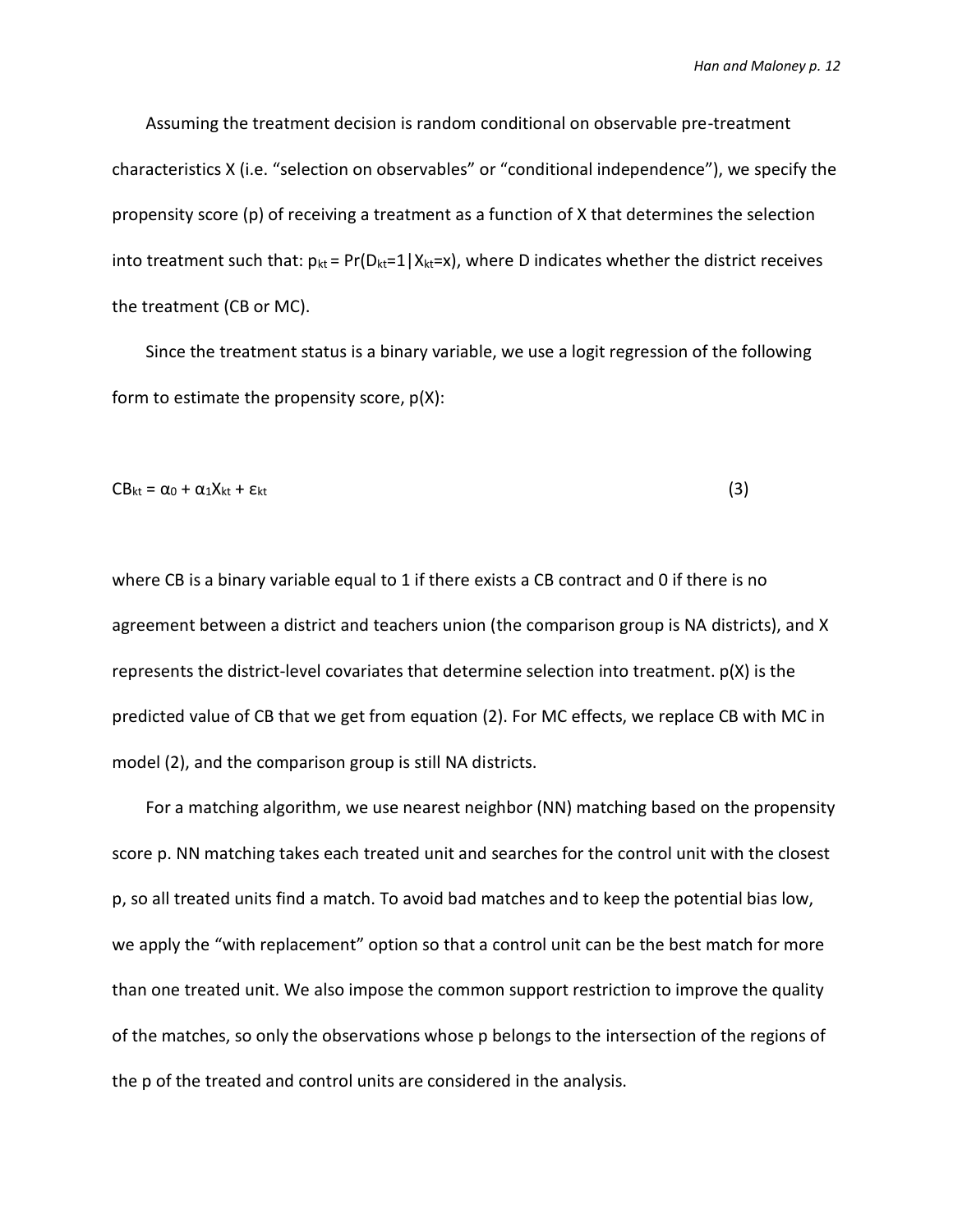Once each treated unit is matched with a control unit based on the propensity score, we compute the mean difference of student test scores between the treated and control units. The average treatment effect on the treated (ATT) is then obtained by taking the weighted average of these mean differences.

Ideally, this matching process allows us to attribute the entire difference in student outcomes – average student test scores – between the treated units and non-treated units as resulting from CB (or MC) status.

#### **Results**

Table 3 presents our first attempt to control for the influence of various district characteristics, in order to refine our understanding of the impact of teachers' unions on student outcomes in low-SES, middle class, and high-SES districts. Model 1 presents the estimated relationship between unions' contractual status (CB and MC status) and test scores (with NA districts as the reference group). Model 2 adds controls for district SES status (with "high-SES" as the reference). Model 3 adds interactions between collective bargaining status and SES category, to concretely test for differences in the correlation between student outcomes and teacher collective bargaining in high, middle, and low SES districts. All models pool grades, years (2009 and 2013), and subjects but include dummy variables to control for average differences across these categories. All models also control for district and community characteristics.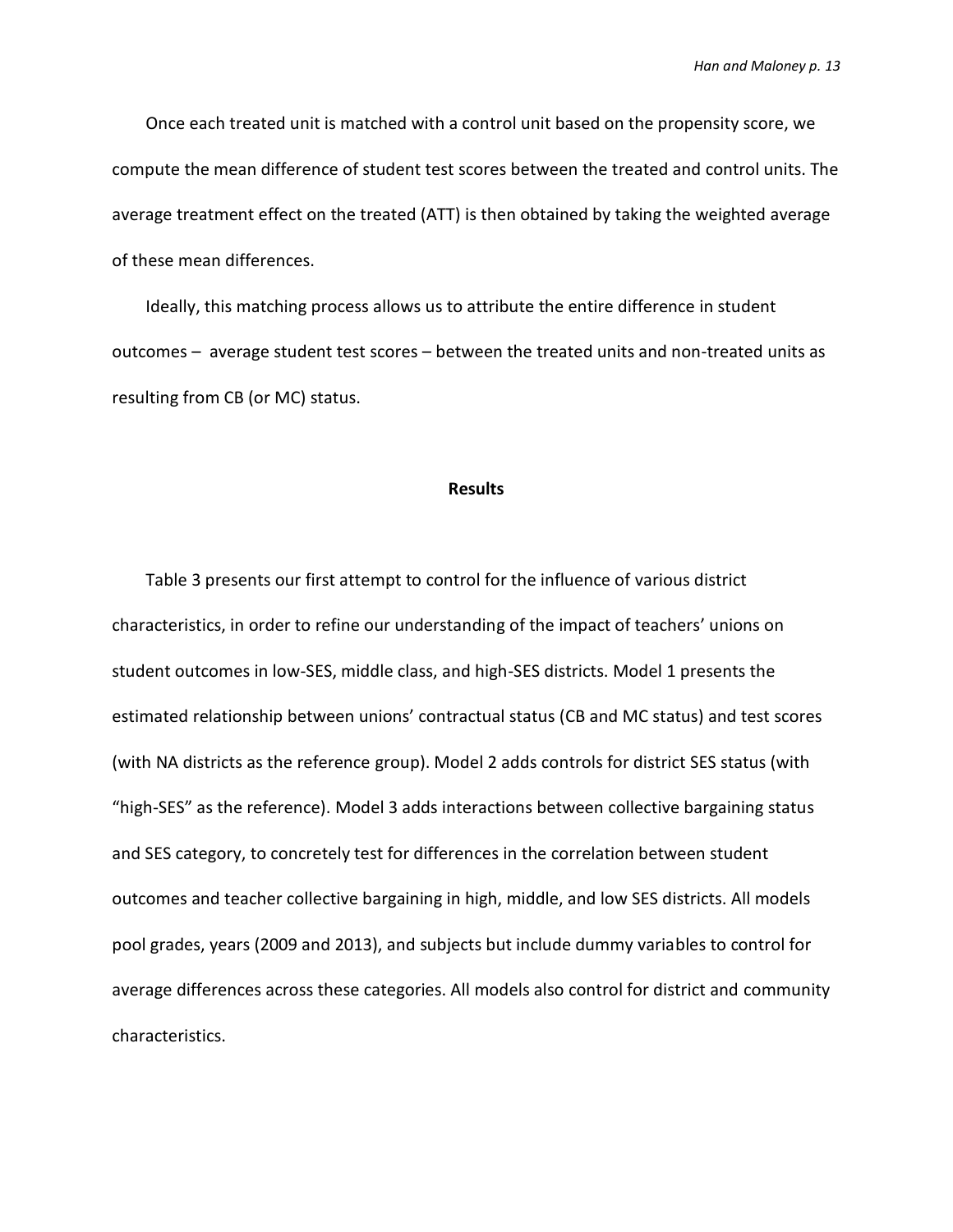Model 1 reveals that CB and MC status are correlated with increased test scores in the face of an extensive list of district and community characteristics. Perhaps surprisingly, MC status has a larger positive association with test scores than does CB status. In model 2, we find that the addition of SES category does not alter the positive correlation of CB and MC status with average score, and that students in low SES districts actually have higher average scores once we have controlled for district and community characteristics.

In model 3, we interact collective bargaining status with SES category to see whether these associations vary across districts by "class." When we add these interactions, the main effects of CB and MC are dramatically reduced and are no longer statistically significant, suggesting that CB and MC have no significant relationship to student test scores in high SES districts. The interaction of MC and low SES is positive and significant, as are the interactions of both CB and MC with mid-SES. Once other district characteristics are controlled, we find that teachers' unions, whether operating under a formal CB or through a MC agreement, have their greatest positive link with student achievement in middle-class schools districts. In low-SES districts, MC agreements appear to be correlated with higher student achievement, though formal CB contracts are not. In high SES districts, neither MC nor CB status is positively correlated with student performance.

Table 3 also reveals that overall test scores are lower for districts with higher fraction of minority students, except Asians, ELL students, students under free/reduced-priced lunch programs, greater enrollment, and, surprisingly, higher revenue per student.<sup>2</sup> Districts with a

 $\overline{a}$ 

<sup>&</sup>lt;sup>2</sup> We suspect that this coefficient may be affected by issues of multicollinearity among our explanatory variables. For a thorough review of recent, quasi-experimental studies of the impact of school funding on student outcomes, see Jackson 2018.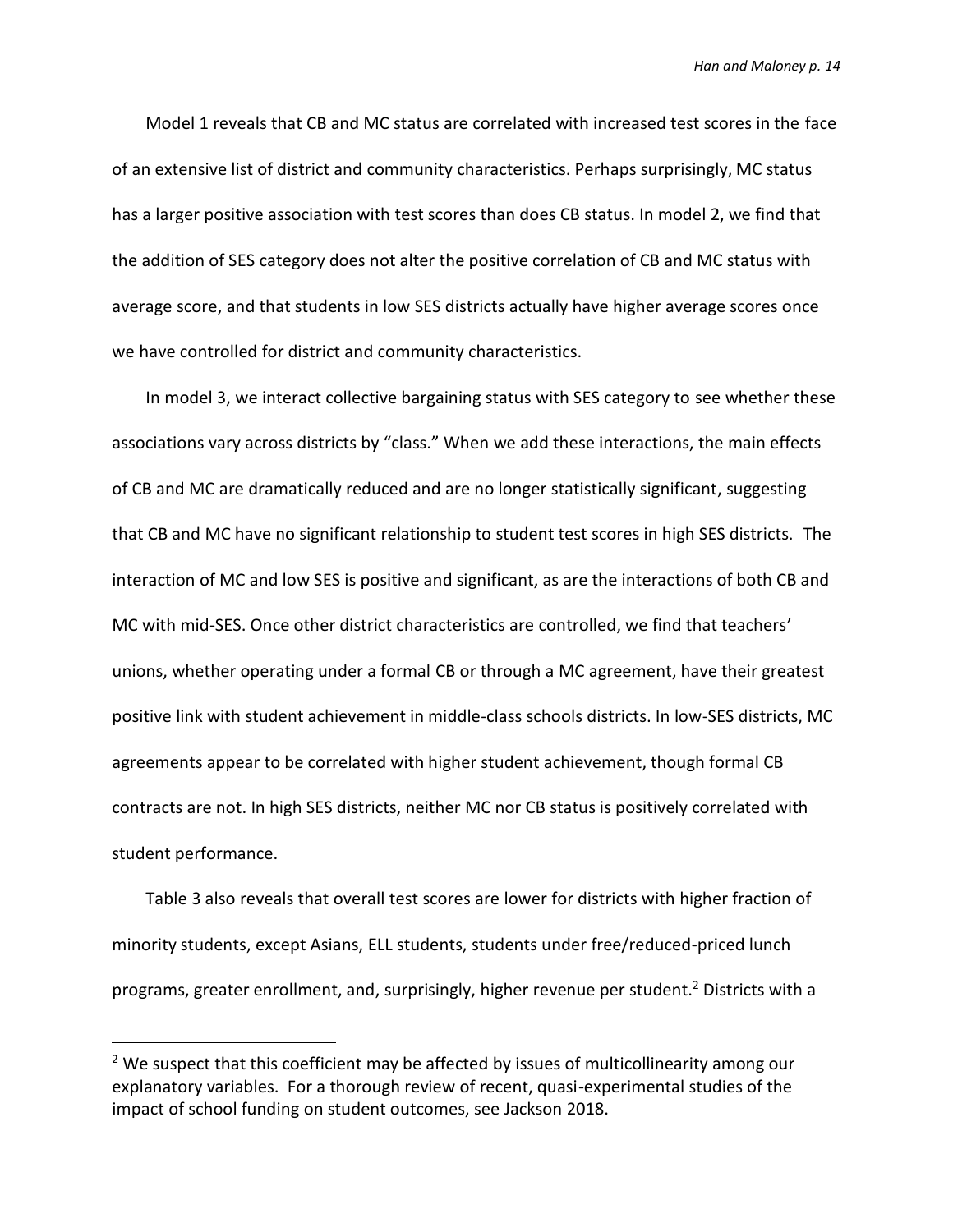greater proportion of Asian students, more students under special education programs, and more teachers and instructional aides tend to score higher. As expected, higher median income and percent of adults with BA and above are positively associated with test scores whereas greater fraction of single moms, higher unemployment rate, and higher share of SNAP recipients are negatively correlated with student performance.

In Table 4, we present a more flexible OLS estimation of the correlation of teachers' union status and student achievement disaggregated by the SES status of the district. We run separate analyses for each SES class, allowing our CB and MC coefficients, as well as the coefficients on all school and district characteristics, to vary across SES status groups. The patterns are very much the same as those in Table 3. Again, both MC and CB status are correlated with higher student test scores in middle-class districts. MC agreements are correlated with higher scores in low SES districts. Neither form of union agreement seems to be related to student performance in high SES districts.

Our main propensity score matching analysis is presented separately for CB and MC effects in Tables 5 and 6, respectively. In these models, we provide results by grade and subject. Table 5 presents evidence on CB effects. Middle-class districts with a CB had higher average math test scores, in all grades, than did districts with similar propensity scores but no CB agreement in place. These effects are around 1 point and are statistically significant in all grades. Neither low-SES nor high-SES districts exhibited significant effects of CB on math score (except for an isolated, modest effect in 4<sup>th</sup> grade in high-SES districts). The CB effects are relatively greater for lower grades than for higher grades. CB agreements were not correlated with English test scores in any grade for any SES level.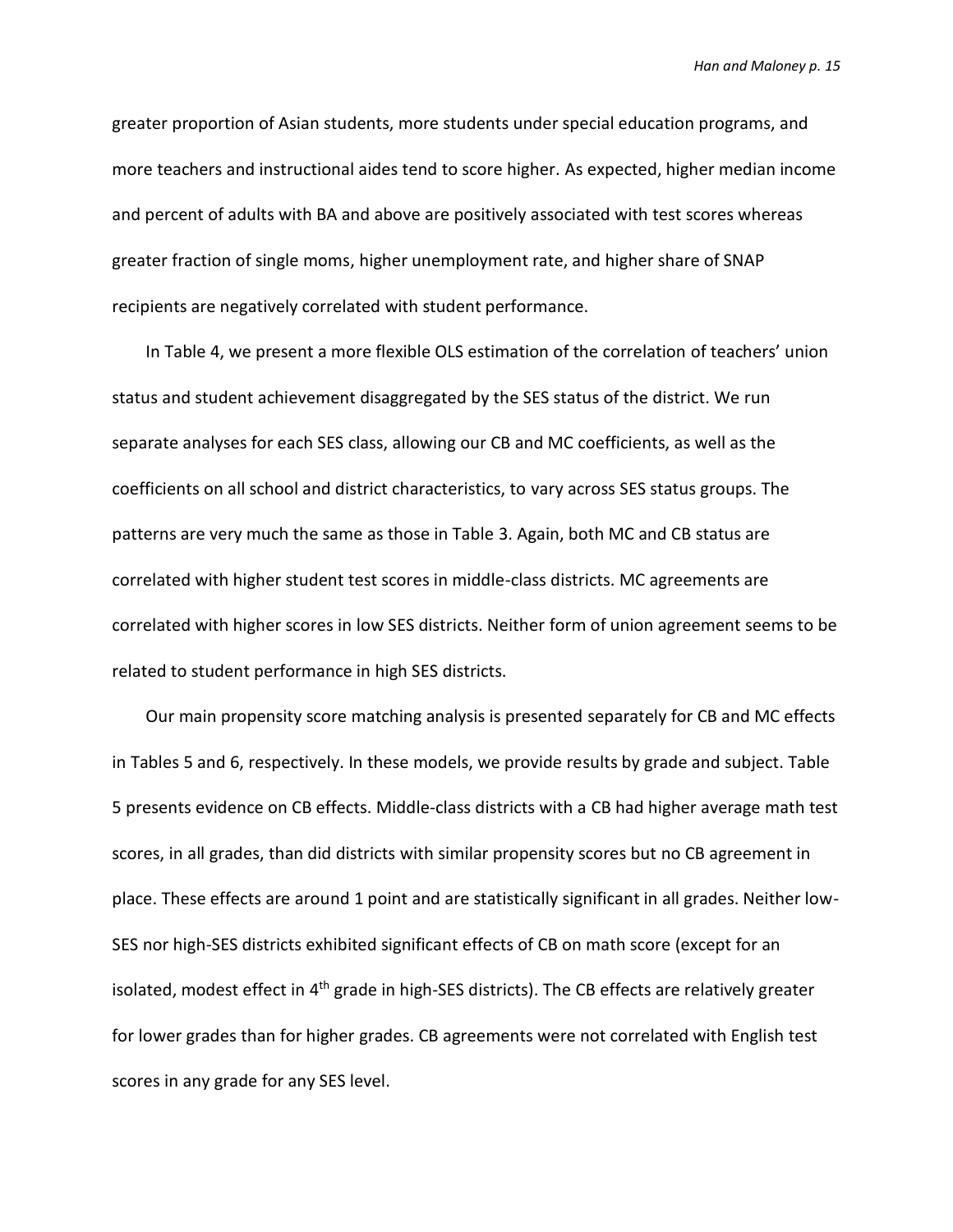In Table 6, consistent with our OLS results, MC effects are larger and more widely felt. MC agreements are correlated with higher scores, in both math and English, in all grades in middleclass districts, and these effects are larger than those found for CB agreements. No significant effects are found for either low or high-SES districts, though for English scores in particular the point estimates are fairly large and positive for low-SES districts whereas they are small and negative for high-SES districts.

The PSM assumes that all selection is based on observable factors, and CB (or MC) status is randomly determined once controlling for these factors. Because we cannot assert that we have controlled for all the factors, both observable and unobservable, relevant to the selection process, our PSM results may still suffer from omitted variable bias. However, the set of factors we have controlled for is quite extensive, including school funding, size, and staffing levels, student body characteristics, local SES status and related measures, parental education, and household structure and stability. By utilizing this unusually rich sets of control variables, our PSM estimation provides strong evidence that teachers' unions positively impact student performance.

Given the concentration of union impacts in middle class districts, we provide an additional PSM analysis examining differential effects across students' race-ethnicity groups within these districts (Tables 7 and 8). In Table 7, CB effects are present for math scores but not for English scores (with the exception of the average English scores of  $6<sup>th</sup>$  grade Hispanic students). These math effects are present in all grades for white students, in grades 3 and 4 for black students, and in grade 5 for Hispanic students. In Table 8, again, MC effects are larger and more widely present. MC agreements are correlated with higher math test scores for white students in all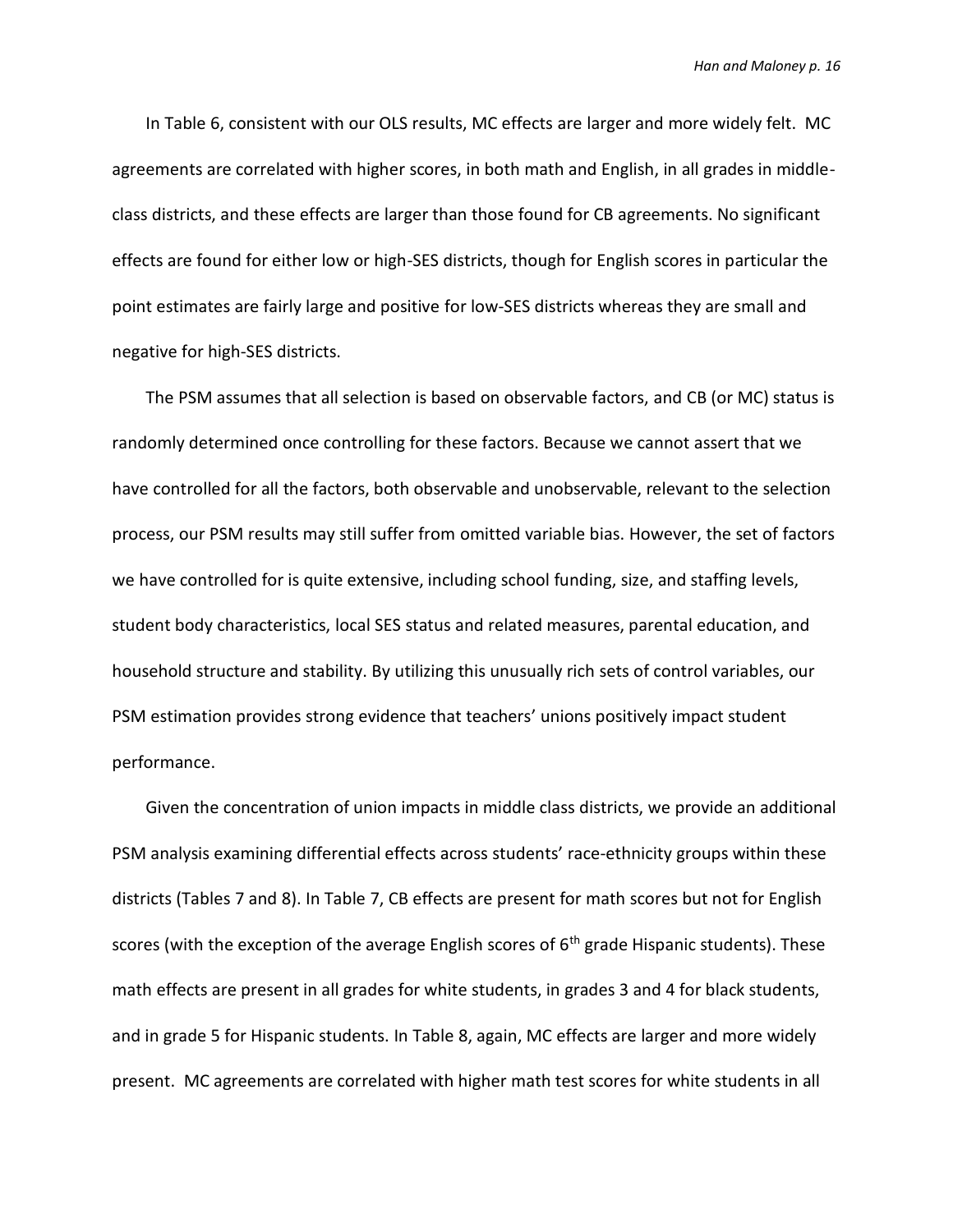grades and for black students in grades 3 through 6. Positive effects on English test scores are apparent for both white and black students in all grades (and for Hispanic students in  $4<sup>th</sup>$  grade).

### **Discussion and Conclusion**

Our OLS and PSM analyses of teachers' unions and student test scores tell a consistent story. The presence of an active teachers' union, as revealed through a formal CB contract or through an MC agreement, is associated with higher levels of student achievement on standardized tests, particularly in middle-class school districts. MC agreements are also associated with better outcomes in low-SES districts. These correlations are present in models that include a wide range of school and district characteristics as control variables.

What explains the differentially positive association between teachers' unions and student academic performance that we observe in middle class districts? The answer may in part be due to the impacts of unions on teacher morale, professionalism, and "collective voice." To the extent that teachers unions have positive impacts on schooling and student outcomes, the relevant mechanisms could be through the union's ability to bargain for higher pay and better working conditions for themselves and more resources for students, or through the enhanced ability that unions provide for teachers to influence school practices and the elevated sense of worth in one's work that such associations can foster. The effects of these latter, less quantifiable forces may be less visible when schools are already very highly resourced (leaving less room for additional improvement from these factors). On the other hand, some lower threshold of resources and community conditions may be necessary to enable teachers to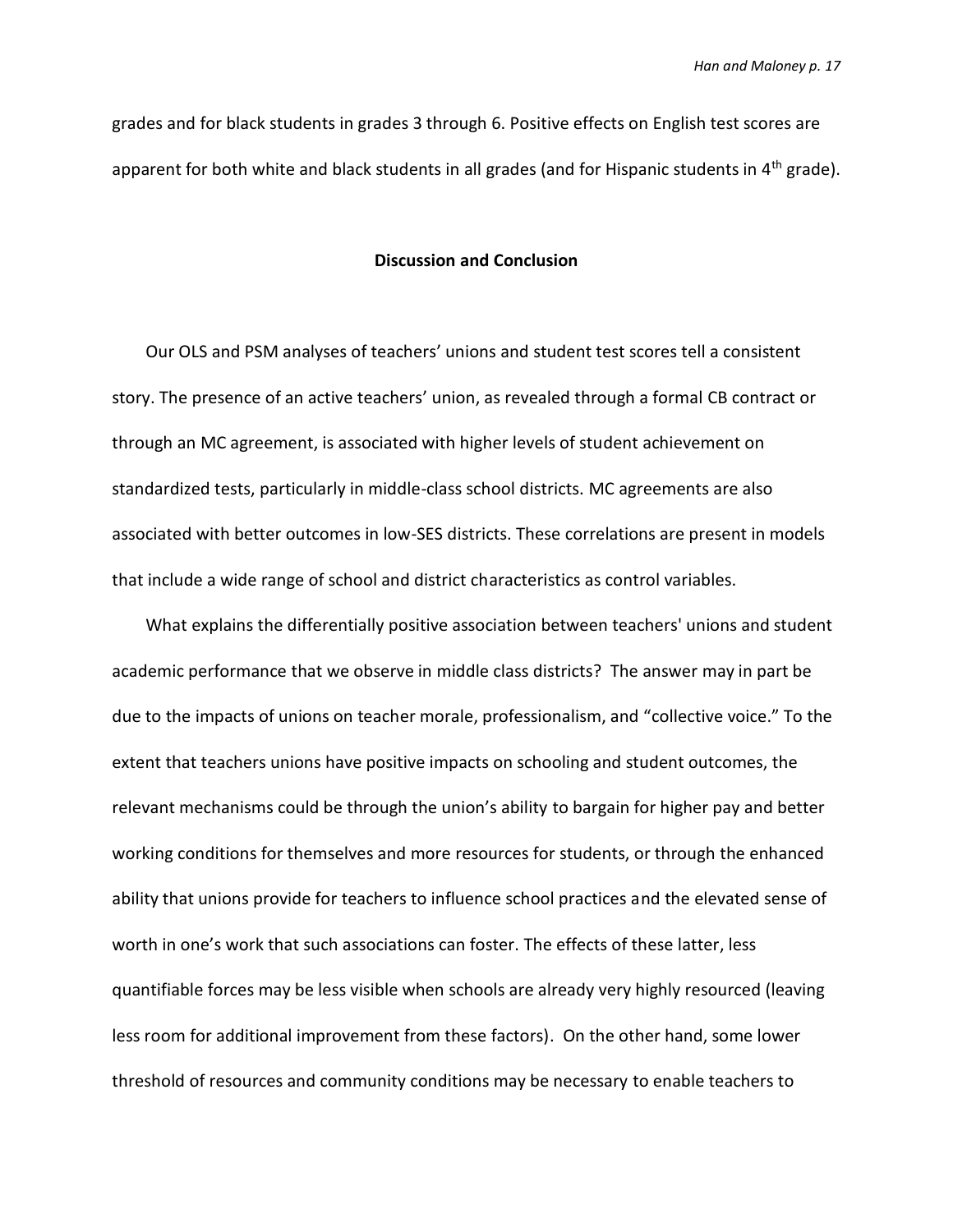improve learning through these means. That is, these union impacts might be most apparent in schools in mid-SES districts. Such effects may be, somewhat counterintuitively, particularly apparent in MC districts. In these districts, teachers must be especially dedicated in order to remain active and engaged with district administration, through their MC agreement, despite being unable to secure a formal CB contract. Such teachers may be best able to apply the lesstangible benefits of union membership to enhance student learning.

Our results suggest that a weakening of unionization among teachers may harm student performance broadly and may intensify differences between the most advantaged districts and others. In addition, our finding of positive "meet and confer" effects has implications for how we interpret the prior literature. These MC effects are largely ignored in many studies of the impact of teachers' unions on student outcomes. Indeed, districts with such agreements are likely to be grouped among the "non-union" category in most studies, biasing down the point estimates of the impact of teachers' unions on student outcomes.

The positive impact of both CB contracts and MC agreements on student outcomes, and their potential inequality-reducing effects, should inform any discussion of the rights of teachers to organize. In particular, our findings on "meet and confer" arrangements suggest the potential benefits for low-income and middle-income households of policies and institutional frameworks that can engage teachers and harness their commitment and expertise, even when CB is not available or rarely used.

While we examine impacts on student test scores, the effects that we document in this study may have broader significance: Chetty, Friedman, and Rockoff (2016) show that higher test scores are correlated with greater odds of college attendance and college completion, and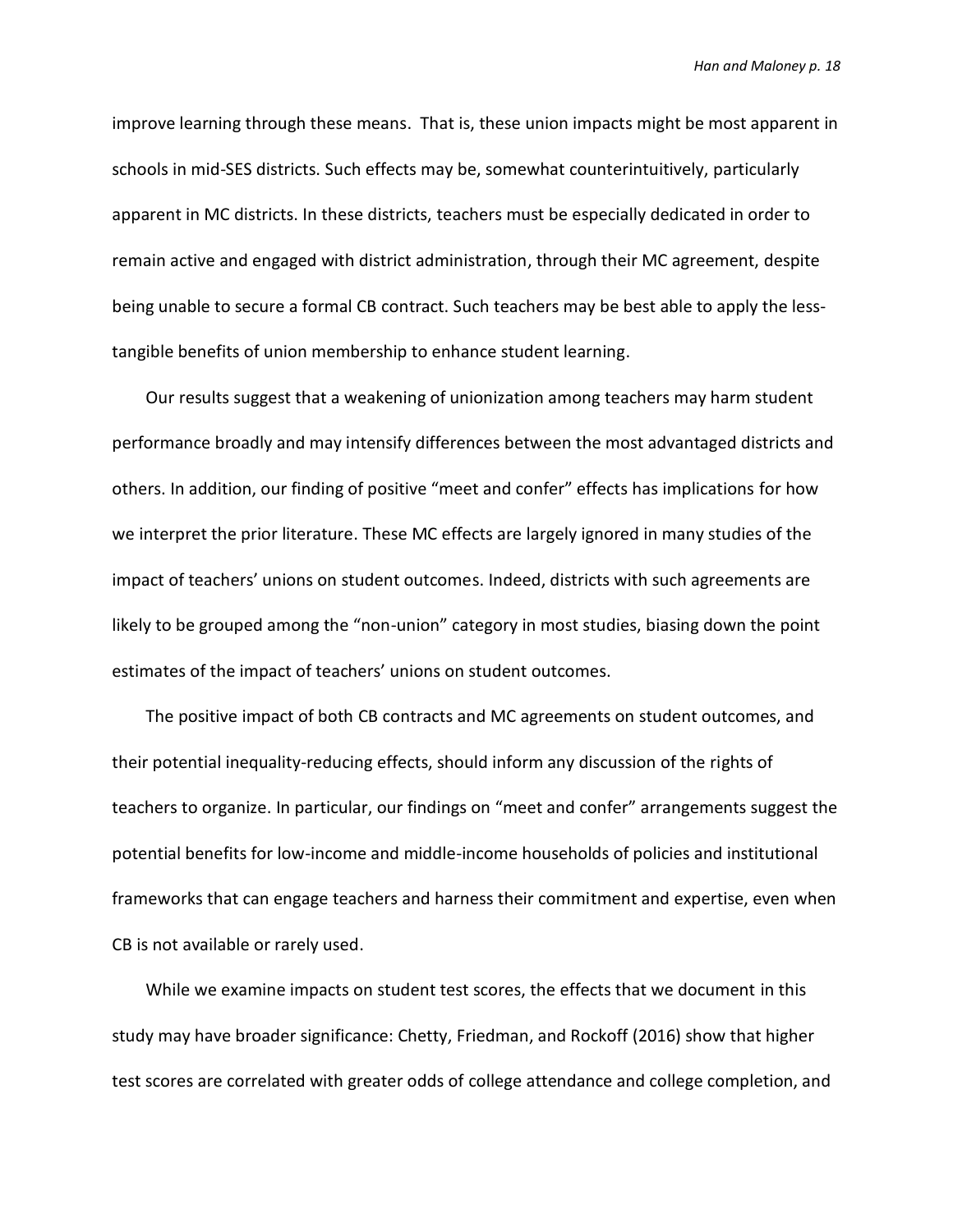with higher labor earnings. By improving academic performance of students especially from middle-class and high-poverty districts, teachers' unions will ultimately raise intergenerational mobility and reduce income inequality.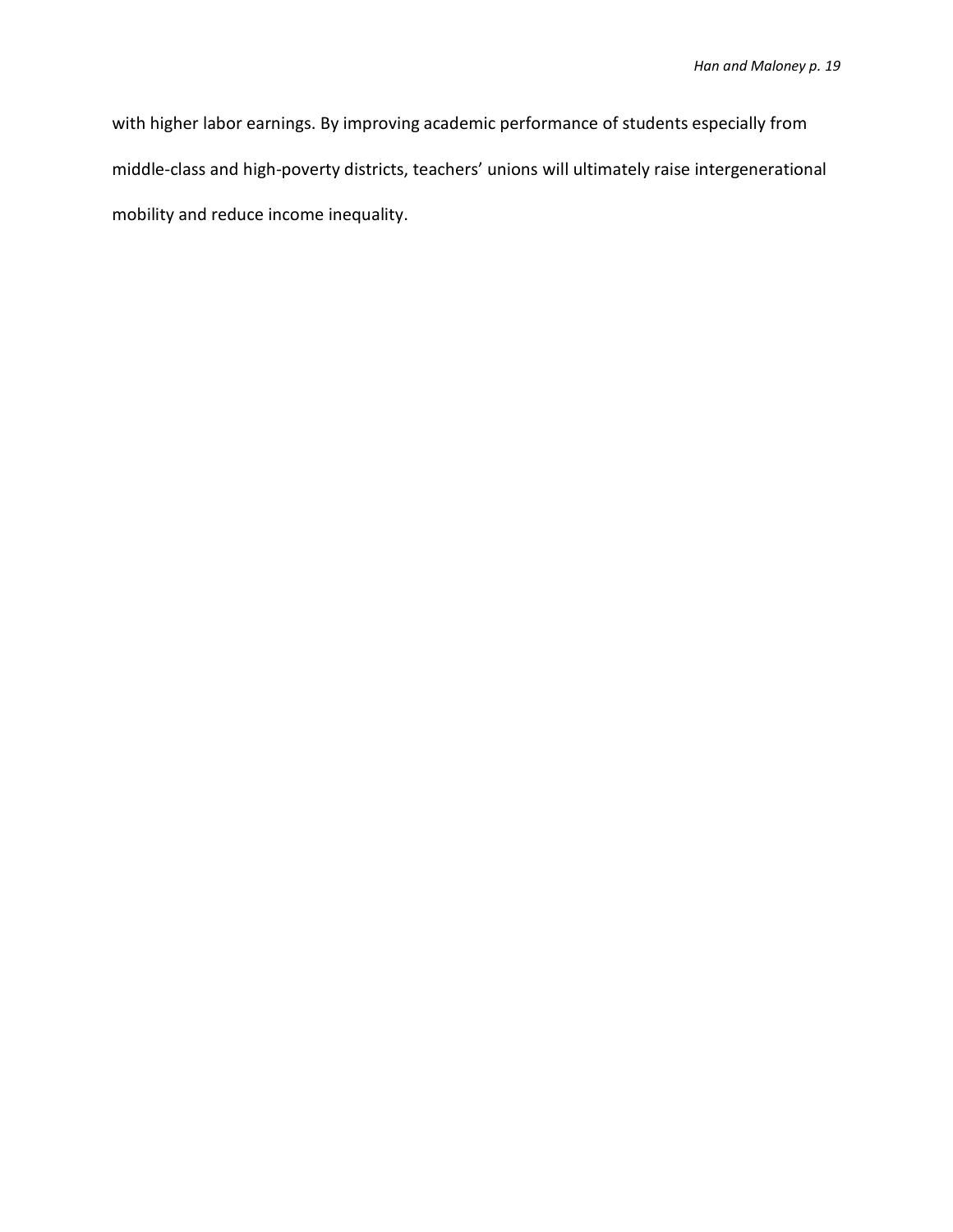### **References**

- Carini, Robert, Brian Powell, and Lala Carr Steelman (2000). "Do Teachers Unions Hinder Educational Performance? Lessons from State SAT and ACT Scores." Harvard Educational Review 70: 437-67.
- Chetty, Raj, John N. Friedman, and Jonah E. Rockoff (2014), "Measuring the Impacts of Teachers II: Teacher Value-Added and Student Outcomes in Adulthood," American Economic Review 104:9: 2633-79.
- Cowen, Joshua M. and Katherine O. Strunk (2015). "The Impact of Teachers Unions on Educational Outcomes: What We Know and What We Need to Learn." Economics of Education Review 48: 208-23.
- Eberts, Randall W., and Joe A. Stone. 1987. "Teacher Unions and the Productivity of Public Schools." Industrial and Labor Relations Review 40: 3: 354–363.
- Fahle, Erin M., Benjamin R. Shear, Demetra Kalogrides, Sean F. Reardon, Richard Disalvo, and Andrew D. Ho (2018). Stanford Education Data Archive – Technical Documentation (v. 2.1). Center for Education Policy Analysis, Stanford University.
- Farber, Henry S., Daniel Herbst, Ilyana Kuziemko, and Suresh Naidu (2018). "Unions and Inequality Over the 20<sup>th</sup> Century." NBER Working Paper 24587.
- Freeman, Richard and Eunice Han, "Public Sector Unionism without Collective Bargaining" American Economic Association (AEA) Meetings. 2013.
- Freeman, Richard, Eunice Han, David Madland, and Brendan V. Duk (2015), "How Does Declining Unionism Affect the American Middle Class and Intergenerational Mobility," NBER Working Paper 21638.
- Freeman, Richard B. and James L. Medoff (1984). What Do Unions Do? New York: Basic Books.
- Han, Eunice (2013). "The Impact of Teachers Unions on Teachers' Well-Being under Various Legal Institutions: Evidence from District-Teacher Matched Data." Working paper.
- Han, Eunice (2015). "The Myth of Unions' Overprotection of Bad Teachers: Evidence from District-Teacher Matched Panel Data on Teacher Turnover." Working paper series, Labor and Worklife Program, Harvard Law School.
- Hoxby, Caroline M. (1996). "How Teachers unions Affect Education Production." The Quarterly Journal of Economics 111 (3): 671-718.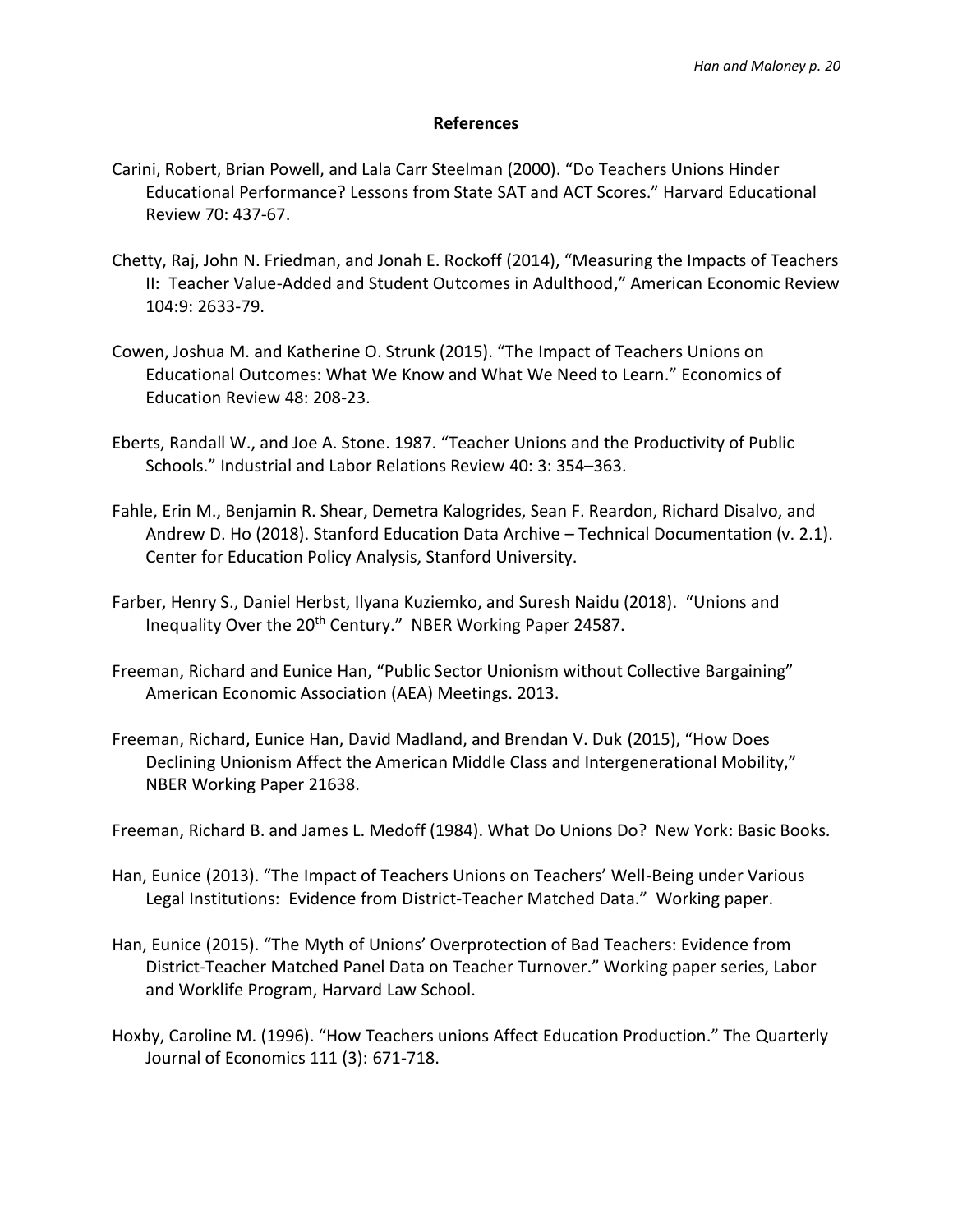- Jackson, C. Kirabo (2018). "Does School Spending Matter? The New Literature on an Old Question." NBER Working Paper 25368.
- Kleiner, Morris M., and Daniel L. Petree. 1988. "Unionism and Licensing of Public School Teachers: Impact on Wages and Educational Output." In Richard Freeman and Casey Ichniowski (eds.), When Public Sector Workers Unionize.. Chicago, IL: University of Chicago Press.
- Kurth, Michael M. 1987. "Teachers unions and Excellence in Education: An Analysis of the Decline in SAT Scores." Journal of Labor Research 8: 4: 351–367.
- Lindy, Benjamin. (2011). "The Impact of Teacher Collective Bargaining Laws on Student Achievement: Evidence form a New Mexico Natural Experiment" The Yale Law Journal 120 (5):1130-1191.
- Lott, John and Lawrence W. Kenny (2013). "State Teacher Union Strength and Student Achievement." Economics of Education Review 35: 93 – 103.
- Lovenheim, Michael F. and Alexander Willen (2016). "The Long Run Effects of Teacher Collective Bargaining." CESIfo Working Paper 5977.
- Marianno, Bradley D., and Katherine O. Strunk (2018). "The End of a Bad Bargain? Revisiting the Relationship between Collective Bargaining Agreements and Student Achievement." Economics of Education Review 65: 93-106.
- Matsudaira, Jordan D. and Richard W. Patterson. (2017). "Teachers' Unions and School Performance: Evidence from California Charter Schools." *Economics of Education Review*  61:35-50.
- Milkman, Martin. 1997. "Teachers unions, Productivity, and Minority Student Achievement." Journal of Labor Research 18: 1: 137–150.
- Moe, Terry M. (2009). "Collective Bargaining and the Performance of Public Schools." American Journal of Political Science 53: 156-74.

National Center for Education Statistics. *The School and Staffing Survey*.

- Owens, Ann (2018). "Income Segregation between School Districts and Inequality in Students' Achievement." Sociology of Education 91 (1): 1-27.
- Register, Charles A., and Paul W. Grimes (1991). "Collective Bargaining, Teachers, and Student Achievement." Journal of Labor Research 12: 99-109.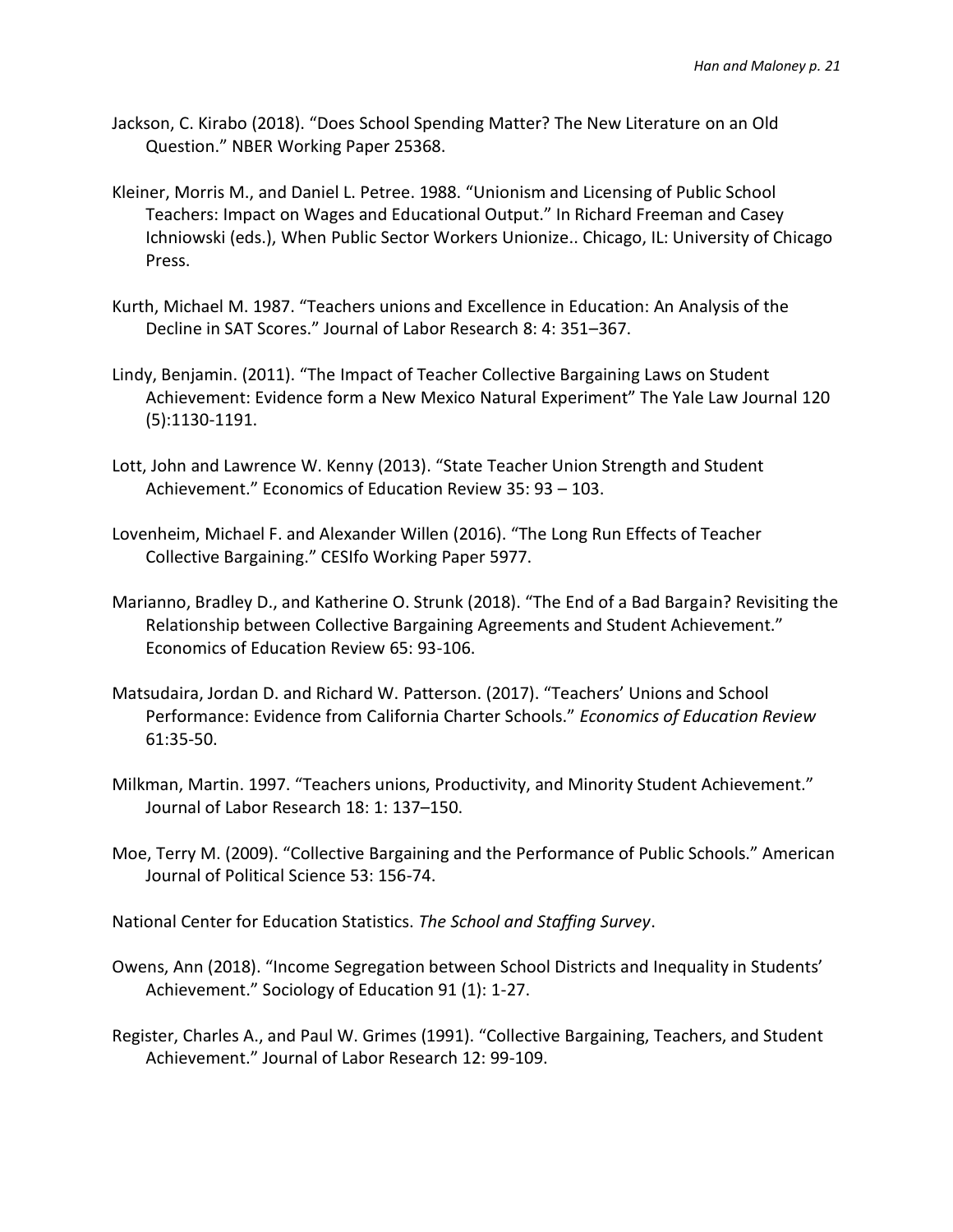Vachon Todd E. and Josef Ma. 2015. "Bargaining for Success: Examining the Relationship Between Teacher Unions and Student Achievement" *Sociological Forum* 30 (2):391-414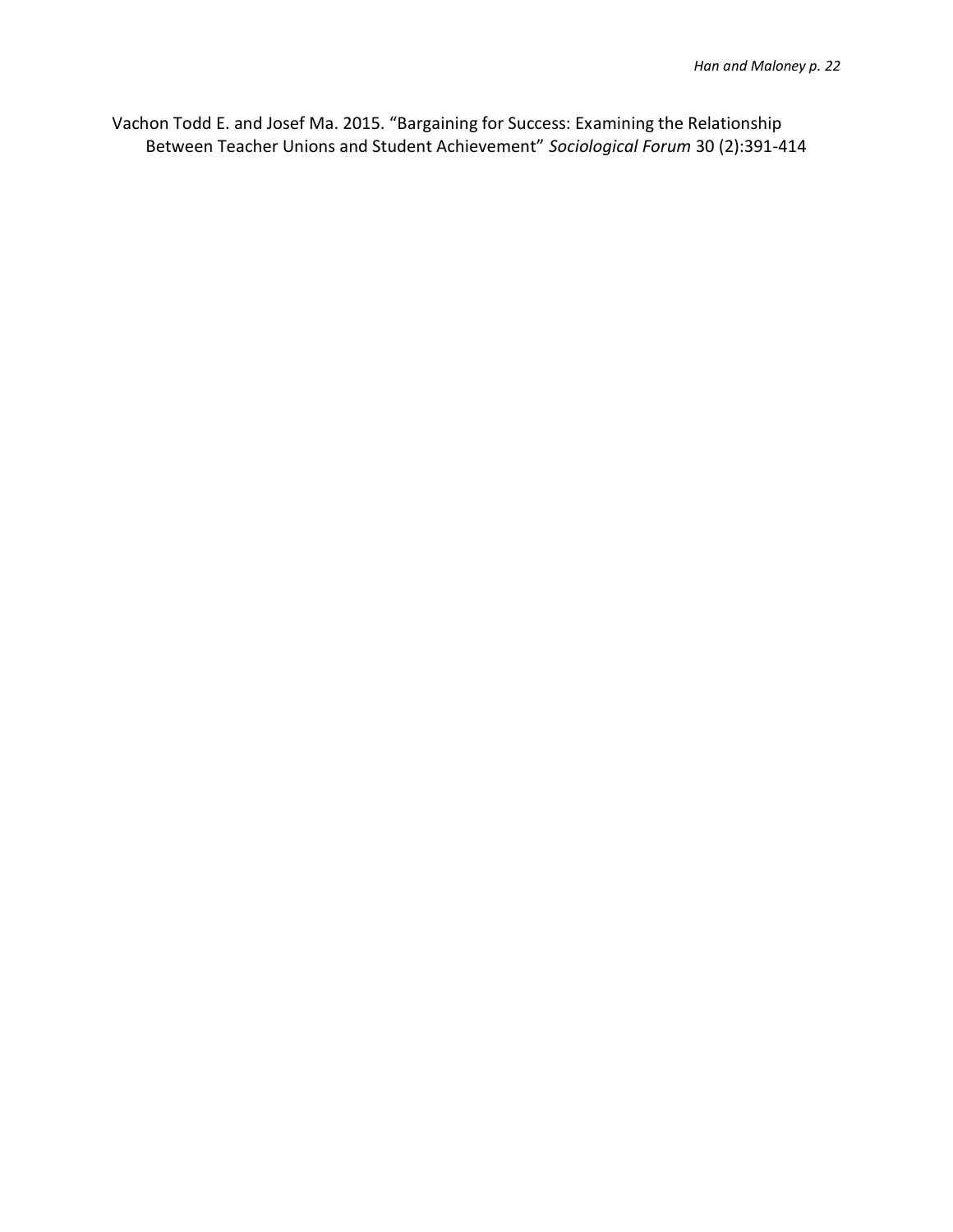

**Figure 1: NAEP Scores by Districts' SES and Contractual Status**

1.1: NAEP Math Scores



<sup>1.2:</sup> NAEP English Scores

Source: Authors' calculation based on 2008-2009 and 2012-2013 *Stanford Education Data Archive* (SEDA, v. 2.1) combined with 2007-2008 and 2011-2012 *School and Staffing Survey*  (SASS).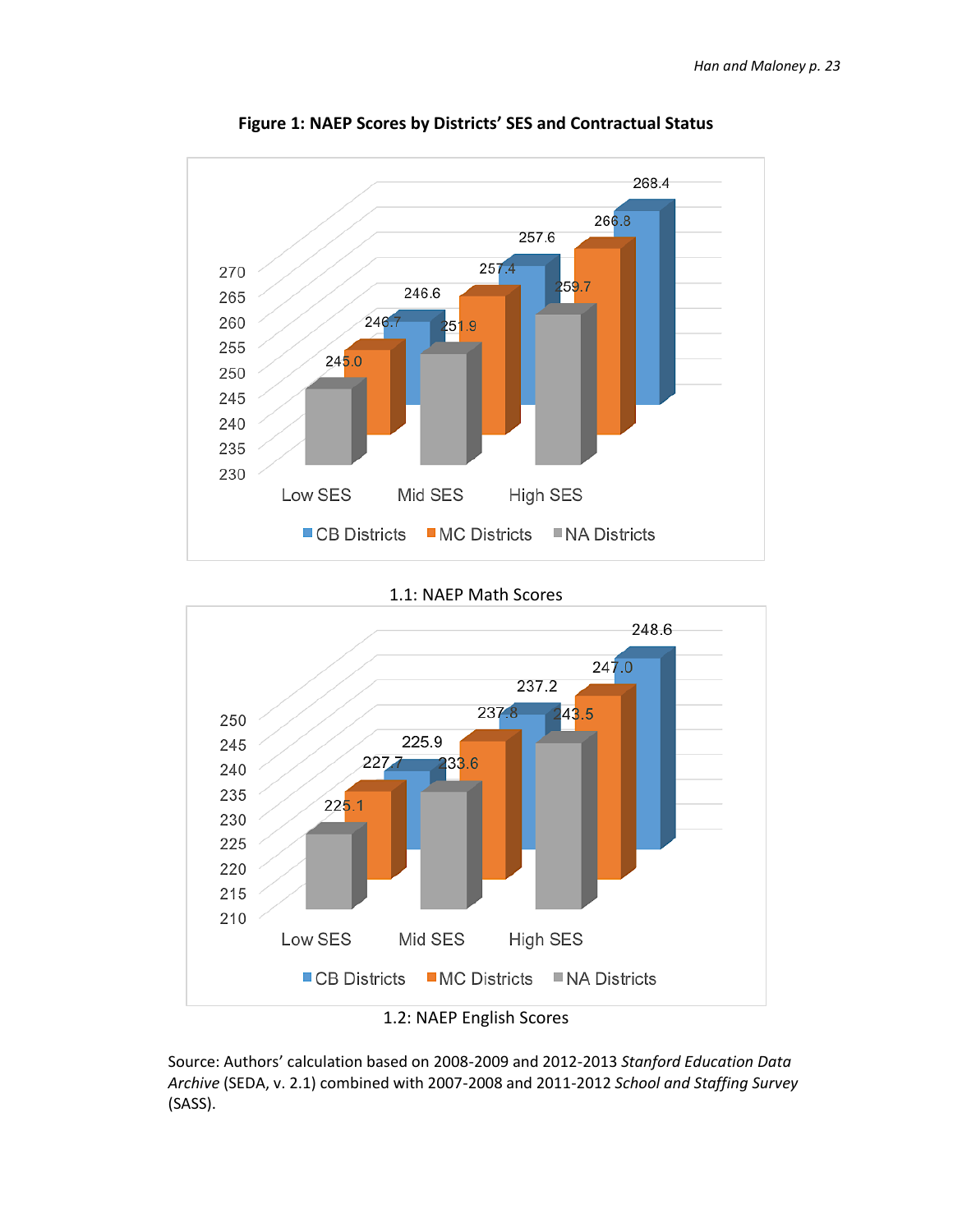|                                     |           | <b>SES Status</b> |                 |
|-------------------------------------|-----------|-------------------|-----------------|
|                                     | Low SES   | Mid SES           | <b>High SES</b> |
|                                     | districts | districts         | districts       |
| <b>Districts Characteristics</b>    |           |                   |                 |
| Collective bargaining (%)           | 44.9      | 63.3              | 74.6            |
| Meet and confer (%)                 | 10.1      | 12.7              | 12.0            |
| No agreement (%)                    | 45.0      | 24.0              | 13.4            |
| Student composition (%)             |           |                   |                 |
| White                               | 52.5      | 78.1              | 83.6            |
| <b>Black</b>                        | 24.9      | 7.0               | 4.4             |
| Hispanic                            | 16.6      | 10.3              | 6.5             |
| Asian                               | 1.1       | 1.8               | 4.3             |
| Native American                     | 4.9       | 2.3               | 1.2             |
| % English language learners         | 5.8       | 3.6               | 2.3             |
| % Special education                 | 13.5      | 13.8              | 13.1            |
| Total enrollment (grade 3-8)        | 4,365     | 3,188             | 2,852           |
| <b>Total teachers</b>               | 617.9     | 451.7             | 389.6           |
| <b>Total instructional aides</b>    | 121.6     | 94.26             | 86.28           |
| Revenue per pupil                   | \$11,641  | \$11,693          | \$13,686        |
| % free/reduced-price lunch          | 70.4      | 47.3              | 23.3            |
| <b>Neighborhood Characteristics</b> |           |                   |                 |
| Location (%)                        |           |                   |                 |
| Urban                               | 17.3      | 8.9               | 5.3             |
| Suburban                            | 15.4      | 22.0              | 51.1            |
| Town                                | 30.2      | 26.4              | 12.6            |
| Rural                               | 37.1      | 42.6              | 30.9            |
| % Female-headed household           | 35.3      | 22.2              | 14.7            |
| Poverty rate (age 5-17)             | 28.0      | 13.5              | 5.1             |
| Unemployment rate                   | 6.1       | 4.3               | 3.1             |
| % in same house as last year        | 83.9      | 86.5              | 90.8            |
| Median household income             | \$38,594  | \$57,913          | \$92,757        |
| % adults with BA and above          | 16.2      | 21.9              | 40.0            |
|                                     |           |                   |                 |
| Observations                        | 56,759    | 114,663           | 56,602          |

## **Table 1: Mean Characteristics by SES Status of Districts**

Source: Authors' calculation based on 2008-2009 and 2012-2013 *Stanford Education Data Archive* (SEDA, v. 2.1) combined with 2007-2008 and 2011-2012 *School and Staffing Survey* (SASS).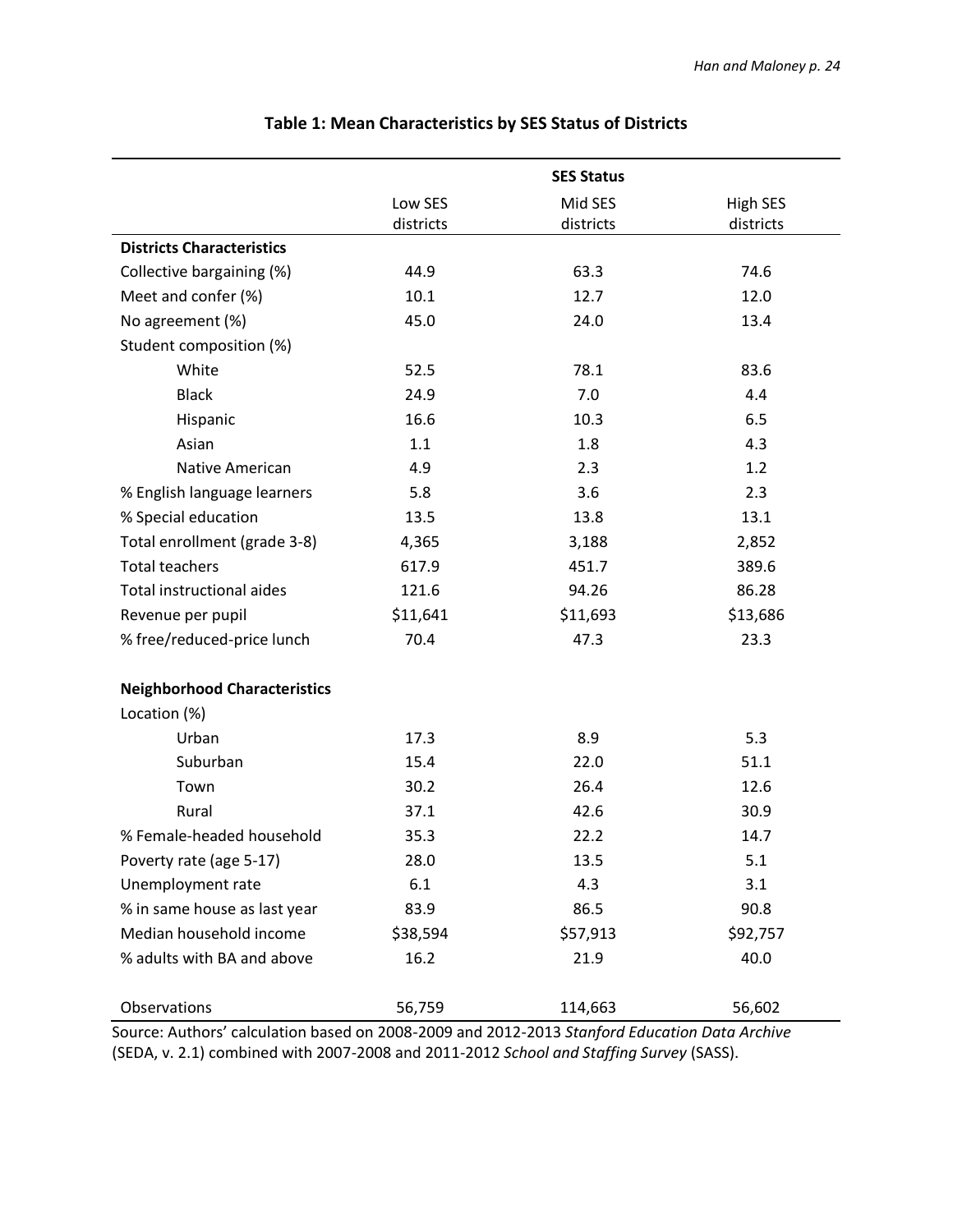|                                          |                                 | Low SES districts |           |        | Mid SES districts |           |        | <b>High SES districts</b> |           |
|------------------------------------------|---------------------------------|-------------------|-----------|--------|-------------------|-----------|--------|---------------------------|-----------|
| <b>Union Status</b>                      | CB                              | <b>MC</b>         | <b>NA</b> | CB     | <b>MC</b>         | <b>NA</b> | CB     | <b>MC</b>                 | <b>NA</b> |
|                                          | <b>District Characteristics</b> |                   |           |        |                   |           |        |                           |           |
| Student composition (%)                  |                                 |                   |           |        |                   |           |        |                           |           |
| White                                    | 0.547                           | 0.569             | 0.494     | 0.805  | 0.817             | 0.723     | 0.850  | 0.852                     | 0.739     |
| <b>Black</b>                             | 0.183                           | 0.207             | 0.324     | 0.056  | 0.053             | 0.115     | 0.038  | 0.045                     | 0.080     |
| Hispanic                                 | 0.191                           | 0.125             | 0.149     | 0.097  | 0.087             | 0.129     | 0.058  | 0.052                     | 0.117     |
| Asian                                    | 0.016                           | 0.008             | 0.007     | 0.020  | 0.015             | 0.012     | 0.046  | 0.037                     | 0.032     |
| Native<br>American                       | 0.063                           | 0.091             | 0.025     | 0.023  | 0.028             | 0.021     | 0.008  | 0.014                     | 0.032     |
| % English<br>language learners           | 0.071                           | 0.045             | 0.049     | 0.036  | 0.034             | 0.038     | 0.022  | 0.023                     | 0.030     |
| % Special<br>education                   | 0.152                           | 0.145             | 0.117     | 0.145  | 0.141             | 0.119     | 0.135  | 0.136                     | 0.104     |
| <b>Total enrollment</b><br>$(grade 3-8)$ | 5,411                           | 3,889             | 3,429     | 3,050  | 2,431             | 3,956     | 2,453  | 2,947                     | 5,004     |
| <b>Total teachers</b>                    | 768.4                           | 534.5             | 490.1     | 427.4  | 342.2             | 572.3     | 327.7  | 417.0                     | 701.0     |
| Total<br>instructional<br>aides          | 127.8                           | 117.8             | 116.3     | 86.91  | 79.56             | 121.4     | 78.28  | 91.72                     | 126.2     |
| Revenue per<br>pupil                     | 12,794                          | 11,774            | 10,455    | 12,175 | 11,553            | 10,492    | 14,123 | 13,131                    | 11,687    |
| % free/reduced-<br>price lunch           | 0.695                           | 0.690             | 0.717     | 0.453  | 0.460             | 0.535     | 0.215  | 0.245                     | 0.326     |

**Table 2: Mean Characteristics by SES Status and Union Status of Districts**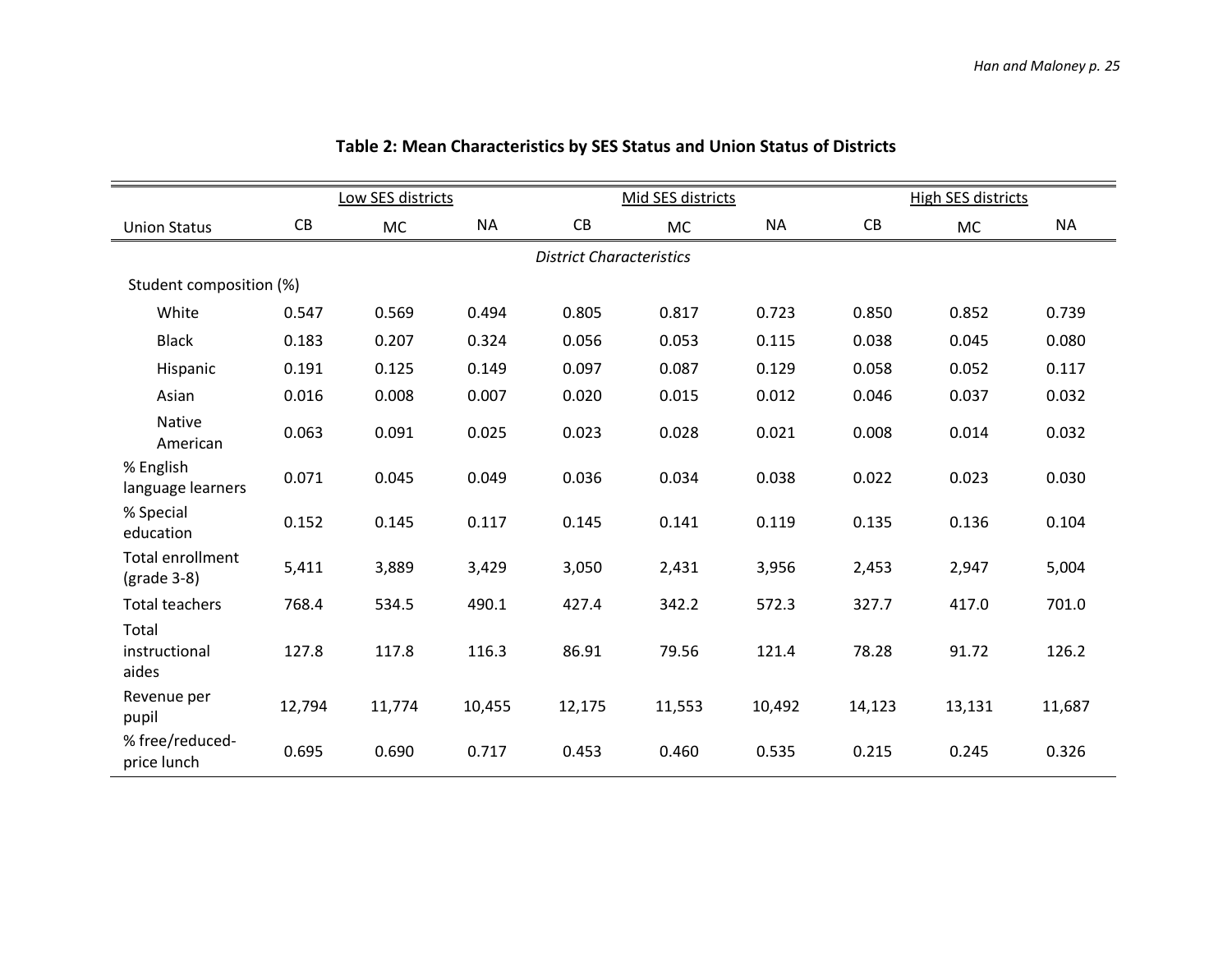| <b>Neighborhood Characteristics</b> |        |        |        |        |        |        |        |        |        |
|-------------------------------------|--------|--------|--------|--------|--------|--------|--------|--------|--------|
| Location (%)                        |        |        |        |        |        |        |        |        |        |
| Urban                               | 0.213  | 0.160  | 0.135  | 0.090  | 0.078  | 0.096  | 0.047  | 0.068  | 0.075  |
| Suburban                            | 0.234  | 0.127  | 0.081  | 0.252  | 0.182  | 0.156  | 0.550  | 0.429  | 0.367  |
| Town                                | 0.270  | 0.337  | 0.325  | 0.289  | 0.274  | 0.196  | 0.124  | 0.164  | 0.105  |
| Rural                               | 0.283  | 0.376  | 0.459  | 0.370  | 0.466  | 0.553  | 0.279  | 0.339  | 0.453  |
| % Female-<br>headed<br>household    | 0.349  | 0.348  | 0.359  | 0.220  | 0.211  | 0.232  | 0.146  | 0.147  | 0.156  |
| Poverty rate (age<br>$5-17)$        | 0.264  | 0.264  | 0.299  | 0.129  | 0.131  | 0.155  | 0.049  | 0.054  | 0.059  |
| Unemployment<br>rate                | 0.067  | 0.0626 | 0.057  | 0.0450 | 0.042  | 0.042  | 0.033  | 0.029  | 0.028  |
| % in same house<br>as last year     | 0.834  | 0.825  | 0.848  | 0.868  | 0.864  | 0.857  | 0.914  | 0.902  | 0.878  |
| Median<br>household<br>income       | 40,120 | 39,776 | 36,804 | 59,288 | 57,999 | 54,244 | 94,521 | 88,501 | 85,778 |
| % adults with BA<br>and above       | 0.171  | 0.159  | 0.153  | 0.227  | 0.215  | 0.200  | 0.415  | 0.376  | 0.337  |
| Observations                        | 25541  | 5676   | 25542  | 72582  | 14562  | 27519  | 42225  | 6792   | 7585   |

Source: Authors' calculation based on 2008-2009 and 2012-2013 *Stanford Education Data Archive* (SEDA, v. 2.1) combined with 2007-2008 and 2011-2012 *School and Staffing Survey* (SASS).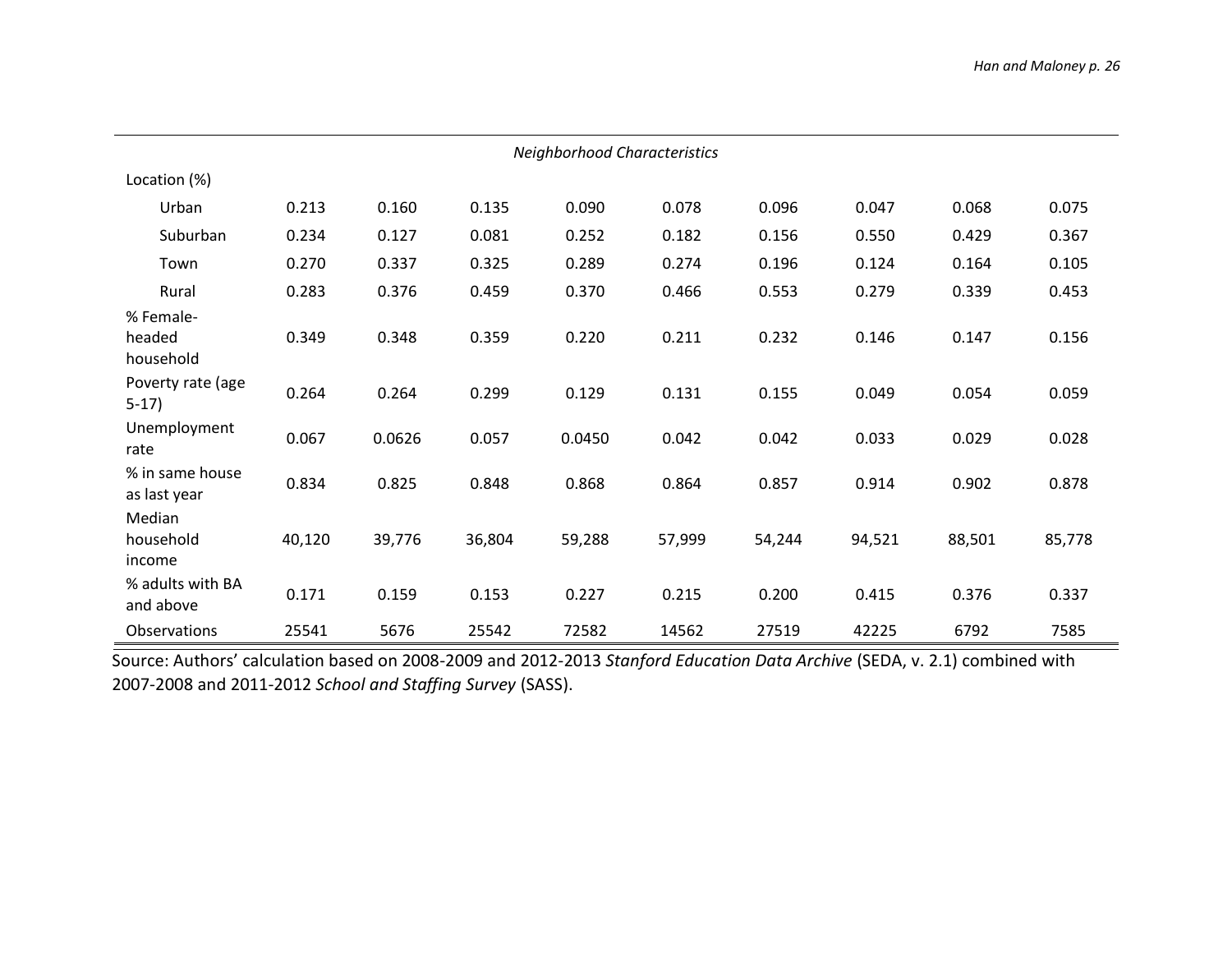| <b>VARIABLES</b>                                  | (1)         | (2)                              | (3)         |
|---------------------------------------------------|-------------|----------------------------------|-------------|
|                                                   |             |                                  |             |
| Collective bargaining agreement (CB)              | $0.384***$  | $0.398***$                       | 0.173       |
|                                                   | (0.115)     | (0.115)                          | (0.191)     |
| Meet and confer agreement (MC)                    | $1.367***$  | $1.367***$                       | 0.262       |
|                                                   | (0.218)     | (0.218)                          | (0.443)     |
| Low SES districts                                 |             | $1.374***$                       | $1.342***$  |
|                                                   |             | (0.338)                          | (0.346)     |
| Mid SES districts                                 |             | 0.293                            | 0.108       |
|                                                   |             | (0.194)                          | (0.206)     |
| Low SES districts *CB                             |             |                                  | $-0.324$    |
|                                                   |             |                                  | (0.341)     |
| Mid SES districts *CB                             |             |                                  | $0.555***$  |
|                                                   |             |                                  | (0.246)     |
| Low SES districts *MC                             |             |                                  | $1.311**$   |
|                                                   |             |                                  | (0.635)     |
| Mid SES districts *MC                             |             |                                  | $1.502***$  |
|                                                   |             |                                  | (0.530)     |
| % Hispanic students in the district               | -9.453***   | $-9.498***$                      | $-9.489***$ |
|                                                   | (0.519)     | (0.519)                          | (0.519)     |
| % black students in the district                  | $-15.42***$ | $-15.27***$                      | $-15.33***$ |
|                                                   | (0.480)     | (0.490)                          | (0.490)     |
| % Asian students in the district                  | $4.718***$  | $4.760***$                       | 4.749 ***   |
|                                                   | (1.551)     | (1.540)                          | (1.540)     |
| % Native Americans in the district                | $-16.95***$ | $-16.82***$                      | $-16.83***$ |
|                                                   | (0.821)     | (0.814)                          | (0.817)     |
| Total student enrollment (in thousand)            | $-0.248***$ | $-0.246***$                      | $-0.246***$ |
|                                                   | (0.0559)    | (0.0558)                         | (0.0556)    |
| % of Students in district that are ELL            | $-8.888***$ | $-8.739***$                      | $-8.784***$ |
|                                                   | (1.185)     | (1.183)                          | (1.183)     |
| % of Students in district that are Special Ed     | $2.128*$    | $2.210**$                        | $2.275**$   |
|                                                   |             | $(1.105)$ $(1.104)$ $(1.105)$    |             |
| Total number of teachers (in thousand)            |             | $1.733***$ $1.721***$ $1.730***$ |             |
|                                                   |             | $(0.413)$ $(0.415)$ $(0.413)$    |             |
| Total number of instructional aides (in thousand) |             | $1.855***$ $1.830***$            | $1.827***$  |
|                                                   |             | $(0.488)$ $(0.495)$ $(0.491)$    |             |
| Revenue per pupil (in thousand \$)                |             | $-0.073***$ $-0.073***$          | $-0.072***$ |
|                                                   |             | $(0.014)$ $(0.014)$              | (0.014)     |
| % of Students with free/reduced-price lunch       |             | $-17.67***$ $-17.96***$          | $-17.89***$ |

### **Table 3: Estimated Relationship between Unions' Contractual Status and Students' Test Scores**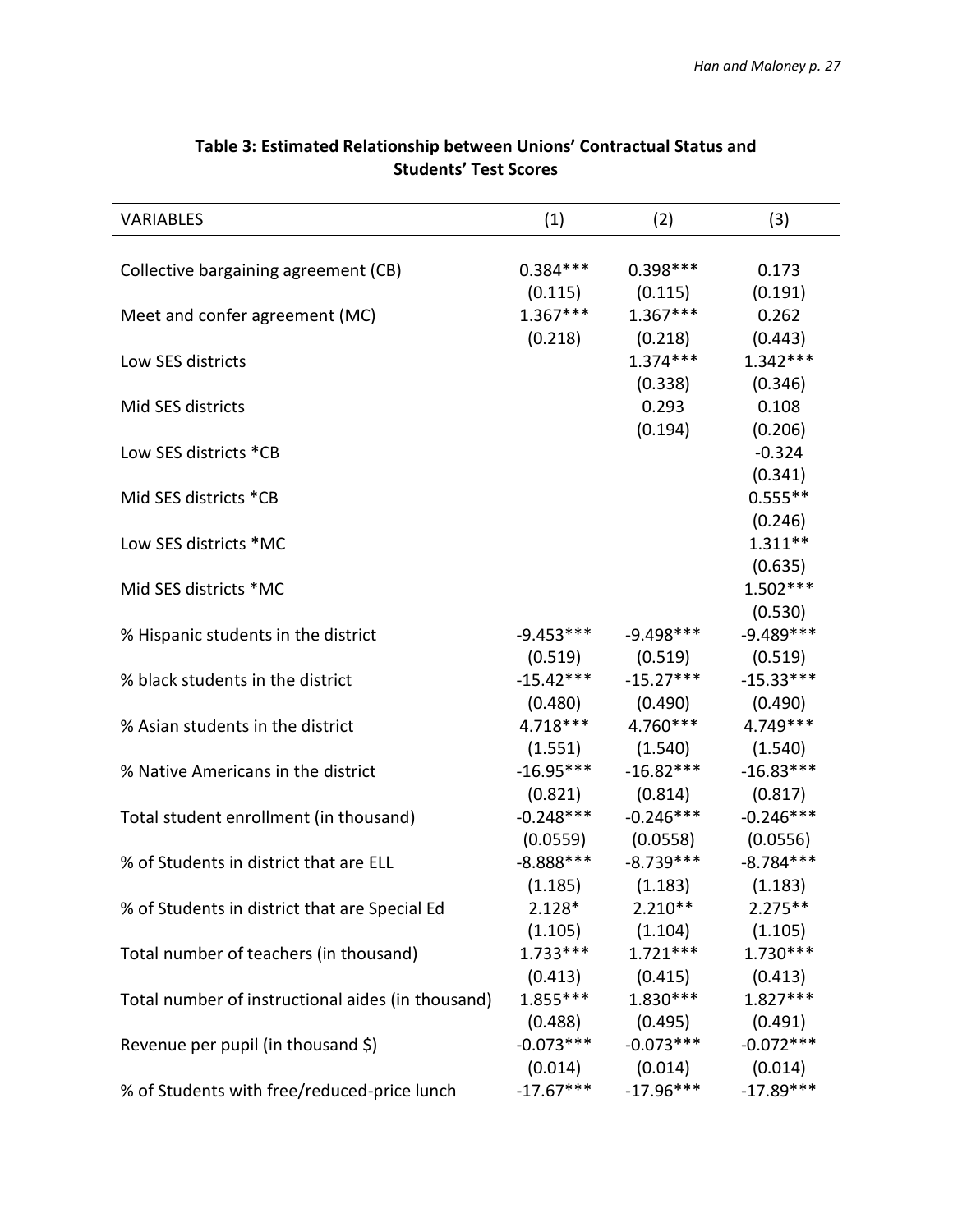|                                               | (0.581)     | (0.589)                       | (0.589)      |
|-----------------------------------------------|-------------|-------------------------------|--------------|
| % of 5-17 year olds in poverty                | $4.200***$  | $2.638**$                     | $2.595**$    |
|                                               |             | $(1.131)$ $(1.187)$ $(1.189)$ |              |
| % living in household receiving snap benefits | $-2.523**$  | $-3.875***$                   | $-3.922***$  |
|                                               | (1.039)     | (1.079)                       | (1.079)      |
| income at 50th percentile                     | 2.7e-05***  | $2.6e-05***$                  | $2.6e-05***$ |
|                                               |             | $(4.44e-06)$ $(4.48e-06)$     | $(4.47e-06)$ |
| % in household with children, female head     | $-1.925**$  | $-2.767***$                   | $-2.715***$  |
|                                               |             | $(0.930)$ $(0.954)$           | (0.953)      |
| % unemployed                                  | $-33.41***$ | $-37.18***$                   | $-37.11***$  |
|                                               |             | $(3.241)$ $(3.399)$           | (3.398)      |
| % of adults with BA and above                 | 24.75***    | 24.89***                      | 24.89***     |
|                                               |             | $(0.762)$ $(0.773)$           | (0.773)      |
| % living in same house as last year           | 0.854       | 0.886                         | 0.894        |
|                                               | (0.885)     | (0.885)                       | (0.884)      |
| city/urban locale                             | $-0.264$    | $-0.228$                      | $-0.215$     |
|                                               | (0.248)     | (0.248)                       | (0.248)      |
| suburban locale                               | $0.843***$  | $0.857***$                    | $0.860***$   |
|                                               |             | $(0.154)$ $(0.154)$           | (0.154)      |
| town locale                                   | $0.228*$    | $0.235*$                      | $0.224*$     |
|                                               |             | $(0.135)$ $(0.134)$           | (0.134)      |
| Grade is 4th                                  | $10.38***$  | $10.39***$                    | $10.39***$   |
|                                               | (0.0574)    | (0.0574)                      | (0.0574)     |
| Grade is 5th                                  | 21.06***    | 21.06***                      | 21.06***     |
|                                               | (0.064)     | (0.064)                       | (0.064)      |
| Grade is 6th                                  | 32.49***    | 32.50***                      | 32.50***     |
|                                               | (0.070)     | (0.070)                       | (0.070)      |
| Grade is 7th                                  | 43.15***    | 43.15***                      | 43.15***     |
|                                               | (0.074)     | (0.074)                       | (0.074)      |
| Grade is 8th                                  | 54.22***    | 54.23***                      | 54.23***     |
|                                               | (0.080)     | (0.080)                       | (0.080)      |
| Subject is English                            | $-20.04***$ | $-20.04***$                   | $-20.04***$  |
|                                               | (0.046)     | (0.046)                       | (0.046)      |
| Year is 2013                                  | $3.340***$  | 3.359 ***                     | 3.355***     |
|                                               | (0.066)     | (0.066)                       | (0.066)      |
| Constant                                      | 232.9 ***   | 233.2 ***                     | 233.3***     |
|                                               | (0.894)     | (0.911)                       | (0.912)      |
| Observations                                  | 228,024     | 228,024                       | 228,024      |
| R-squared                                     | 0.874       | 0.874                         | 0.874        |

Note: Errors are clustered within states (presented in parentheses). \*\*\* p<0.01, \*\* p<0.05, \* p<0.1 Source: *Education Data Archive* (SEDA, v. 2.1) combined with 2007-2008 and 2011-2012 *School and Staffing Survey*  (SASS).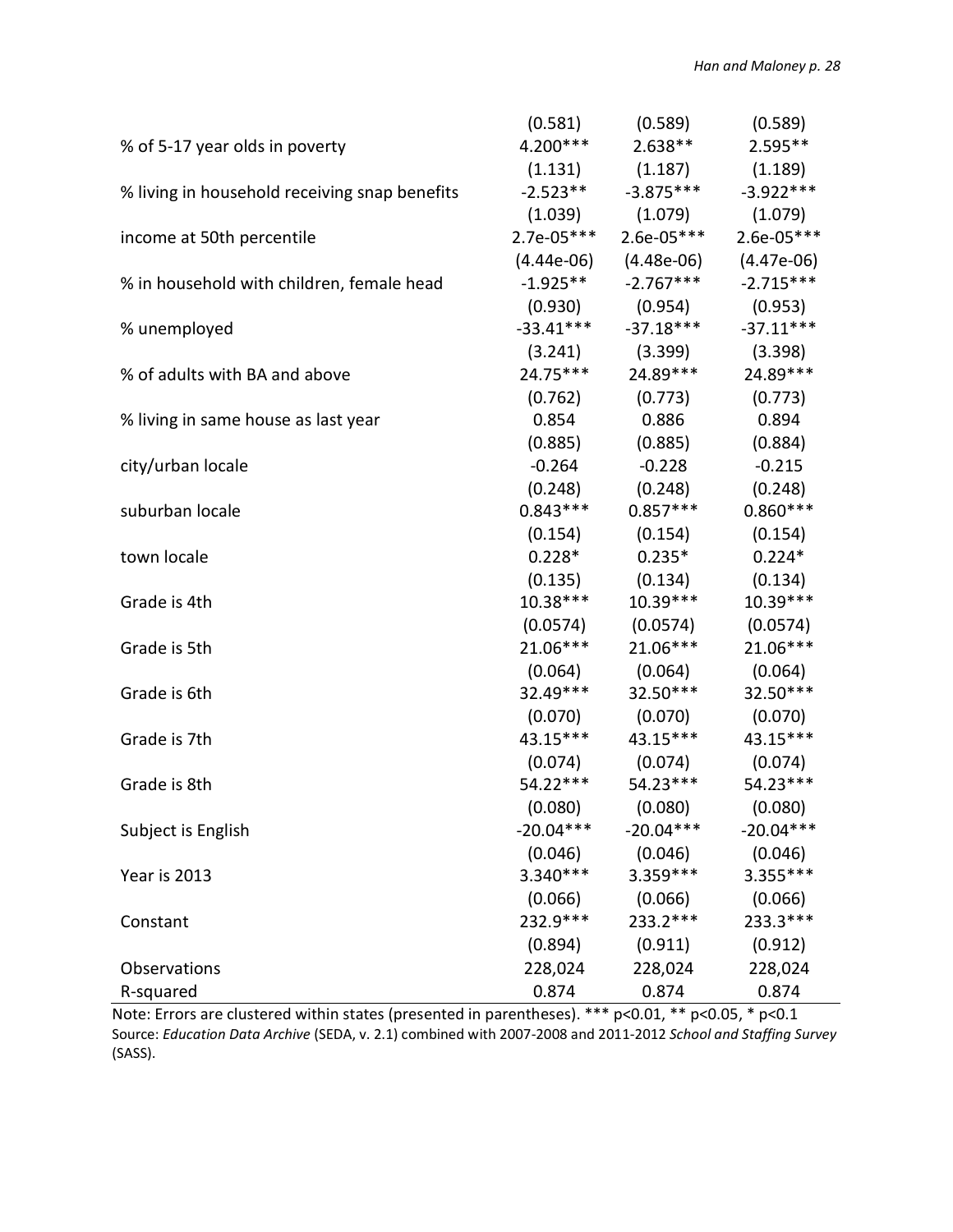|                                                   | (1)         | (2)                           | (3)             |
|---------------------------------------------------|-------------|-------------------------------|-----------------|
| <b>VARIABLES</b>                                  | Low SES     | Mid SES                       | <b>High SES</b> |
|                                                   | districts   | districts                     | districts       |
|                                                   |             |                               |                 |
| Collective bargaining agreement (CB)              | 0.134       | $0.765***$                    | $-0.0278$       |
|                                                   | (0.285)     | (0.158)                       | (0.187)         |
| Meet and confer agreement (MC)                    | $1.646***$  | $1.742***$                    | 0.297           |
|                                                   | (0.463)     | (0.296)                       | (0.433)         |
| % Hispanic students in the district               | $-8.214***$ | $-10.48***$                   | $-16.23***$     |
|                                                   | (0.797)     | (0.800)                       | (2.077)         |
| % black students in the district                  | $-15.95***$ | $-12.15***$                   | $-11.92***$     |
|                                                   | (0.788)     | (0.864)                       | (1.835)         |
| % Asian students in the district                  | $-12.91**$  | $-0.828$                      | $11.90***$      |
|                                                   |             | $(5.624)$ $(2.865)$           | (1.614)         |
| % Native Americans in the district                | $-16.59***$ | $-14.87***$                   | $-29.57***$     |
|                                                   | (1.085)     | (1.353)                       | (5.219)         |
| Total student enrollment (in thousand)            | $-0.184***$ | $-0.286***$                   | $-0.316***$     |
|                                                   | (0.069)     | (0.068)                       | (0.078)         |
| % of Students in district that are ELL            | $-8.493***$ | $-6.262***$                   | $-12.16**$      |
|                                                   | (1.686)     | (1.783)                       | (5.126)         |
| % of Students in district that are Special Ed     | 2.030       | $3.569**$                     | $-1.156$        |
|                                                   |             | $(1.828)$ $(1.635)$           | (2.618)         |
| Total number of teachers (in thousand)            | $1.333***$  | $2.311***$                    | $2.193***$      |
|                                                   | (0.481)     | (0.513)                       | (0.596)         |
| Total number of instructional aides (in thousand) | $1.424*$    | 0.640                         | 1.487           |
|                                                   | (0.738)     | (1.146)                       | (1.751)         |
| Revenue per pupil (in thousand)                   | $-0.118***$ | $-0.075***$                   | $-0.053**$      |
|                                                   | (0.034)     | (0.020)                       | (0.023)         |
| % of Students with free/reduced-price lunch       | $-17.12***$ | $-20.12***$                   | $-17.08***$     |
|                                                   | (1.184)     | (0.852)                       | (1.461)         |
| % of 5-17 year olds in poverty                    | $-1.577$    | 0.875                         | 0.210           |
|                                                   |             | $(2.180)$ $(1.765)$           | (3.723)         |
| % living in household receiving snap benefits     |             | $-5.197***$ $-5.494***$       | $-1.959$        |
|                                                   |             | $(1.721)$ $(1.510)$           | (3.691)         |
| income at 50th percentile                         | $-3.28e-05$ | $-2.1e-05**$                  | $1.7e-05***$    |
|                                                   |             | $(2.30e-05)$ $(1.02e-05)$     | $(6.18e-06)$    |
| % in household with children, female head         | $-2.017$    | $-1.250$                      | $-5.301***$     |
|                                                   |             | $(1.803)$ $(1.315)$ $(2.043)$ |                 |
| % unemployed                                      |             | $-38.87***$ $-36.73***$       | $-12.69$        |
|                                                   |             | $(5.574)$ $(4.779)$           | (8.172)         |
| % of adults with BA and above                     | 24.36***    | $19.42***$                    | 27.37***        |

# **Table 4: Estimated Relationship between Unions' Contractual Status and Students' Test Scores, by SES Status of Districts**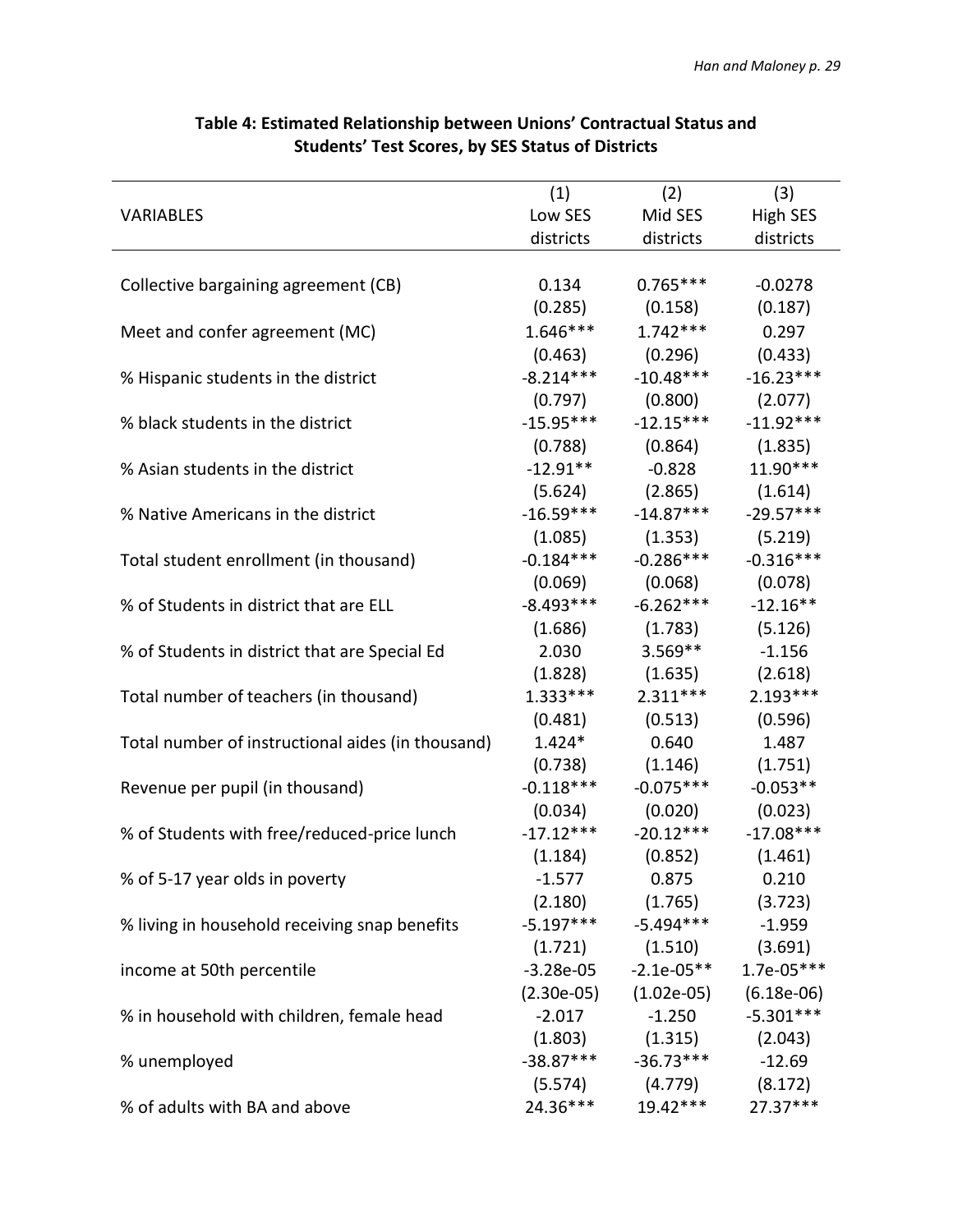|                                     | (2.186)     | (1.191)                        | (1.191)     |
|-------------------------------------|-------------|--------------------------------|-------------|
| % living in same house as last year | $-1.330$    | 0.585                          | $3.913**$   |
|                                     | (1.671)     | (1.235)                        | (1.990)     |
| city/urban locale                   | $-0.513$    | $0.727**$                      | $-0.381$    |
|                                     | (0.442)     | (0.369)                        | (0.537)     |
| suburban locale                     | 0.434       | $1.189***$                     | $0.692***$  |
|                                     | (0.394)     | (0.227)                        | (0.242)     |
| town locale                         | 0.208       | 0.285                          | 0.354       |
|                                     |             | $(0.261)$ $(0.178)$ $(0.331)$  |             |
| Grade is 4th                        | 9.943 ***   | $10.19***$                     | $11.23***$  |
|                                     | (0.115)     | (0.083)                        | (0.105)     |
| Grade is 5th                        | 20.09***    | 20.85***                       | 22.48***    |
|                                     |             | $(0.132)$ $(0.090)$ $(0.118)$  |             |
| Grade is 6th                        | $31.25***$  | 32.28 ***                      | $34.20***$  |
|                                     |             | $(0.146)$ $(0.097)$            | (0.129)     |
| Grade is 7th                        |             | 41.33*** 42.79***              | 45.68***    |
|                                     | (0.151)     | (0.102)                        | (0.136)     |
| Grade is 8th                        | 52.32***    | 53.86***                       | 56.83***    |
|                                     |             | $(0.167)$ $(0.110)$            | (0.147)     |
| Subject is English                  | $-21.04***$ | $-20.11***$                    | $-18.84***$ |
|                                     |             | $(0.097)$ $(0.062)$ $(0.0945)$ |             |
| Year is 2013                        | $3.082***$  | $3.628***$                     | $3.386***$  |
|                                     |             | $(0.143)$ $(0.097)$            | (0.127)     |
| Constant                            | $242.1***$  | 238.5***                       | 228.3***    |
|                                     | (2.206)     | (1.423)                        | (2.008)     |
| Observations                        | 56,759      | 114,663                        | 56,602      |
| R-squared                           | 0.848       | 0.857                          | 0.886       |

Note: Errors are clustered within states (presented in parentheses). \*\*\* p<0.01, \*\* p<0.05, \* p<0.1 Source: *Education Data Archive* (SEDA, v. 2.1) combined with 2007-2008 and 2011-2012 *School and Staffing Survey*  (SASS).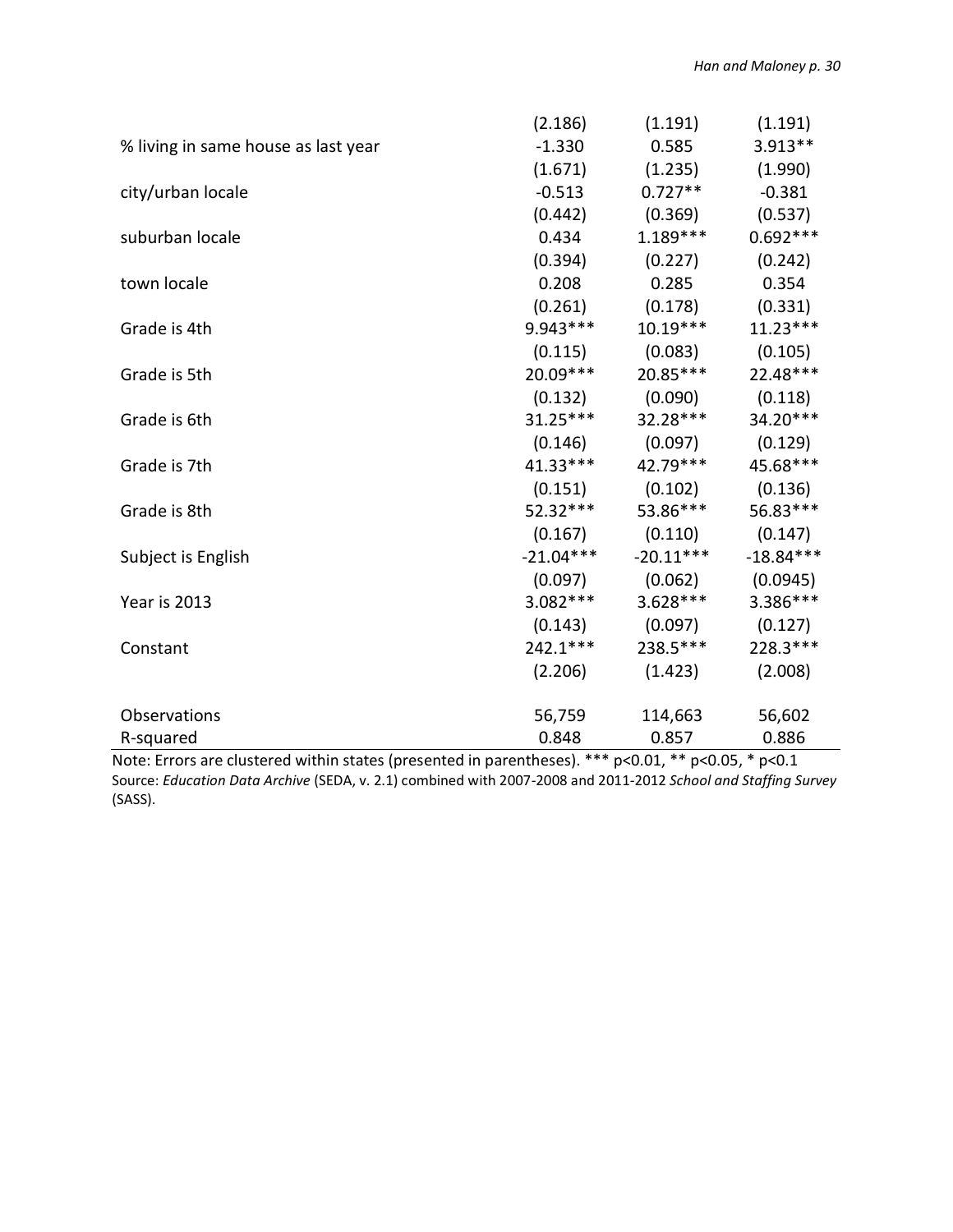| Grades  | Low-SES  | Mid-SES          | High-SES |
|---------|----------|------------------|----------|
|         |          | Panel A: Math    |          |
| Grade 3 | 0.056    | $1.051***$       | 0.205    |
|         | (0.600)  | (0.329)          | (0.449)  |
| Grade 4 | 0.926    | $1.465***$       | $0.860*$ |
|         | (0.665)  | (0.342)          | (0.492)  |
| Grade 5 | $1.162*$ | $1.048***$       | 0.276    |
|         | (0.663)  | (0.364)          | (0.550)  |
| Grade 6 | 0.191    | $0.833**$        | 0.674    |
|         | (0.706)  | (0.389)          | (0.559)  |
| Grade 7 | 0.078    | $0.901**$        | 0.247    |
|         | (0.708)  | (0.400)          | (0.591)  |
| Grade 8 | 0.060    | $0.833**$        | 0.537    |
|         | (0.797)  | (0.423)          | (0.661)  |
|         |          | Panel B: English |          |
| Grade 3 | $-0.542$ | $-0.005$         | $-0.711$ |
|         | (0.747)  | (0.388)          | (0.556)  |
| Grade 4 | 0.590    | 0.458            | $-0.748$ |
|         | (0.741)  | (0.370)          | (0.553)  |
| Grade 5 | $-0.106$ | $-0.132$         | $-0.702$ |
|         | (0.697)  | (0.353)          | (0.592)  |
| Grade 6 | $-0.293$ | 0.027            | $-0.541$ |
|         | (0.649)  | (0.353)          | (0.549)  |
| Grade 7 | 0.470    | 0.088            | $-0.244$ |
|         | (0.663)  | (0.336)          | (0.545)  |
| Grade 8 | $-0.232$ | 0.374            | $-0.112$ |
|         | (0.636)  | (0.330)          | (0.557)  |

### **Table 5: PSM Results for CB – Average Treatment Effect on the Treated (ATT)**

Note: \*\*\* p<0.01, \*\* p<0.05, \* p<0.1. The covariates to estimate the propensity score for CB for 3<sup>rd</sup>, 4<sup>th</sup>, 5<sup>th</sup>, and 6<sup>th</sup> grades are percent Hispanics in the district, percent Hispanics in the district<sup>2</sup>, percent blacks in the district, percent Asians in the district, percent native Americans in the district, percent native Americans in the district<sup>2</sup>, total Enrollment, total Enrollment<sup>2</sup>, grades 3-8,% of all students in district that are ELL, total number of teachers, total number of instructional aides, % of all students with free or reduced price lunch, revenue per pupil, revenue per pupil<sup>2</sup>, % of 5-17 year olds in poverty, income at 50th percentile, % in household with children, female head, % adults with BA and above, % living in household receiving snap benefits, % unemployed, % living in same house as last year, city/urban locale, suburban locale, town locale, and percent Hispanics in the district interacted with city/urban locale. The covariates to estimate the propensity score for CB for  $7<sup>th</sup>$  and  $8<sup>th</sup>$  grades also include total number of teachers<sup>2</sup> and total number of teachers interacted with total enrollment.

Source: Authors' calculation based on 2008-2009 and 2012-2013 *Stanford Education Data Archive* (SEDA, v. 2.1) combined with 2007-2008 and 2011-2012 *School and Staffing Survey* (SASS).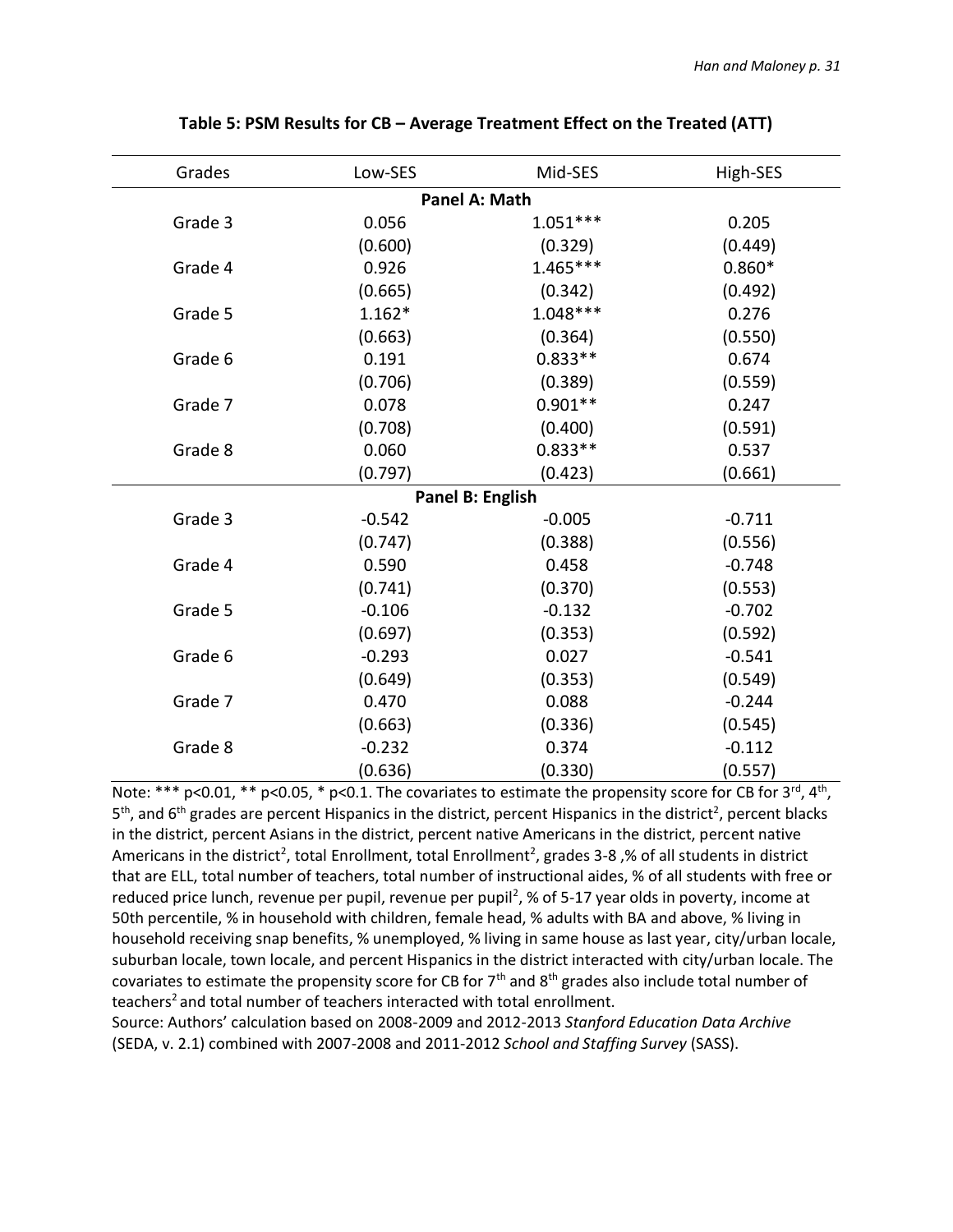| Grades  | Low-SES | Mid-SES          | High-SES |
|---------|---------|------------------|----------|
|         |         | Panel A: Math    |          |
| Grade 3 | 1.276   | 1.148*           | 1.329    |
|         | (1.110) | (0.624)          | (1.031)  |
| Grade 4 | 1.742   | $2.95***$        | 1.782    |
|         | (1.159) | (0.664)          | (1.115)  |
| Grade 5 | 1.001   | $2.378***$       | 1.034    |
|         | (1.137) | (0.711)          | (1.197)  |
| Grade 6 | 1.185   | $2.473***$       | 0.306    |
|         | (1.359) | (0.791)          | (1.243)  |
| Grade 7 | 0.109   | 1.882**          | 0.395    |
|         | (1.389) | (0.775)          | (1.338)  |
| Grade 8 | 1.452   | 2.095**          | 0.435    |
|         | (1.751) | (0.919)          | (1.368)  |
|         |         | Panel B: English |          |
| Grade 3 | 2.036   | $2.053***$       | $-0.255$ |
|         | (1.516) | (0.757)          | (1.222)  |
| Grade 4 | 1.526   | $1.967***$       | $-0.875$ |
|         | (1.403) | (0.732)          | (1.199)  |
| Grade 5 | 1.995   | 1.898 **         | $-1.608$ |
|         | (1.312) | (0.694)          | (1.641)  |
| Grade 6 | 0.978   | $1.819**$        | $-0.078$ |
|         | (1.407) | (0.722)          | (1.142)  |
| Grade 7 | 0.628   | $1.173*$         | $-0.563$ |
|         | (1.246) | (0.649)          | (1.109)  |
| Grade 8 | 1.425   | $1.913***$       | $-0.304$ |
|         | (1.217) | (0.658)          | (1.195)  |

**Table 6: PSM Results for MC – Average Treatment Effect on the Treated (ATT)**

Note: \*\*\* p<0.01, \*\* p<0.05, \* p<0.1. The covariates to estimate the propensity score for CB for  $3^{\text{rd}}$ ,  $4^{\text{th}}$ , 5<sup>th</sup>, and 6<sup>th</sup> grades are percent Hispanics in the district, percent Hispanics in the district<sup>2</sup>, percent blacks in the district, percent Asians in the district, percent native Americans in the district, percent native Americans in the district<sup>2</sup>, total Enrollment, total Enrollment<sup>2</sup>, grades 3-8,% of all students in district that are ELL, total number of teachers, total number of instructional aides, % of all students with free or reduced price lunch, revenue per pupil, revenue per pupil<sup>2</sup>, % of 5-17 year olds in poverty, income at 50th percentile, % in household with children, female head, % adults with BA and above, % living in household receiving snap benefits, % unemployed, % living in same house as last year, city/urban locale, suburban locale, town locale, and percent Hispanics in the district interacted with city/urban locale. The covariates to estimate the propensity score for CB for  $7<sup>th</sup>$  and  $8<sup>th</sup>$  grades also include total number of teachers<sup>2</sup> and total number of teachers interacted with total enrollment.

Source: Authors' calculation based on 2008-2009 and 2012-2013 *Stanford Education Data Archive* (SEDA, v. 2.1) combined with 2007-2008 and 2011-2012 *School and Staffing Survey* (SASS).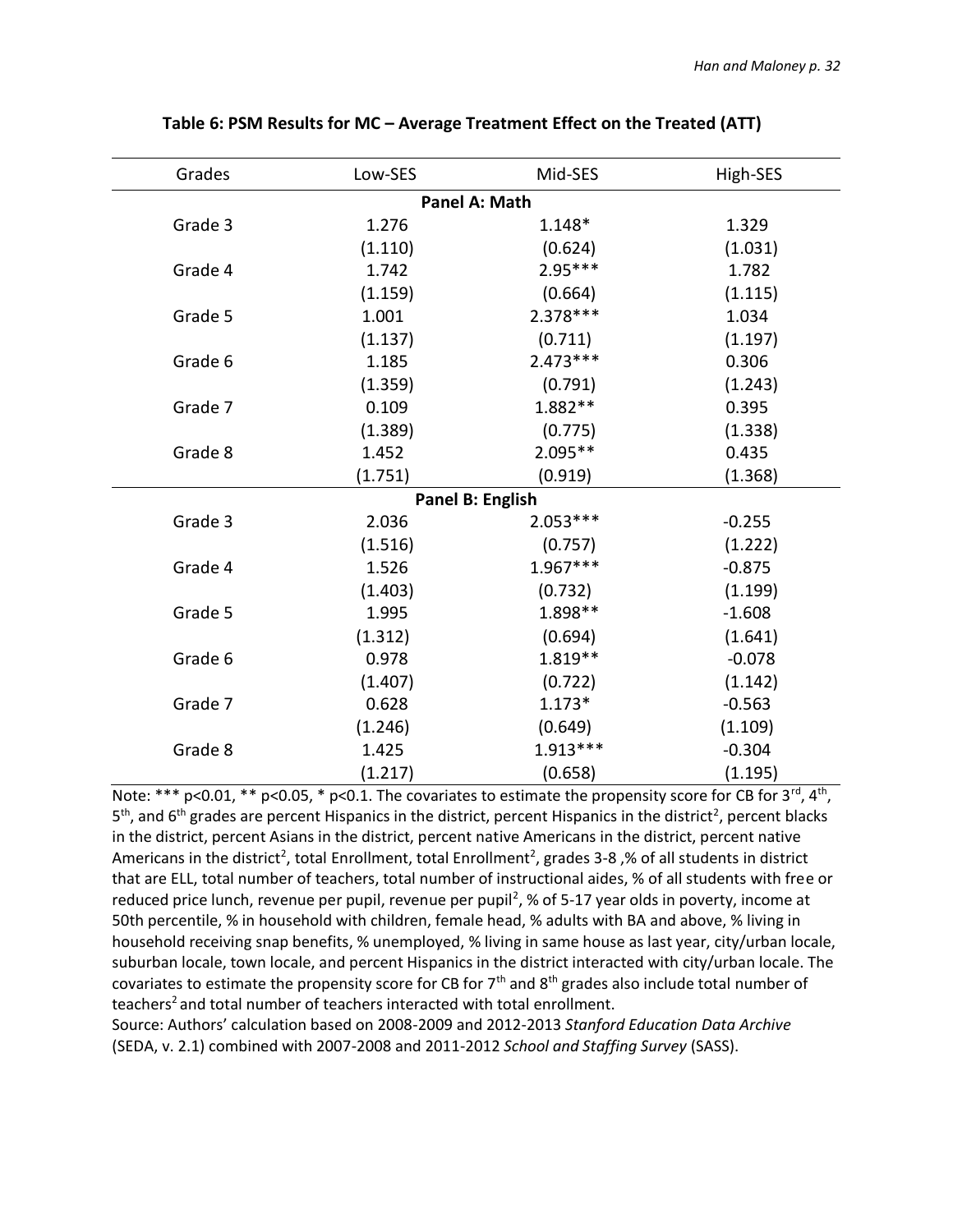| Grades  | White      | <b>Black</b>     | Hispanic | Asian    |
|---------|------------|------------------|----------|----------|
|         |            | Panel A: Math    |          |          |
| Grade 3 | 1.389***   | $1.342*$         | 0.490    | $-1.415$ |
|         | (0.340)    | (0.692)          | (0.660)  | (1.449)  |
| Grade 4 | $1.022***$ | $2.851***$       | 0.651    | $-1.591$ |
|         | (0.357)    | (0.781)          | (0.647)  | (1.581)  |
| Grade 5 | $1.138***$ | 0.152            | $1.106*$ | $-2.495$ |
|         | (0.377)    | (0.742)          | (0.678)  | (1.652)  |
| Grade 6 | $0.960**$  | 0.361            | 0.603    | 0.661    |
|         | (0.394)    | (0.851)          | (0.741)  | (2.043)  |
| Grade 7 | $0.790*$   | $-0.253$         | $-1.207$ | $-1.823$ |
|         | (0.409)    | (0.901)          | (0.785)  | (2.341)  |
| Grade 8 | $0.773*$   | 0.372            | $-0.398$ | $-0.670$ |
|         | (0.430)    | (0.906)          | (0.778)  | (2.025)  |
|         |            | Panel B: English |          |          |
| Grade 3 | $-0.450$   | 0.515            | 0.127    | $-2.43$  |
|         | (0.386)    | (0.868)          | (0.841)  | (1.878)  |
| Grade 4 | 0.608      | 1.132            | 1.499*   | $-3.106$ |
|         | (0.382)    | (0.889)          | (0.830)  | (1.995)  |
| Grade 5 | 0.199      | $-0.844$         | 0.856    | $-2.022$ |
|         | (0.366)    | (0.877)          | (0.767)  | (1.778)  |
| Grade 6 | $-0.524$   | 0.522            | 1.497*   | $-1.897$ |
|         | (0.350)    | (0.801)          | (0.770)  | (2.032)  |
| Grade 7 | 0.456      | 0.410            | 0.566    | $-3.156$ |
|         | (0.349)    | (0.772)          | (0.750)  | (2.039)  |
| Grade 8 | 0.246      | 0.345            | 0.153    | $-2.001$ |
|         | (0.354)    | (0.731)          | (0.698)  | (2.074)  |

### **Table 7: PSM Results for CB – ATT by Race and Ethnicity in Middle Class**

Note: \*\*\* p<0.01, \*\* p<0.05, \* p<0.1. The covariates to estimate the propensity score for CB for 3<sup>rd</sup>, 4<sup>th</sup>, 5<sup>th</sup>, and 6<sup>th</sup> grades are percent Hispanics in the district, percent Hispanics in the district<sup>2</sup>, percent blacks in the district, percent Asians in the district, percent native Americans in the district, percent native Americans in the district<sup>2</sup>, total Enrollment, total Enrollment<sup>2</sup>, grades 3-8,% of all students in district that are ELL, total number of teachers, total number of instructional aides, % of all students with free or reduced price lunch, revenue per pupil, revenue per pupil<sup>2</sup>, % of 5-17 year olds in poverty, income at 50th percentile, % in household with children, female head, % adults with BA and above, % living in household receiving snap benefits, % unemployed, % living in same house as last year, city/urban locale, suburban locale, town locale, and percent Hispanics in the district interacted with city/urban locale. The covariates to estimate the propensity score for CB for  $7<sup>th</sup>$  and  $8<sup>th</sup>$  grades also include total number of teachers<sup>2</sup> and total number of teachers interacted with total enrollment. Source: Authors' calculation based on 2008-2009 and 2012-2013 *Stanford Education Data Archive*

(SEDA, v. 2.1) combined with 2007-2008 and 2011-2012 *School and Staffing Survey* (SASS).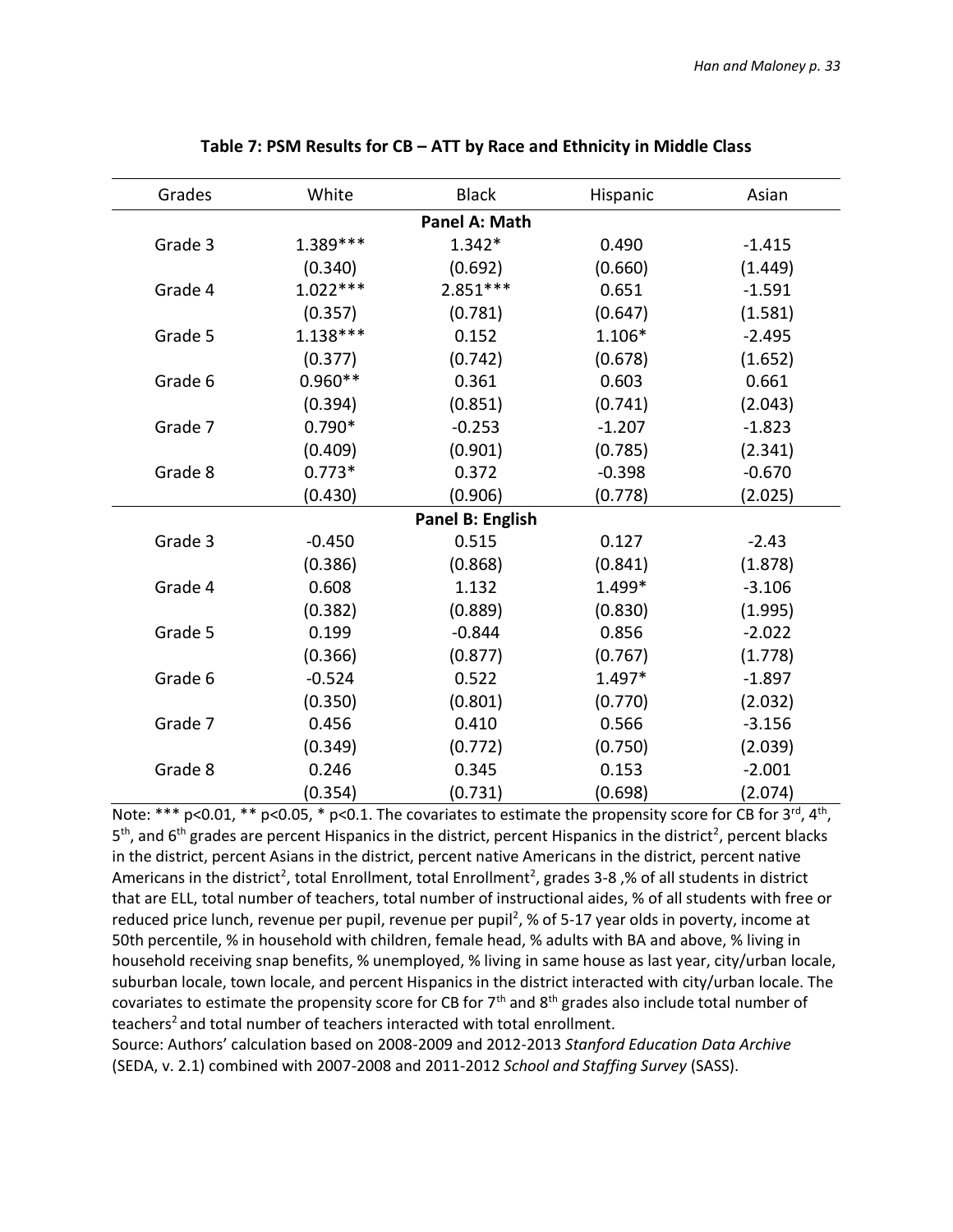| Grades  | White      | <b>Black</b>     | Hispanic | Asian    |
|---------|------------|------------------|----------|----------|
|         |            | Panel A: Math    |          |          |
| Grade 3 | $1.650**$  | $2.640***$       | 1.125    | $-1.457$ |
|         | (0.643)    | (0.684)          | (1.210)  | (3.070)  |
| Grade 4 | $2.516***$ | 4.482***         | 0.369    | $-1.251$ |
|         | (0.681)    | (1.249)          | (1.193)  | (2.762)  |
| Grade 5 | 2.961 ***  | $3.733**$        | 1.301    | $-0.193$ |
|         | (0.766)    | (1.606)          | (1.359)  | (2.361)  |
| Grade 6 | $2.129**$  | $2.712*$         | $-0.976$ | $-2.888$ |
|         | (0.805)    | (1.547)          | (1.664)  | (4.312)  |
| Grade 7 | 2.991 ***  | $-1.345$         | $-1.586$ | $-5.650$ |
|         | (0.793)    | (1.728)          | (1.369)  | (4, 511) |
| Grade 8 | $2.804***$ | $-2.576$         | $-0.585$ | $-5.005$ |
|         | (0.973)    | (1.976)          | (1.883)  | (5.196)  |
|         |            | Panel B: English |          |          |
| Grade 3 | $1.433*$   | 2.690*           | 0.3891   | $-2.503$ |
|         | (0.771)    | (1.481)          | (1.531)  | (4.001)  |
| Grade 4 | 1.506**    | $2.810**$        | $2.602*$ | $-3.993$ |
|         | (0.736)    | (1.294)          | (1.466)  | (3.329)  |
| Grade 5 | $2.463***$ | $3.144**$        | 1.722    | $-1.719$ |
|         | (0.714)    | (1.488)          | (1.474)  | (3.988)  |
| Grade 6 | 1.941**    | 2.548*           | 0.899    | $-3.355$ |
|         | (0.751)    | (1.353)          | (1.495)  | (4.048)  |
| Grade 7 | 1.170*     | $2.217*$         | 1.753    | $-4.784$ |
|         | (0.674)    | (1.245)          | (1.415)  | (3.745)  |
| Grade 8 | $1.296**$  | 2.949*           | 1.612    | $-4.418$ |
|         | (0.659)    | (1.537)          | (1.360)  | (4.073)  |

### **Table 8: PSM Results for MC – ATT by Race and Ethnicity in Middle Class**

Note: \*\*\* p<0.01, \*\* p<0.05, \* p<0.1. The covariates to estimate the propensity score for CB for 3<sup>rd</sup>, 4<sup>th</sup>, 5<sup>th</sup>, and 6<sup>th</sup> grades are percent Hispanics in the district, percent Hispanics in the district<sup>2</sup>, percent blacks in the district, percent Asians in the district, percent native Americans in the district, percent native Americans in the district<sup>2</sup>, total Enrollment, total Enrollment<sup>2</sup>, grades 3-8,% of all students in district that are ELL, total number of teachers, total number of instructional aides, % of all students with free or reduced price lunch, revenue per pupil, revenue per pupil<sup>2</sup>, % of 5-17 year olds in poverty, income at 50th percentile, % in household with children, female head, % adults with BA and above, % living in household receiving snap benefits, % unemployed, % living in same house as last year, city/urban locale, suburban locale, town locale, and percent Hispanics in the district interacted with city/urban locale. The covariates to estimate the propensity score for CB for  $7<sup>th</sup>$  and  $8<sup>th</sup>$  grades also include total number of teachers<sup>2</sup> and total number of teachers interacted with total enrollment.

Source: Authors' calculation based on 2008-2009 and 2012-2013 *Stanford Education Data Archive* (SEDA, v. 2.1) combined with 2007-2008 and 2011-2012 *School and Staffing Survey* (SASS).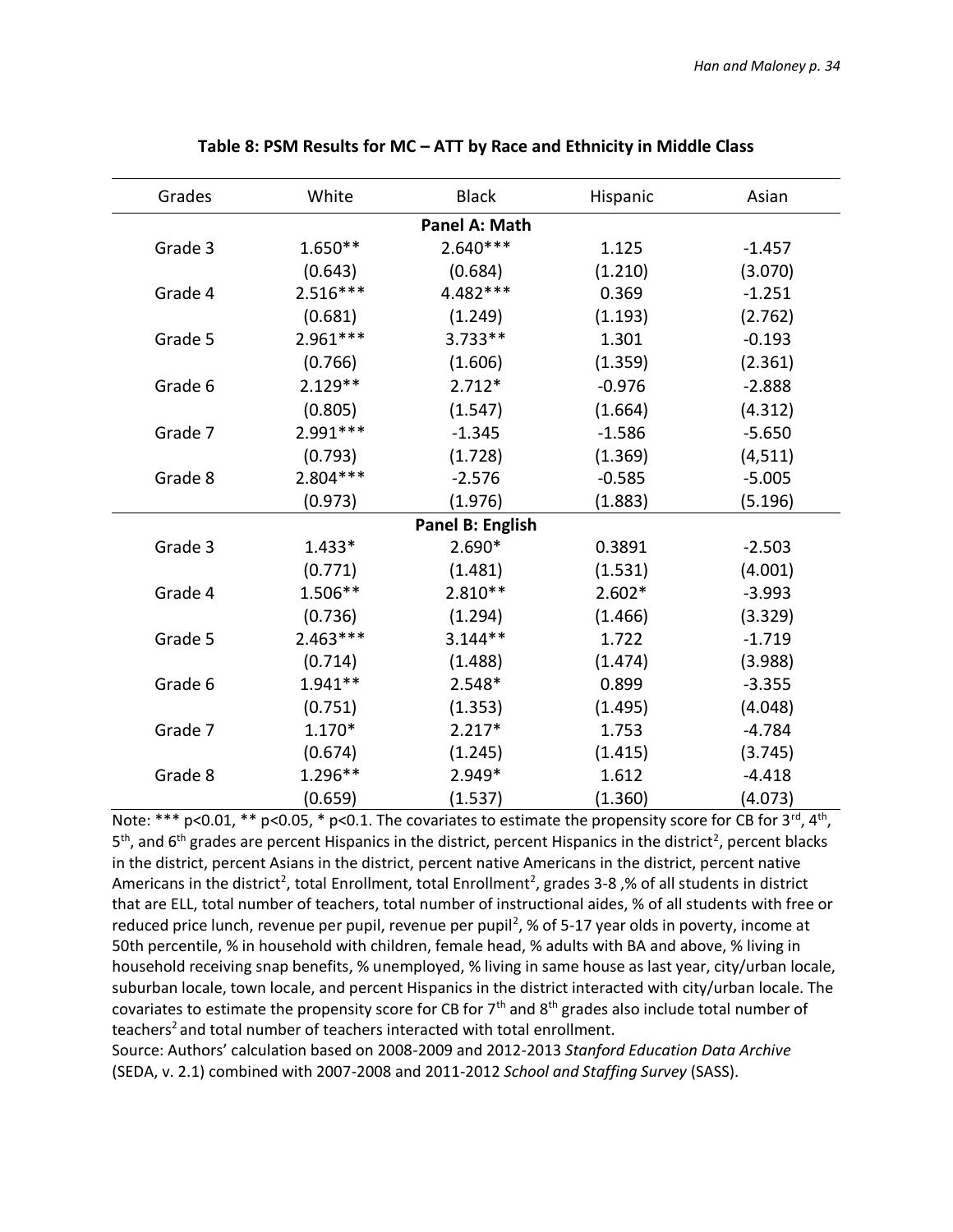# **Appendix I: Summary Statistics**

|                                          | $\mathsf{N}$ | Mean   | Standard  |
|------------------------------------------|--------------|--------|-----------|
| VARIABLES                                |              |        | Deviation |
|                                          |              |        |           |
| <b>SEDA - School District Variables:</b> |              |        |           |
| Urban                                    | 120,846      | 0.062  | 0.242     |
| Suburban                                 | 120,846      | 0.253  | 0.434     |
| Town                                     | 120,846      | 0.212  | 0.409     |
| Rural                                    | 120,846      | 0.473  | 0.499     |
| % Indian / Native American               | 120,864      | 0.025  | 0.101     |
| % Asian                                  | 120,864      | 0.022  | 0.048     |
| % Hispanic                               | 120,864      | 0.119  | 0.192     |
| % Black                                  | 120,864      | 0.085  | 0.172     |
| % Free Lunch                             | 120,864      | 0.370  | 0.207     |
| % Reduced Price Lunch                    | 120,864      | 0.088  | 0.046     |
| % English Lang Learner                   | 120,789      | 0.041  | 0.084     |
| % Special Education                      | 120,059      | 0.135  | 0.051     |
| <b>Total Enrollment</b>                  | 120,864      | 1,955  | 7,218     |
| <b>Total Instructional Aides</b>         |              |        |           |
| <b>Total Teachers</b>                    | 116,648      | 267.7  | 998.3     |
| Per Pupil Revenue                        | 119,816      | 12,681 | 4,321     |
| <b>SEDA - Community Variables</b>        |              |        |           |
| Poverty Rate (Ages 5-17)                 | 117,108      | 0.148  | 0.104     |
| % household receiving snap benefits      | 117,108      | 0.155  | 0.114     |
| % in Same House Last Year                | 117,108      | 0.873  | 0.071     |
| <b>Unemployment Rate</b>                 | 119,958      | 0.046  | 0.022     |
| Median Income                            | 117,108      | 62,554 | 26,893    |
| % of adults with BA and above            | 119,958      | 0.240  | 0.145     |
| Standardized SES composite index         | 117,108      | 0.097  | 0.989     |
| SEDA - Average Scores by Grade           |              |        |           |
| All Students:                            |              |        |           |
| Grade 3                                  | 21,274       | 230.0  | 11.59     |
| Grade 4                                  | 21,308       | 240.1  | 12.37     |
| Grade 5                                  | 21,083       | 250.4  | 13.39     |
| Grade 6                                  | 21,102       | 261.7  | 14.03     |
| Grade 7                                  | 18,571       | 272.7  | 14.47     |
| Grade 8                                  | 17,572       | 283.8  | 15.52     |
| <b>White Students:</b>                   |              |        |           |
| Grade 3                                  | 18,697       | 233.7  | 10.14     |
| Grade 4                                  | 18,756       | 243.9  | 11.04     |
| Grade 5                                  | 18,552       | 254.5  | 12.02     |
| Grade 6                                  | 18,612       | 265.9  | 12.42     |
| Grade 7                                  | 16,866       | 276.7  | 13.01     |
| Grade 8                                  | 16,035       | 287.9  | 13.89     |
| <b>Black Students:</b>                   |              |        |           |

# **Appendix A1 - Summary statistics for Mathematics**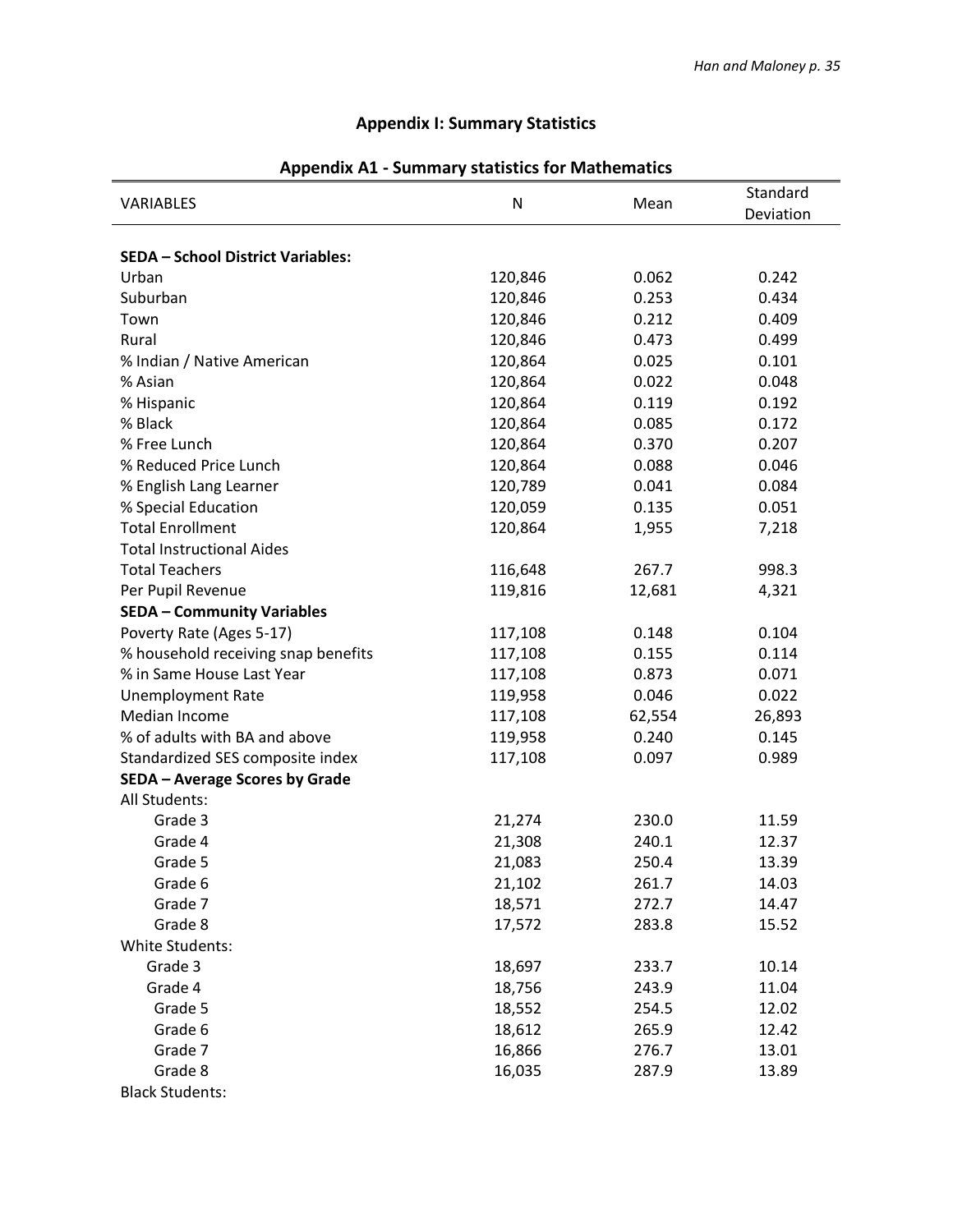| Grade 3                              | 4,547 | 215.7 | 9.589 |
|--------------------------------------|-------|-------|-------|
| Grade 4                              | 4,557 | 225.1 | 9.756 |
| Grade 5                              | 4,457 | 234.6 | 10.68 |
| Grade 6                              | 4,493 | 244.2 | 11.04 |
| Grade 7                              | 4,028 | 253.7 | 11.61 |
| Grade 8                              | 3,905 | 263.2 | 12.67 |
| <b>Hispanic Students:</b>            |       |       |       |
| Grade 3                              | 5,845 | 220.5 | 9.952 |
| Grade 4                              | 5,781 | 230.7 | 10.24 |
| Grade 5                              | 5,692 | 240.8 | 10.73 |
| Grade 6                              | 5,614 | 251.1 | 11.55 |
| Grade 7                              | 4,106 | 262.3 | 11.33 |
| Grade 8                              | 3,921 | 273.0 | 12.05 |
| <b>Asian Students:</b>               |       |       |       |
| Grade 3                              | 2,345 | 245.3 | 14.54 |
| Grade 4                              | 2,322 | 258.4 | 15.78 |
| Grade 5                              | 2,223 | 271.9 | 18.51 |
| Grade 6                              | 2,206 | 284.7 | 19.56 |
| Grade 7                              | 1,728 | 298.8 | 21.14 |
| Grade 8                              | 1,624 | 312.0 | 22.37 |
| <b>SASS - Unionization Variables</b> |       |       |       |
| <b>Collective Bargaining</b>         | 9,240 | 0.56  | 0.49  |
| Meet and Confer                      | 9,240 | 0.13  | 0.33  |
| No agreement                         | 9,240 | 0.31  | 0.46  |

Source: 2008-2009 and 2012-2013 *Stanford Education Data Archive* (SEDA, v. 2.1) and 2007-2008 and 2011-2012 *School and Staffing Survey* (SASS). N's for SEDA variables reflect 2 years and 6 grades, from approximately 12,000 districts. SASS data reflect 2 waves of approximately 4620 districts.

| <b>VARIABLES</b>                         | N       | Mean  | Standard  |
|------------------------------------------|---------|-------|-----------|
|                                          |         |       | Deviation |
|                                          |         |       |           |
| <b>SEDA - School District Variables:</b> |         |       |           |
| Urban                                    | 127,735 | 0.066 | 0.248     |
| Suburban                                 | 127,735 | 0.251 | 0.434     |
| Town                                     | 127,735 | 0.212 | 0.409     |
| Rural                                    | 127,735 | 0.471 | 0.499     |
| % Indian / Native American               | 127,757 | 0.025 | 0.100     |
| % Asian                                  | 127,757 | 0.023 | 0.051     |
| % Hispanic                               | 127,757 | 0.129 | 0.203     |
| % Black                                  | 127,757 | 0.085 | 0.171     |
| % Free Lunch                             | 127,757 | 0.374 | 0.208     |
| % Reduced Price Lunch                    | 127,757 | 0.088 | 0.045     |
| % English Lang Learner                   | 127,677 | 0.045 | 0.090     |
| % Special Education                      | 126,952 | 0.134 | 0.052     |

### **Appendix A2 - Summary Statistics for English**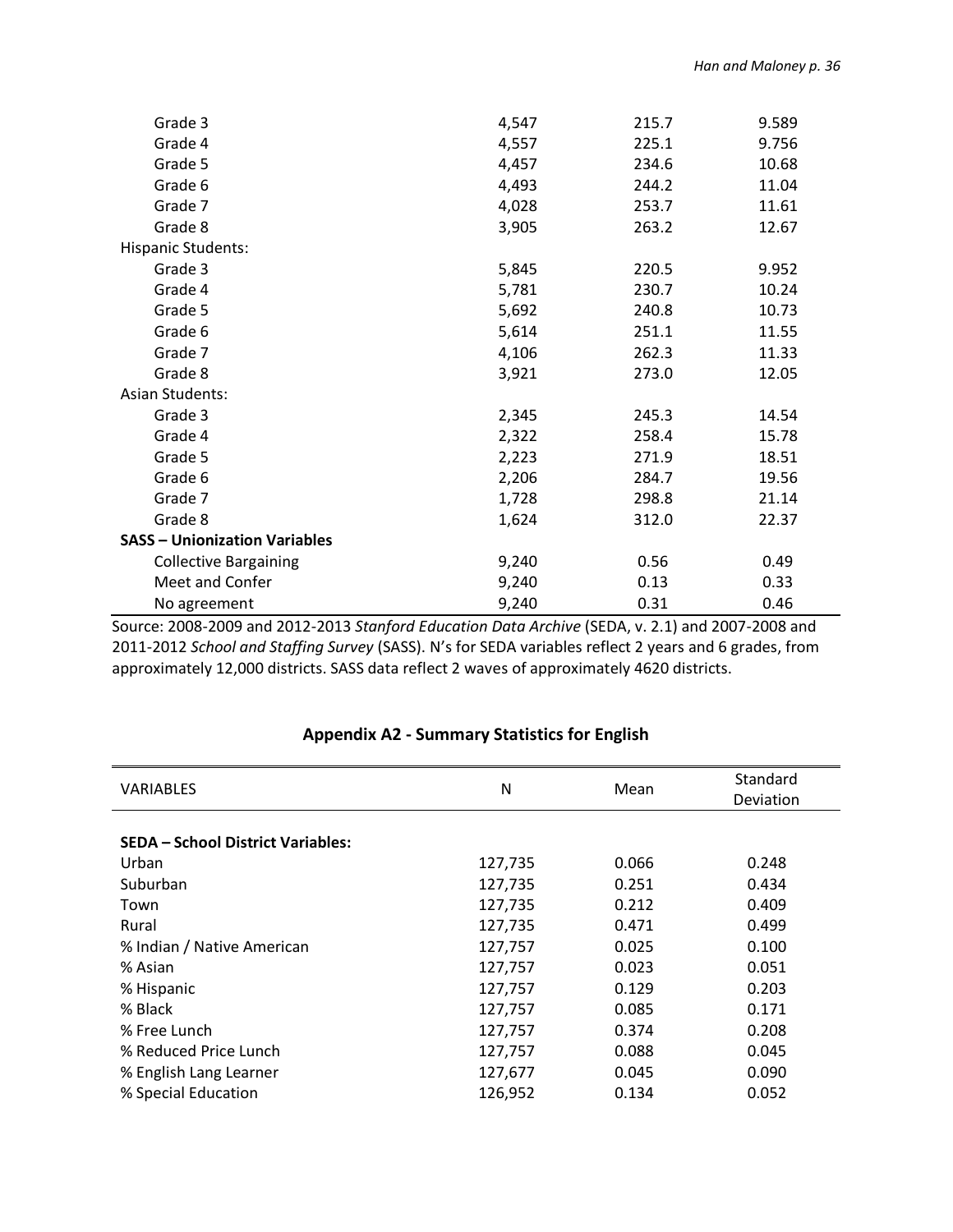| <b>Total Enrollment</b>             | 127,757        | 2,019  | 7,363  |
|-------------------------------------|----------------|--------|--------|
| <b>Total Teachers</b>               | 123,542        | 272.9  | 1,002  |
| <b>Total Instructional Aides</b>    |                |        |        |
| Per Pupil Revenue                   | 126,517        | 12,606 | 4,299  |
| <b>SEDA - Community Variables</b>   |                |        |        |
| Poverty Rate (Ages 5-17)            | 123,566        | 0.149  | 0.104  |
| % household receiving snap benefits | 123,566        | 0.155  | 0.133  |
| % in Same House Last Year           | 123,566        | 0.872  | 0.071  |
| <b>Unemployment Rate</b>            | 126,763        | 0.046  | 0.022  |
| Median Income                       | 123,566        | 62,467 | 26,943 |
| % of adults with BA and above       | 126,763        | 0.240  | 0.145  |
| Standardized SES composite index    | 123,566        | 0.093  | 0.987  |
| SEDA - Average Scores by Grade      |                |        |        |
| All Students:                       |                |        |        |
| Grade 3                             | 21,306         | 208.9  | 14.52  |
| Grade 4                             | 21,326         | 219.5  | 14.45  |
| Grade 5                             | 21,386         | 230.6  | 14.19  |
| Grade 6                             | 21,413         | 242.1  | 13.93  |
| Grade 7                             | 21,169         | 252.8  | 13.71  |
| Grade 8                             | 21,204         | 264.0  | 13.64  |
| White Students:                     |                |        |        |
| Grade 3                             | 18,798         | 214.3  | 12.36  |
| Grade 4                             | 18,853         | 224.8  | 12.33  |
| Grade 5                             | 18,901         | 235.8  | 12.03  |
| Grade 6                             | 18,970         | 247.2  | 11.89  |
| Grade 7                             | 18,824         | 257.7  | 11.81  |
| Grade 8                             | 18,935         | 268.7  | 11.78  |
| <b>Black Students:</b>              |                |        |        |
| Grade 3                             | 4,608          | 192.2  | 11.78  |
| Grade 4                             | 4,624          | 202.5  | 11.67  |
| Grade 5                             | 4,694          | 213.9  | 11.63  |
| Grade 6                             | 4,718          | 225.0  | 11.19  |
| Grade 7                             | 4,816          | 236.2  | 11.12  |
| Grade 8                             | 4,831          | 247.2  | 11.44  |
| <b>Hispanic Students:</b>           |                |        |        |
| Grade 3                             | 5,832          | 194.0  | 13.19  |
| Grade 4                             | 5,743          | 205.1  | 12.63  |
| Grade 5                             | 5,739          | 216.9  | 12.21  |
| Grade 6                             | 5,670          | 228.9  | 11.96  |
| Grade 7                             | 5,625          | 240.4  | 11.74  |
| Grade 8                             | 5,525          | 252.0  | 11.82  |
| <b>Asian Students:</b>              |                |        |        |
| Grade 3                             | 2,233          | 223.6  | 18.11  |
| Grade 4                             | 2,229          | 236.3  | 18.52  |
| Grade 5                             |                | 247.2  | 18.52  |
| Grade 6                             | 2,187          | 259.1  | 18.61  |
| Grade 7                             | 2,182<br>2,212 | 270.6  | 18.95  |
| Grade 8                             |                |        |        |
|                                     | 2,170          | 281.5  | 18.61  |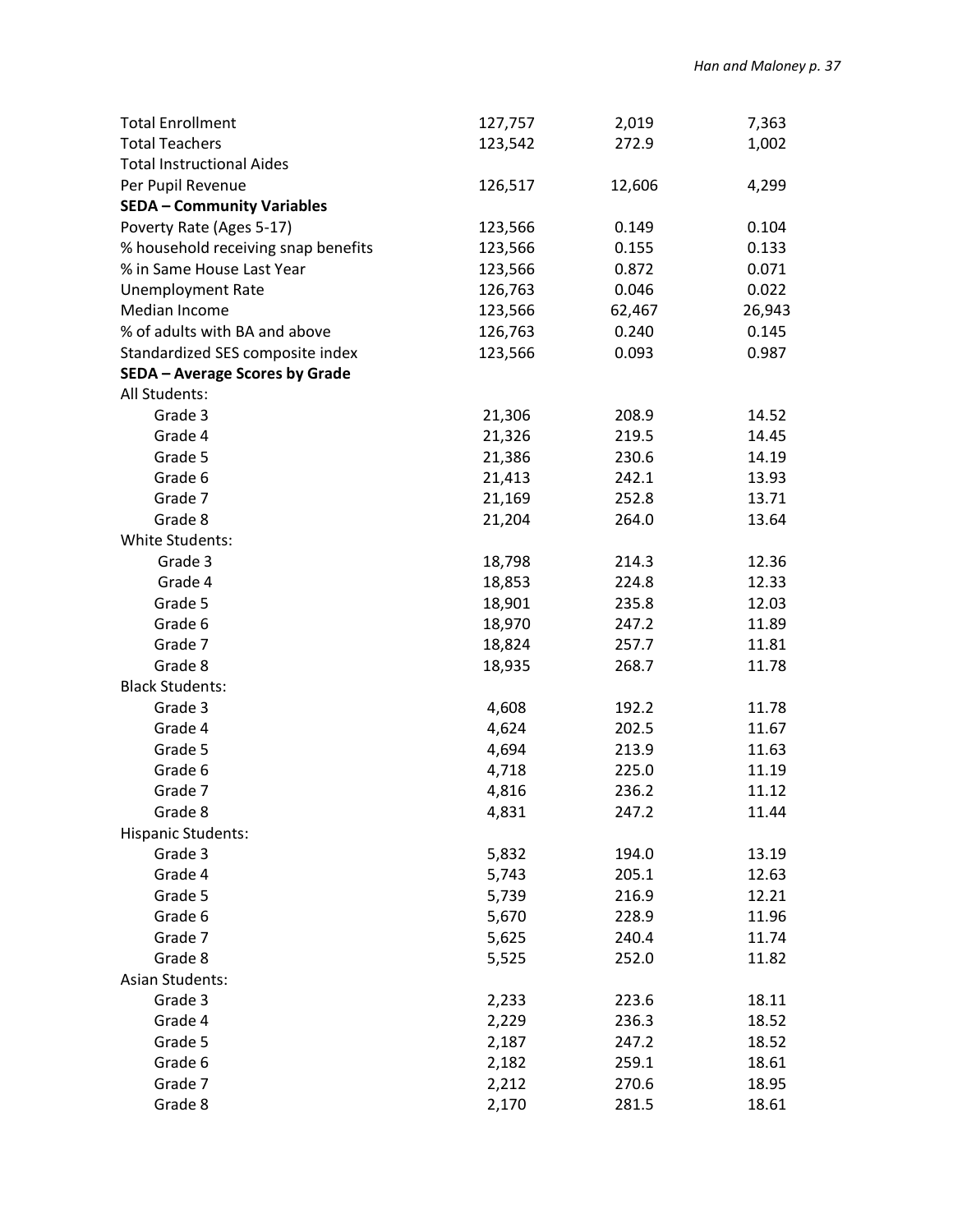| <b>SASS - Unionization Variables</b> |       |      |      |  |  |  |
|--------------------------------------|-------|------|------|--|--|--|
| <b>Collective Bargaining</b>         | 9.240 | 0.56 | 0.49 |  |  |  |
| Meet and Confer                      | 9.240 | 0.13 | 0.33 |  |  |  |
| No agreement                         | 9.240 | 0.31 | 0.46 |  |  |  |

Source: 2008-2009 and 2012-2013 *Stanford Education Data Archive* (SEDA, v. 2.1) and 2007-2008 and 2011-2012 *School and Staffing Survey* (SASS). N's for SEDA variables reflect 2 years and 6 grades, from approximately 12,000 districts. SASS data reflect 2 waves of approximately 4620 districts.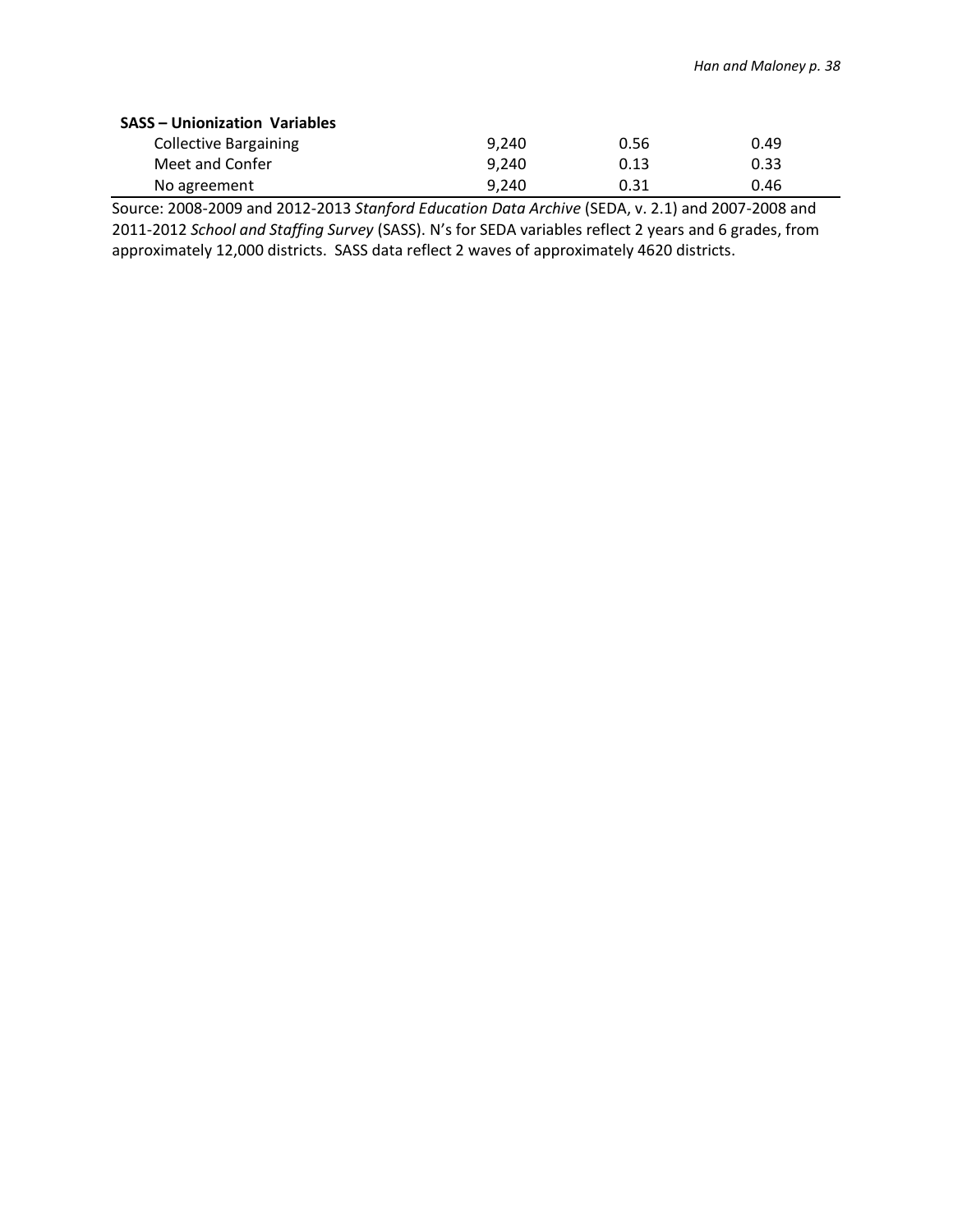

# **Appendix II: Histogram of Propensity Score for Collective Bargaining Status for 4th and 8th Grade in Middle Class**

Figure A: 4th Grade





Source: 2008-2009 and 2012-2013 *Stanford Education Data Archive* (SEDA, v. 2.1) and 2007-2008 and 2011-2012 *School and Staffing Survey* (SASS).